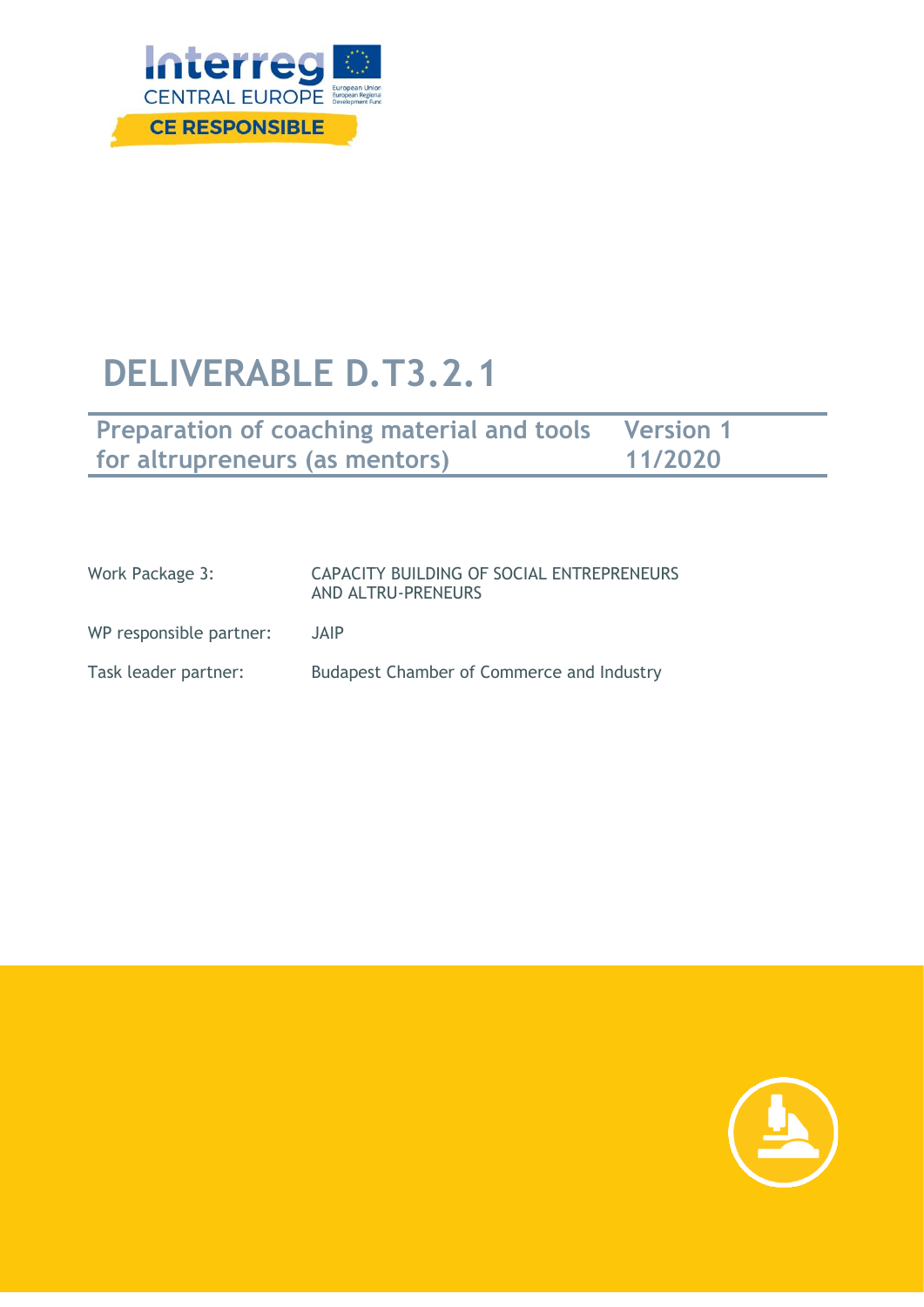



# **CONTENTS**

| 1. PURPOSE OF THE MENTOR TRAININGS - SUMMARY AND INTRODUCTION 2                        |  |
|----------------------------------------------------------------------------------------|--|
|                                                                                        |  |
| 'Introduction to Social Entrepreneurship: vocabulary, sector, roles and challenges'. 5 |  |
|                                                                                        |  |
|                                                                                        |  |
|                                                                                        |  |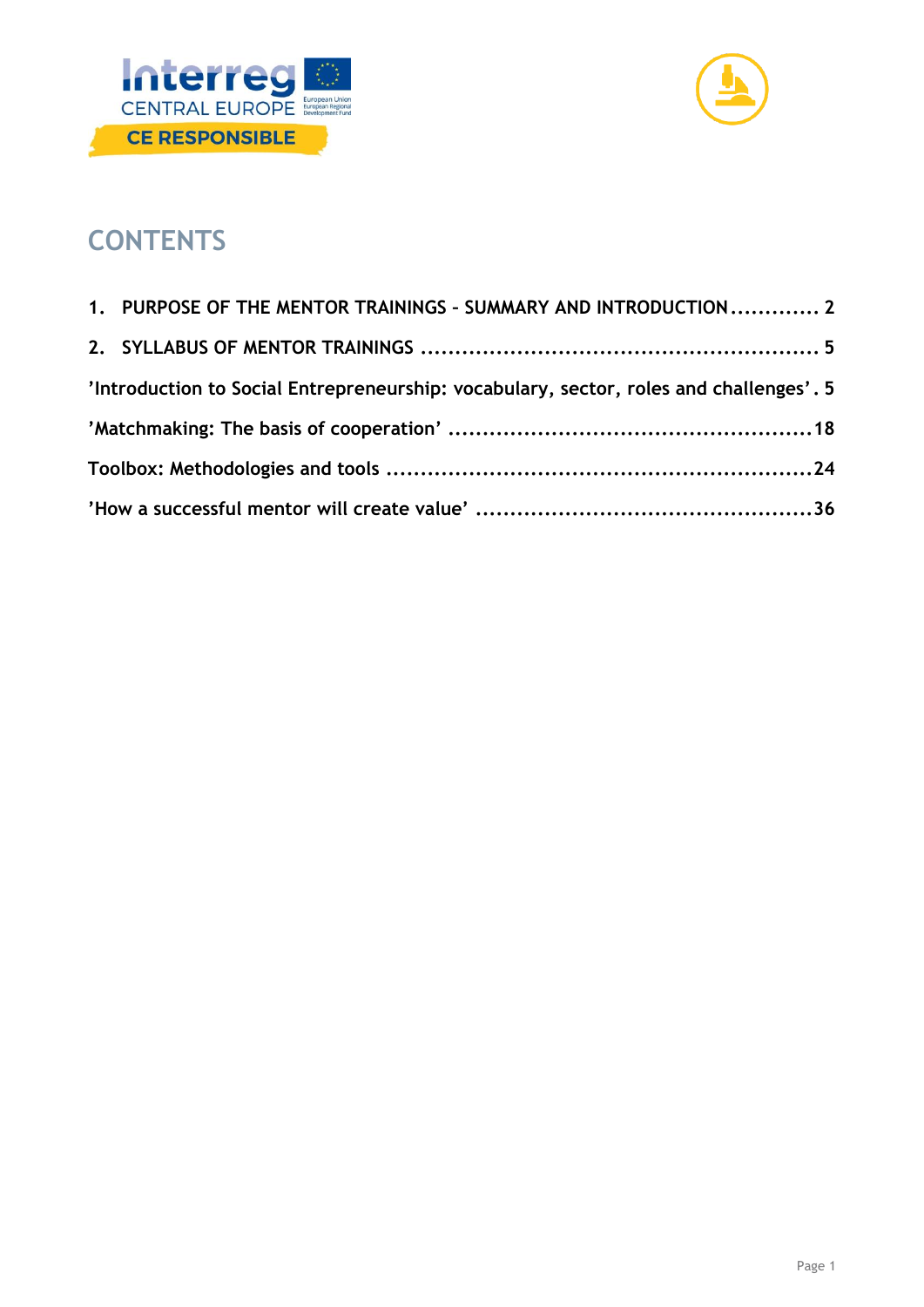



# <span id="page-2-0"></span>**1. PURPOSE OF THE MENTOR TRAININGS – SUMMARY AND INTRODUCTION**

The 'Analysis of existing needs, capacity gaps and development, barriers of social entrepreneurs' in Central Europe conducted by CE Responsible partnership confirmed the main concepts of the project. Among other things highlighting the need for meaningful and thriving networks between established businesses and social entrepreneurs. By establishing and strengthening these networks the ecosystem of social enterprises in each region and on a transnational level will get new impetus and provide the prolific background necessary for flourishing SEs in Central Europe.

**The purpose of the CE Responsible training is to prepare the mentors for an impactful and effective cooperation with social entrepreneurs and innovators and with their organizations or projects as well.** The aim of this training syllabus is to provide a structured approach for future mentors to have a general understanding of the social enterprise field and the main drivers and challenges faced by social entrepreneurs and innovators. By examining differences and similarities between sectors and their actors the training programme will help mentors to have a stronger awareness of their motivation and their role in the mentoring cooperation. Thus, they will be able to build their mentor profile by clarifying how and on what specific areas they will be able to support social entrepreneurs and social innovators.

**Even within Europe there is a huge variety of local characteristics of social sector in general and the social enterprise field in particular. Therefore, it is essential to find and select local partners (trainers and translators) who have a well-grounded understanding of the local situation and have connections to the local ecosystems. The syllabus provides a clear and systemic approach and highlights relevant good practices from the international arena.** However, the local partners need to adapt this framework to the local realities as well as provide local good practices (positive cases) and introduce the local ecosystems to the participants.

# **The syllabus consists of four main modules.**

1. The first module, **'Introduction to Social Entrepreneurship: vocabulary, sector, roles and challenges'** introduces the main concepts in relation to social entrepreneurship highlighting the interconnectedness of these decisive elements. The module also gives a better understanding of the SE ecosystem and its complexities. In order to build a better understanding of SEs the module provides information and insights to the specific characteristics and challenges of being a Social Entrepreneurs through role-plays and case studies.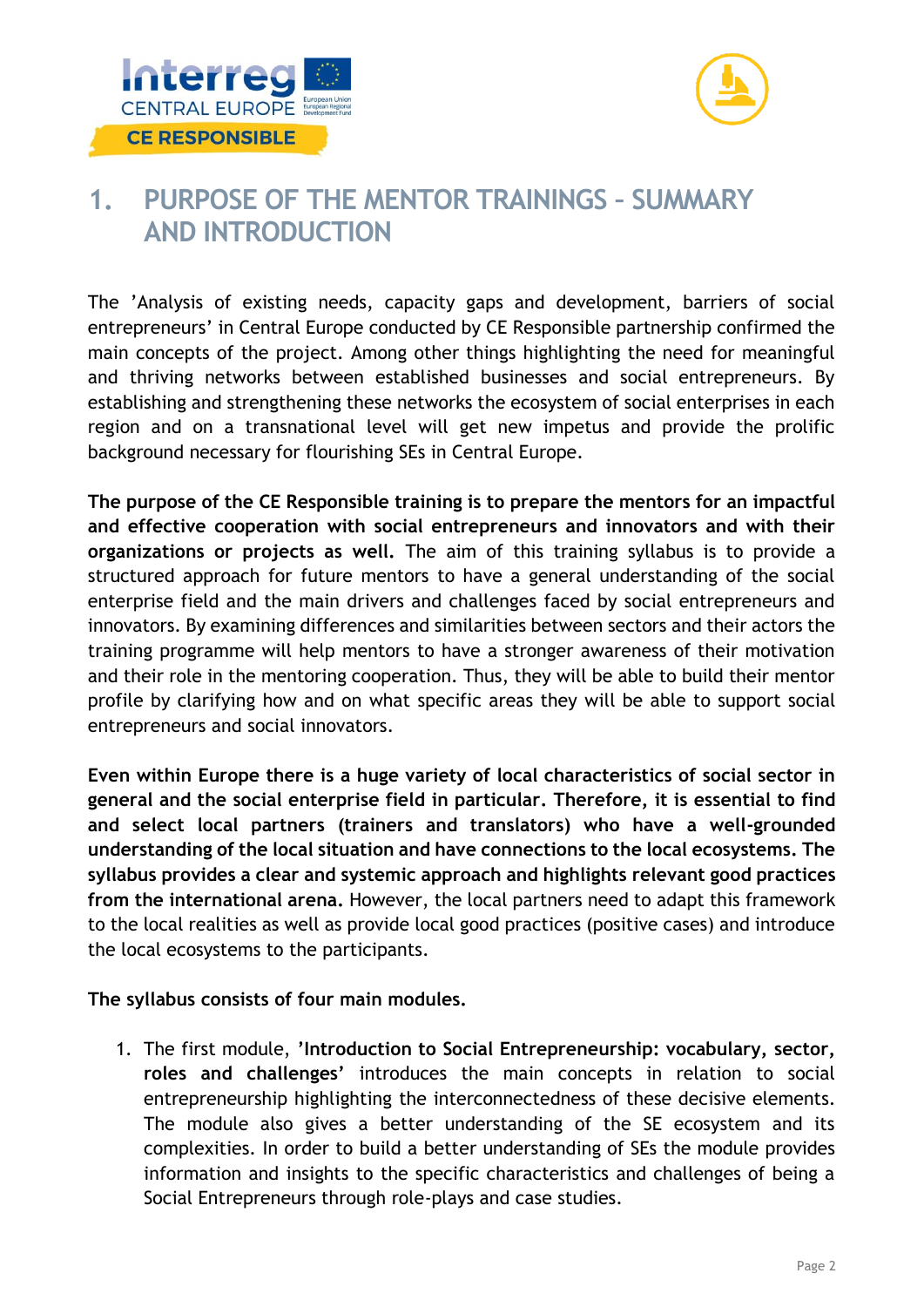



- 2. The second module's goal, **'Matchmaking: The basis of cooperation'** is to lay the foundation for the matchmaking between business people and social entrepreneurs, mentors and mentees. It introduces a logical framework that conceptualizes the similarities between organizations coming from various background, sectors and with differing agendas. The similarities will be examined on four levels of cooperation: the structural level, the major operational areas, the dynamic areas of leadership and then on the personal level. This module helps participants to obtain a better understanding of the mutually beneficial nature of cooperation among the public, the business and the social sectors. Enabling future mentors to analyse and clarify their personal agenda and to create a strategic vision that mobilizes their businesses' resources in the mentoring process.
- 3. The third module introduces various **'Cooperation areas and tools'**. In the two first modules the syllabus laid the foundation of the preparation of the mentors by first highlighting the peculiarity of the social sector (differences) then by providing a logical framework that conceptualizes the similarities and confirm the value of collaboration. In the third module the participants will be able to explore and acquire tools in the relevant cooperation areas. These areas include strategy development in business modelling, social impact planning and measurement, innovation management and digitalization. As a result, mentors will be enabled to strengthen their effectiveness as mentors.
- 4. The final module **'How a successful mentor will create value'** aims to equip participants with basic coaching tools through exercises. the space to develop their profile as mentors. It also provides tools and a structured approach for selfreflection and a space to help them understand their motivations and key drivers in the mentoring work. By the end of the training the mentors will be able to finalize their mentor profile and be ready to start their cooperation with their mentees.

The syllabus provides both a theoretical and practical guide to participants for a better understanding the nature of social entrepreneurs and the unique challenges that they encounter. It enables the mentors to be more transparent and clearer about themselves and define their own role in order to become effective in their mentorship. **Additionally, the training also gives the participant a new understanding of the value and mutually beneficial nature of cooperation with social entrepreneurs and innovators.** Thus making the partnership between established for-profit businesses and social enterprises equally advantageous and long lasting.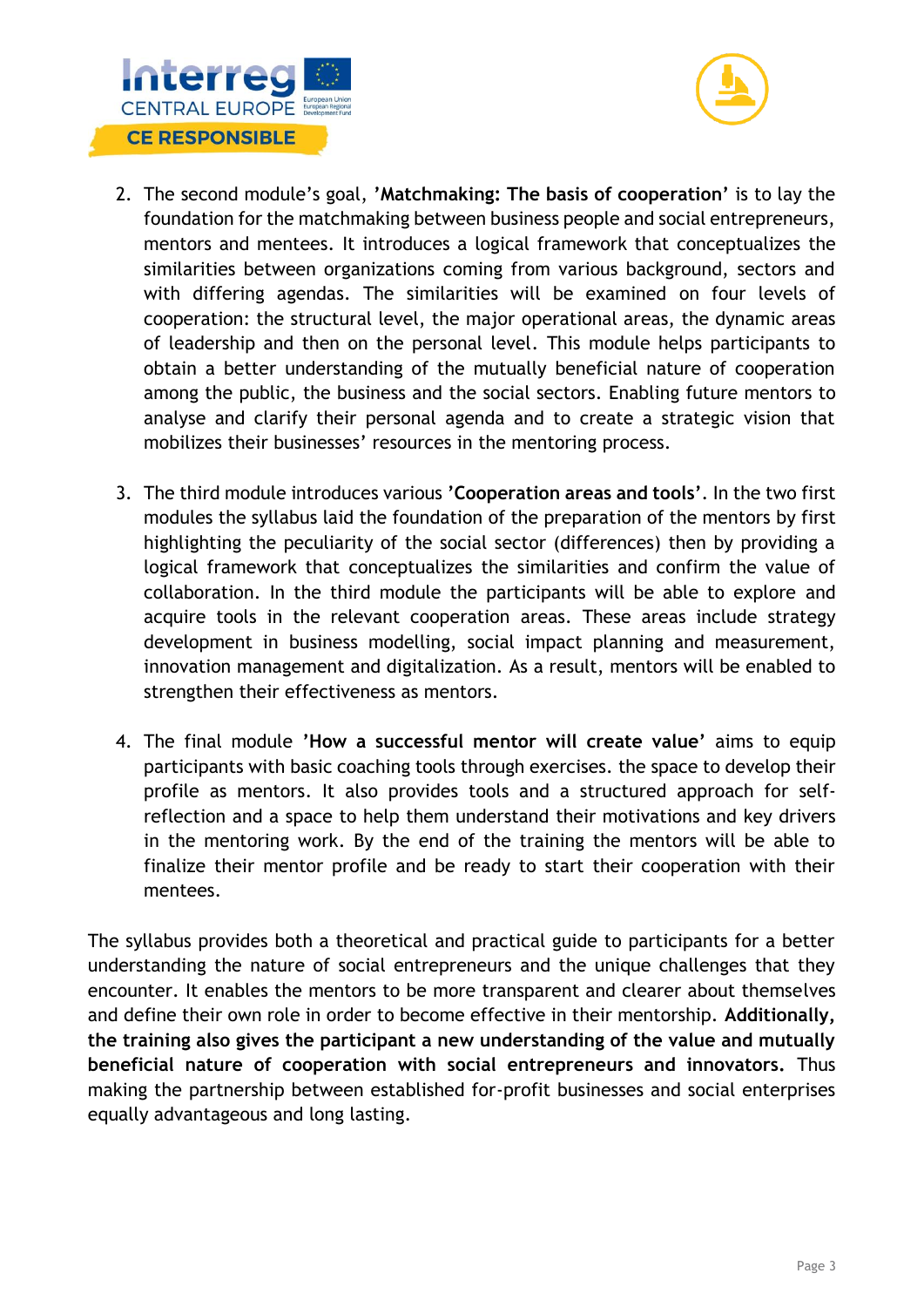



| <b>MODULES AND THEMES</b>                                                   | <b>LESSONS</b>          |
|-----------------------------------------------------------------------------|-------------------------|
| 1. Introduction - Differences: Definitions, sectors and roles               | $\overline{\mathbf{3}}$ |
| A. Basic definitions and framework                                          | 1                       |
| B. Characteristics and challenges                                           | 1                       |
| C. Role play and best practices                                             | 1                       |
| 2. Matchmaking - Similarities: The basis of cooperation, levels of matching | 4                       |
| A. Sectors, industry                                                        | 1                       |
| B. Organizational levels (functional areas)                                 | 1                       |
| C. Leadership level (dynamic areas)                                         | 1                       |
| D. Personal level (values, skills and competencies)                         |                         |
| 3. Cooperation areas and tools                                              | 4                       |
| Digitalization and digital transformation<br>А.                             | 1                       |
| <b>B.</b><br>Innovation                                                     | 1                       |
| C. Social Impact                                                            | 1                       |
| D. Strategy                                                                 | 1                       |
| 4. How a successful mentor creates value                                    | 4                       |
| A. Coaching tools and exercises                                             | $\overline{2}$          |
| B. Developing the mentor profile                                            | 2                       |
| <b>Total</b>                                                                | 15                      |

This deliverable (Preparation of coaching material and tools for altrupreneurs) is part of the WP-T3 and the A.T3.2.

| WP-T <sub>3</sub> | <b>CAPACITY BUILDING OF SOCIAL ENTREPRENEURS AND ALTRU-PRENEURS</b>                                 |
|-------------------|-----------------------------------------------------------------------------------------------------|
| A.T3.1            | Coaching for social entrepreneurs                                                                   |
| D.T3.1.1          | Preparation of coaching material about innovation processes                                         |
| D.T3.1.2          | Preparation of coaching material about fundraising, managing<br>risk, for sustainability strategies |
| D.T3.1.3          | Preparation of coaching material about strategic use of ICT and<br>communication tools              |
| D.T3.1.4          | 9 national coaching reports                                                                         |
| D.T3.1.5          | Designing coaching material into Coaching Toolbox for social enterprises                            |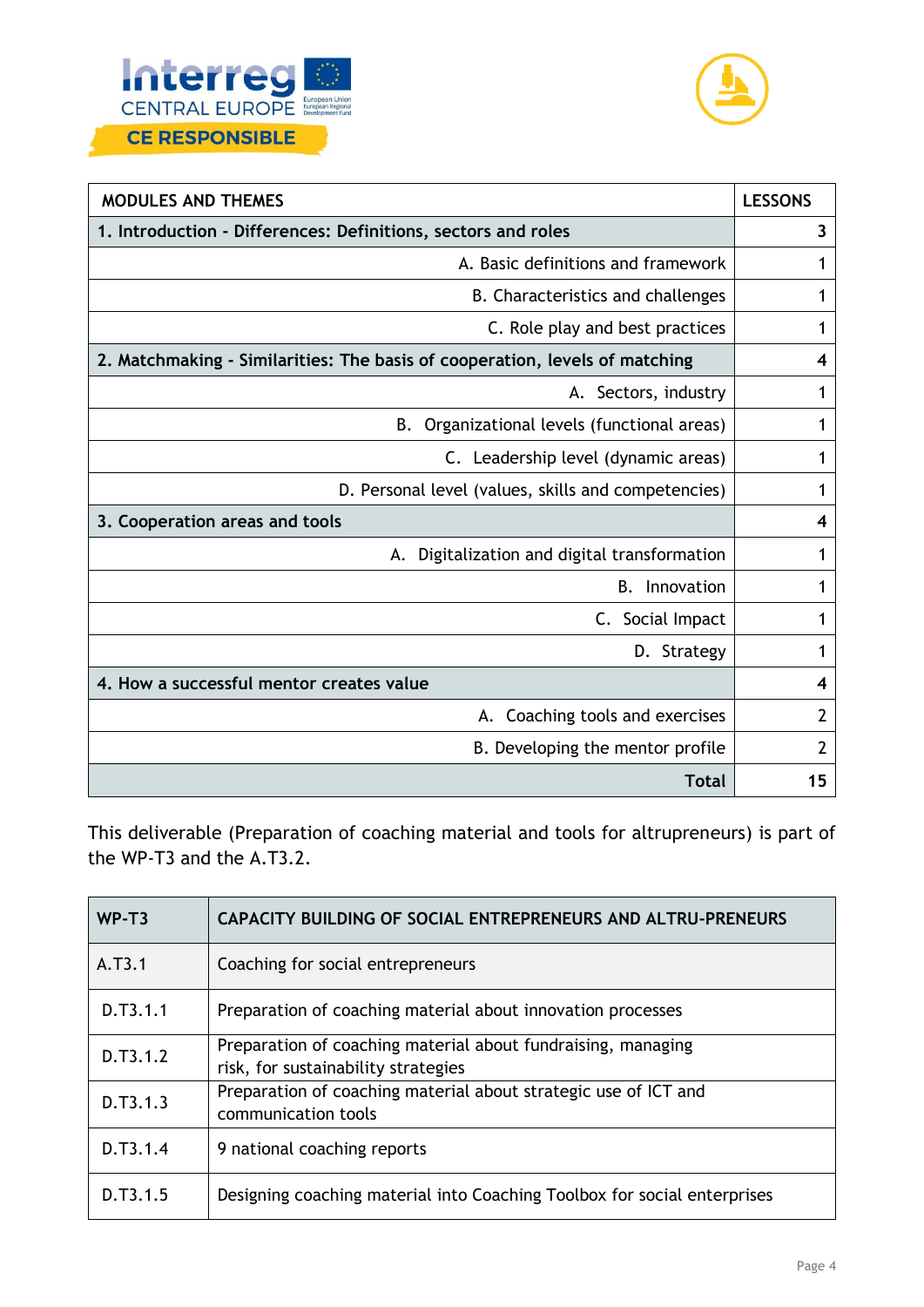



| WP-T3    | CAPACITY BUILDING OF SOCIAL ENTREPRENEURS AND ALTRU-PRENEURS                   |
|----------|--------------------------------------------------------------------------------|
| A.T3.2   | Coaching for altru-preneurs mentors                                            |
| D.T3.2.1 | Preparation of coaching material and tools for altrupreneurs (as mentors)      |
| D.T3.2.2 | 9 Reports about organization mentoring awareness sessions                      |
| D.T3.2.3 | Organization of workshops                                                      |
| D.T3.2.4 | Designing coaching material and tools into Coaching Toolbox for altru-preneurs |

# <span id="page-5-0"></span>**2. SYLLABUS OF MENTOR TRAININGS**

<span id="page-5-1"></span>**'Introduction to Social Entrepreneurship: vocabulary, sector, roles and challenges'**

*What is the difference between innovation and social innovation? What is the relevance of civil society in the functioning of our society? What is the relationship between the third sector and the social economy? What is a social enterprise? How does it differ from a not-for-profit entity? What is the difference between a social enterprise and a social entrepreneur? What is social impact and how do we measure it?* 

In order to create a basic understanding of the social enterprise field it is necessary to introduce the main concepts and provide a framework and common language to all participants. This helps in the training of participants (business people) to have a better and deeper understanding of social entrepreneurs, creating the basis of mutual respect and learning.

**The competent adaptation of the first module of the syllabus to the local realities is crucial. This ensures that the local training program adequately prepares the mentors in each region.**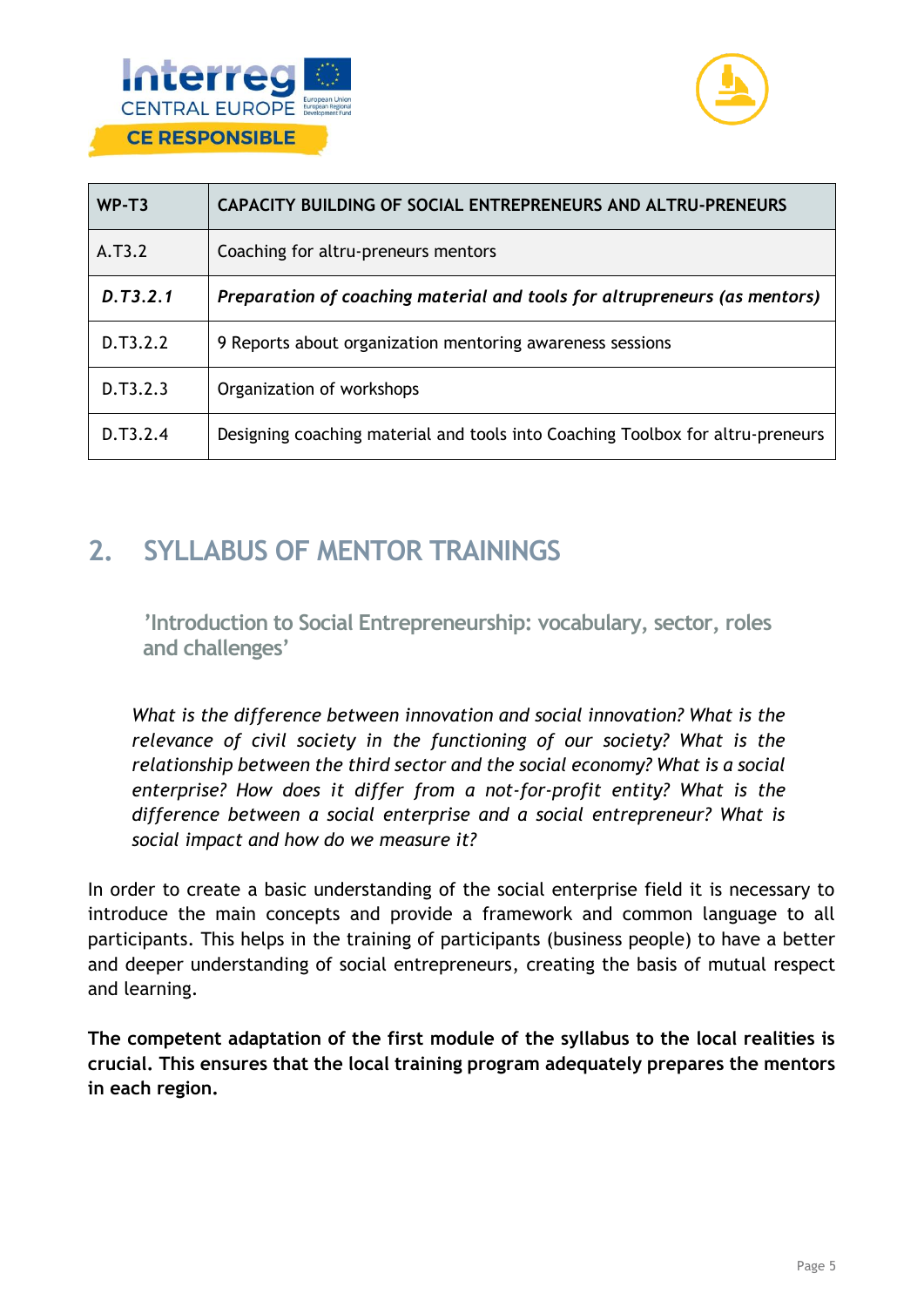



# **a. Definitions and theoretical concepts in the area of social entrepreneurship**

Social innovations<sup>1</sup> are new social practices that aim to meet social needs in a better way than the existing solutions. There are various definitions of social innovation, however, they usually include the broad criteria about **social objectives, social interaction between actors or actor diversity**, **social outputs**, and **innovativeness<sup>2</sup> .** A transformative social innovation does not only introduce new approaches, but it often changes the social institutions that created the problem in the first place.

**Social Innovation has an inter-sectoral approach and is universally applicable.** Social Innovations are launched by a variety of actors, including research institutions, companies and independent organizations, which tend to use their respective definitions of Social Innovation.

#### **Social Innovation focuses on**

- **the process of innovation, how innovation and change take shape** (as opposed to the more traditional definition of innovation, giving priority to the internal organization of firms and their productivity).
- **on new forms of cooperation (business models),** especially on those that work towards the attainment of a sustainable society.

**Social innovation can take place within government; the for-profit sector, the nonprofit sector (also known as the third sector), or in the spaces between them.**  Historical studies suggest that transforming any system may take many years, and requires not only the capacity for multiple partnerships, but also for engaging policy, legal and economic institutions.

**Social innovation is often an effort of mental creativity that involves fluency and flexibility from a wide range of disciplines.** The social innovation theory of 'connected difference' emphasizes three key dimensions to social innovation**:** 

- 1. Innovations are usually new combinations or hybrids of existing elements, rather than completely new.
- 2. Their practice involves cutting across organizational or disciplinary boundaries.
- 3. They leave behind compelling new relationships between previously separate individuals and groups.

<sup>1</sup> [https://en.wikipedia.org/wiki/Social\\_innovation](https://en.wikipedia.org/wiki/Social_innovation)

<sup>&</sup>lt;sup>2</sup> The innovation should be at least "new" to the beneficiaries it targets, but it does not have to be new to the world.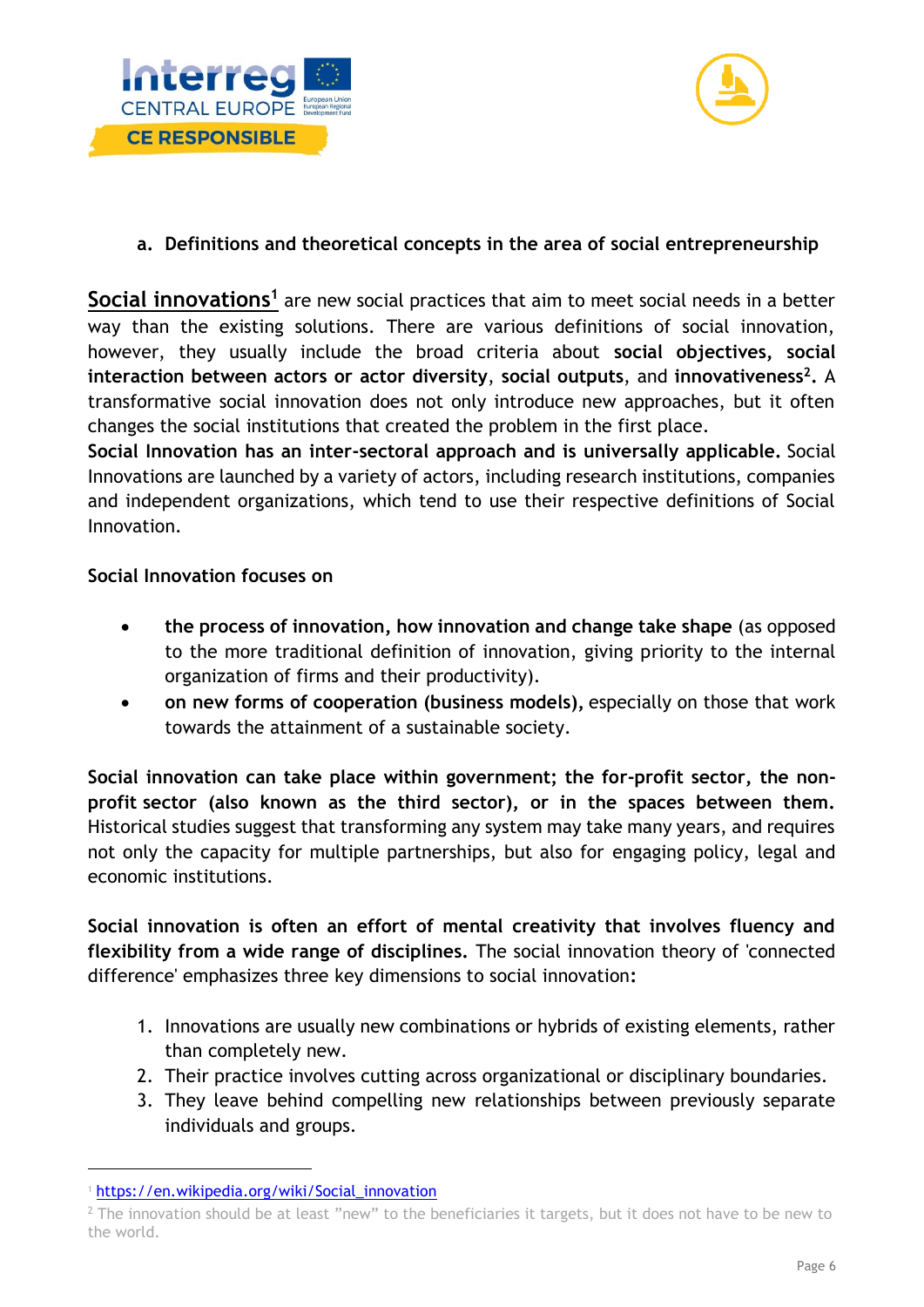



**Recent Examples of Social Innovation<sup>3</sup>** *include c*harter schools, emission trading and fair trade. The driving mechanisms of social innovation are exchange of ideas and values, shifts in role and relationships and integration of private capitals with public and philanthropic support.

**Civil society<sup>4</sup>** can be understood as the "**third sector**" of society, distinct from government and business, and including the family and the private sphere. It comprises civil society organizations and non-governmental organizations. The third sector is also referred to as the **voluntary sector** or social sector. The term *social sector* refers to that part of social and economic activity done for the purpose of benefiting society and which is funded, in part or whole, through charitable gifts. Other common terms relating to those organizations in this sector are non-profit, not-for-profit, philanthropic sector, mission-based sector, non-governmental organizations, and tax-exempt organizations.<sup>5</sup>

C*ivil society* is also used in the sense of

- 1. the aggregate of non-governmental organizations and institutions that manifest interests and will of citizens,
- 2. or individuals and organizations in a society which are independent of the government.

*Civil society* sometimes used in the more general sense of "the elements such as freedom of speech, an independent judiciary, etc., that make up a democratic society"<sup>6</sup> Especially in the discussions among thinkers of Eastern and Central Europe, civil society is seen also as a normative concept of civic values.

Social economy<sup>7</sup> actors are economic and social players (associations, cooperatives, foundations and mutuals) active in all sectors of society to respond to people's needs. They are characterized by a different way of doing business: a form of entrepreneurship which is driven by the general interest or by a social objective rather than by economic performance and which embodies the principles of solidarity and social justice, with a strong element of participation, co-decision (staff, users, members) and democratic governance.<sup>8</sup>

<sup>3</sup> <https://www.gsb.stanford.edu/faculty-research/centers-initiatives/csi/defining-social-innovation>

<sup>4</sup> [https://en.wikipedia.org/wiki/Civil\\_society](https://en.wikipedia.org/wiki/Civil_society)

<sup>5</sup> <https://www.wisegeek.com/what-is-a-social-sector.htm>

<sup>&</sup>lt;sup>6</sup> <https://www.collinsdictionary.com/dictionary/english/civil-society>

<sup>7</sup> [https://en.wikipedia.org/wiki/Social\\_economy](https://en.wikipedia.org/wiki/Social_economy)

<sup>8</sup> <https://www.socialplatform.org/service/social-economy-and-entrepreneurship/>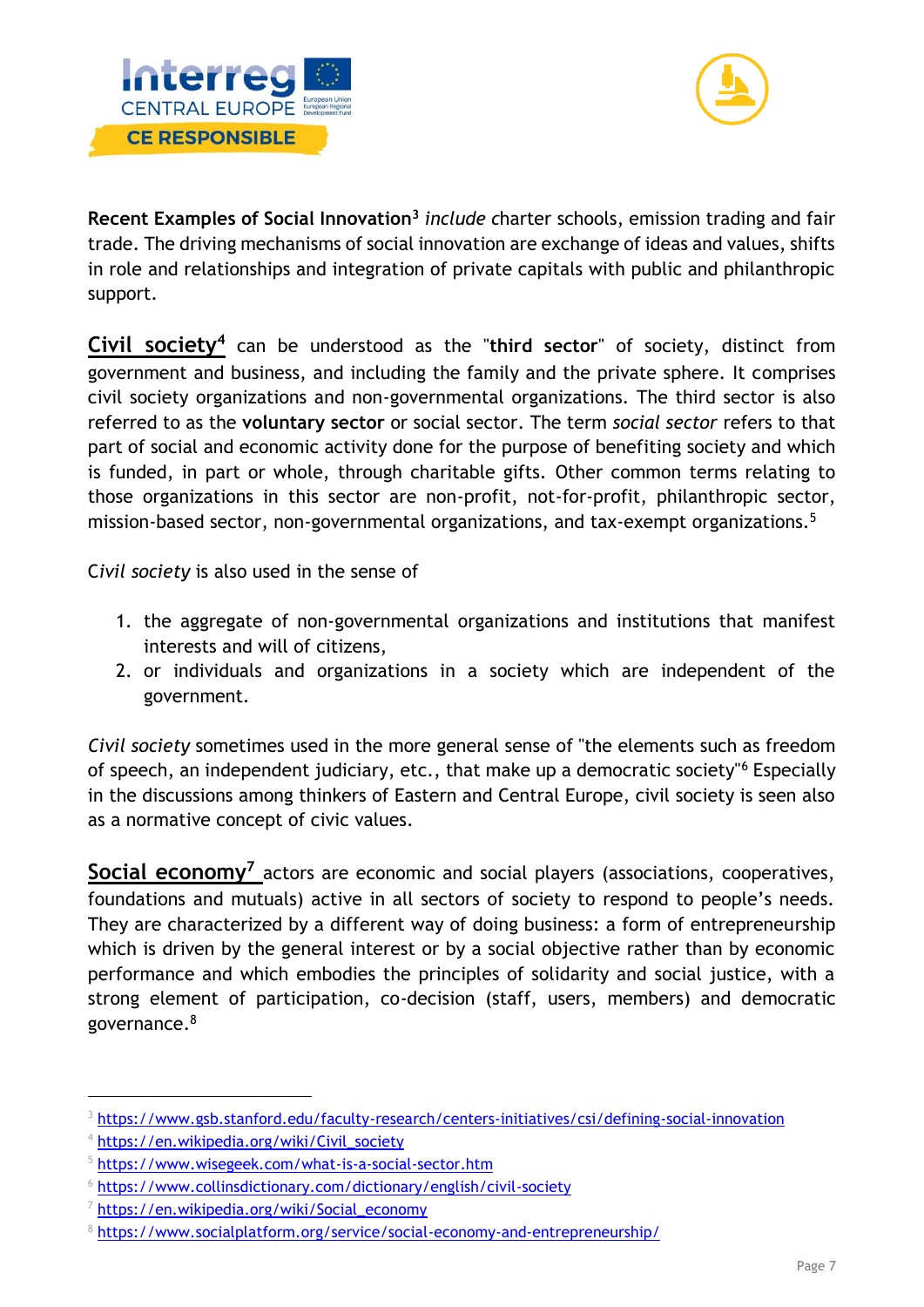



The social economy is a major socio-economic player of the European social market economy. There are 2.8 million social economy enterprises and organizations, ranging from SMEs to large EU groups, that operate in all sectors, employing 13.6 million citizens ad accounting for 8% of the Union's GDP. The social economy is formed by enterprises and organizations (mutual, cooperatives, associations, foundations and social enterprises) of all sizes, ranging from SMEs to large companies and groups, that operate in all the economic sectors such as: industry, education, healthcare and social services of general interest, agri-food, ethical and cooperative finance, insurance, renewable energy, re-use and recycling, retail and consumption; housing, tourism, culture and leisure, building, professional services, digital economy, and so on.<sup>9</sup>

**Social enterprises<sup>10</sup>** have both business goals and social goals. As a result, their social goals are embedded in their objective, which differentiates them from other organizations and corporations. A social enterprise's main purpose is to promote, encourage, and make social change. Social enterprises can provide income generation opportunities that meet the basic needs of people who live in poverty. They are sustainable, and earned income from sales is reinvested in their mission. They do not depend on philanthropy and can sustain themselves over the long term. Their models can be expanded or replicated to other communities to generate more impact.

In recent years, many non-profits have chosen to take on social enterprise models as it has become increasingly difficult to obtain financing from outside sources. The social enterprise model offers non-profit organizations an alternative to reliance on charitable donations. This may allow them to increase their funding and sustainability, and assist them in the pursuit of their social mission. However, two potential issues emerge: 1) distraction from the social goal in pursuit of a contradictory business activities and 2) inadequate skills, resources, and capabilities for the adoption of the social enterprise model.

**Social enterprises can be structured as a non-profit or for-profit**, and may take the form (depending on in which country the entity exists and the legal forms available) of a **cooperative, mutual organizations, a social business, a benefit company, community interest company, a company limited by guarantee or a charity organization.** 

In contrast to the organizational focus of social enterprises social **entrepreneurship and social entrepreneur emphasizes the change agents**, who creates and implements new solutions.

<sup>9</sup> <https://www.socialeconomy.eu.org/socialeconomy/>

<sup>&</sup>lt;sup>10</sup> [https://en.wikipedia.org/wiki/Social\\_enterprise](https://en.wikipedia.org/wiki/Social_enterprise)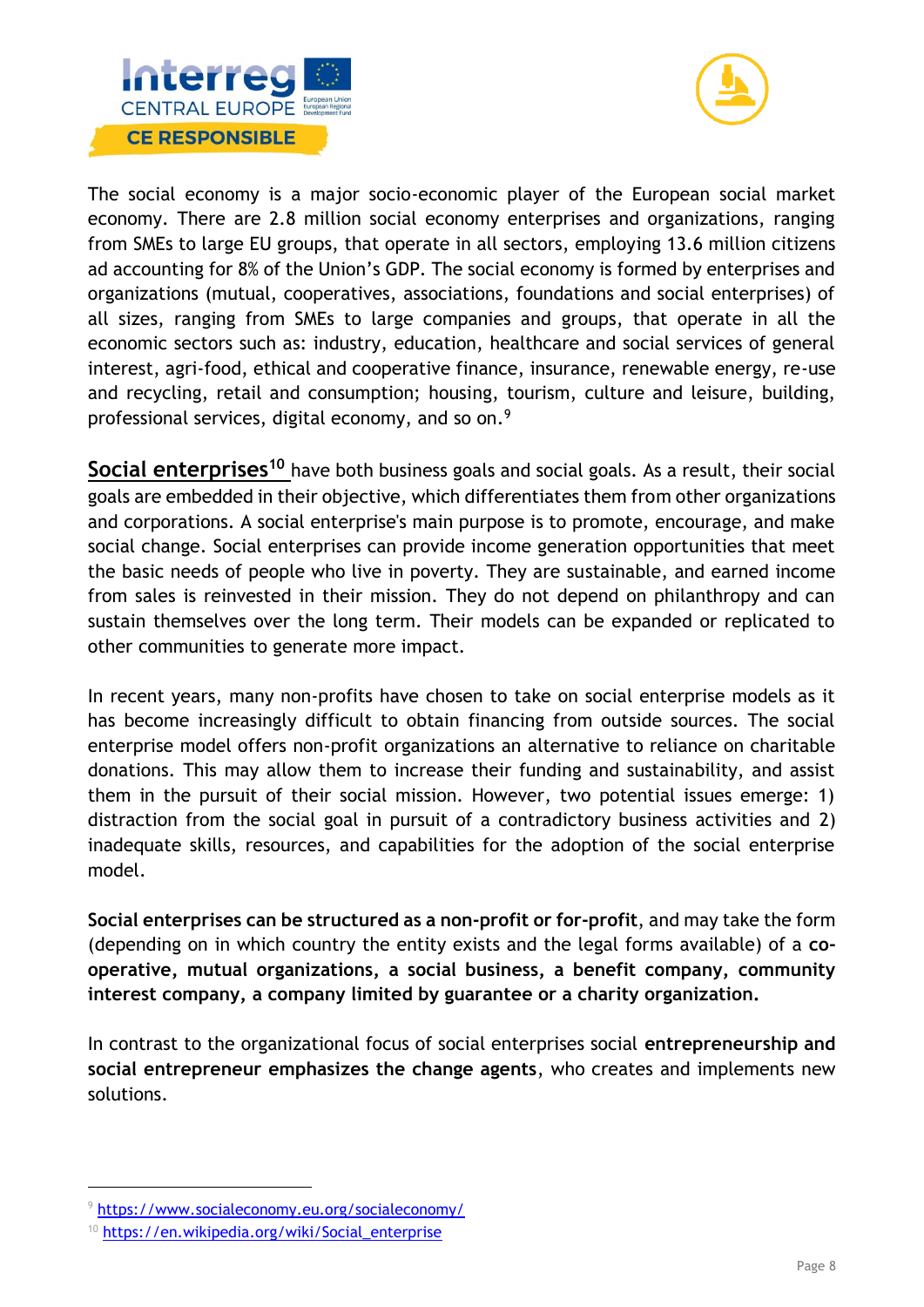



**Social impact<sup>11</sup>** is a *significant, positive change that addresses a pressing social problem or challenge. There is a general agreement that highlights the importance of intentionality in relation to social impact. Thus, c*reating social impact is the result of a deliberate set of activities with a goal matching this definition.

It's also critical to clearly differentiate between the broad term of "impact" and a more deliberate definition of social impact. Impact on its own implies an influence or effect on virtually anything, given its context. Social impact, however, is grounded in the effect it has on a pressing social challenge. There is a common understanding that the social impact must be a positive one, improving the conditions around the current situation.

**A healthy debate about what is pressing today is welcome and necessary as societal conditions invariably shift.** Local contexts might differ from each other, perhaps mirroring global needs or occasionally running counter to them. But a level of consensus is required, often based on ensuring a foundation of human dignity and opportunity, which is most pressing for underserved populations and those lacking essential resources or services.

Social progress demands deep, structural movement of the status quo. Tackling symptoms of problems or trifling around the edges remains insufficient. Moreover, the phrase "social impact" is increasingly 'en vogue' and often misused to imply even minimalist change. **In order to retain a potent and persuasive term, it is necessary to demand that social impact stands for a significant shift in society.**

**Social impact assessment/measurement<sup>12</sup>** includes the processes of analysing, monitoring, measuring and managing the intended and unintended social consequences, both positive and negative, of planned interventions (policies, programs, plans, projects) and any social change processes invoked by those interventions. Its primary purpose is to bring about a more sustainable and equitable biophysical and human environment.

*Exercise No1. Mapping of the local ecosystem: List of all relevant and important actors and institutions, with their underlying strategies and goals.* 

<sup>11</sup> <https://businessimpact.umich.edu/about/what-is-social-impact/>

<sup>12</sup> <https://www.iaia.org/wiki-details.php?ID=23>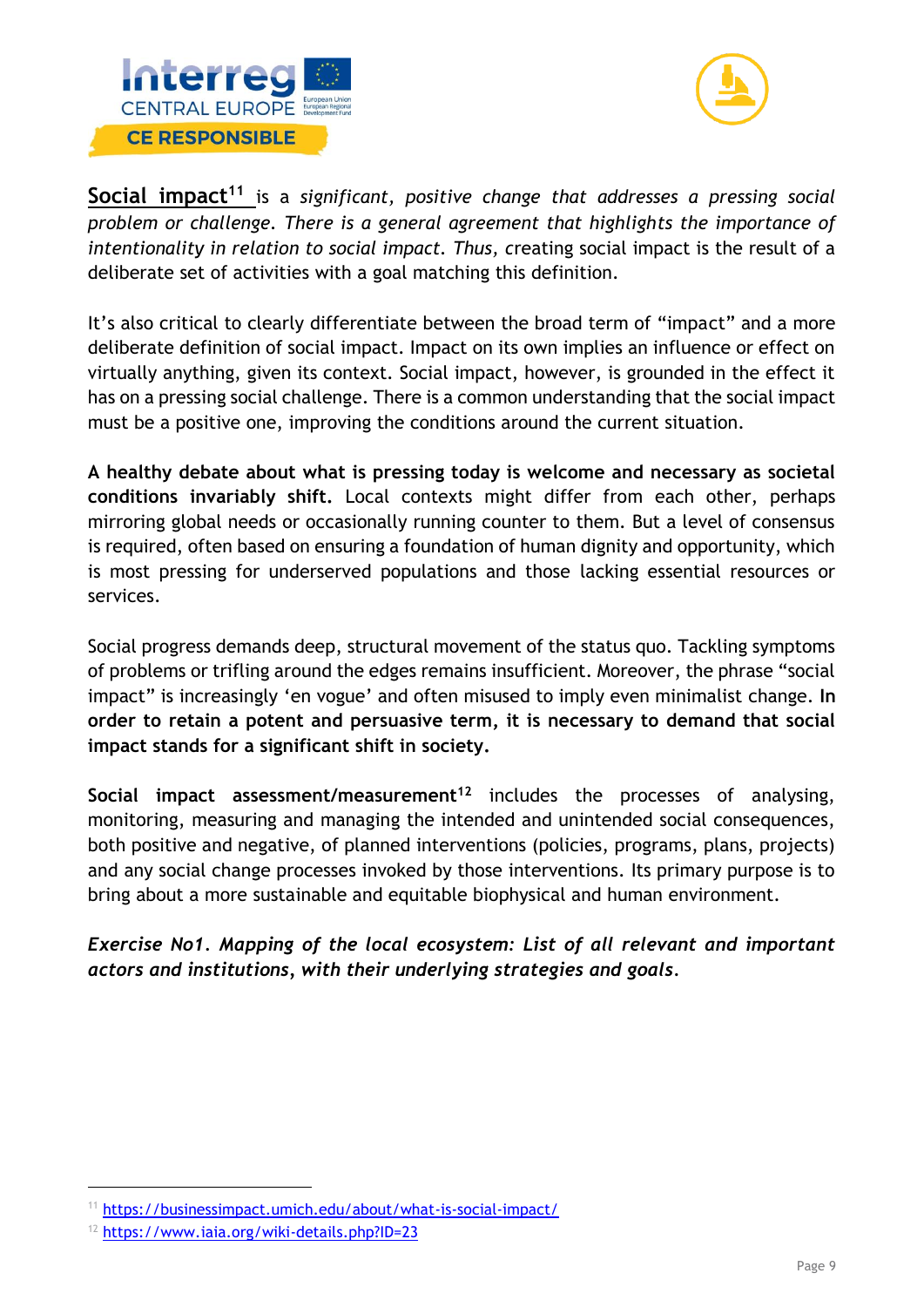



**b. What are the key characteristics and success factors of being a social entrepreneur?** 

We introduce the main defining characteristic and factors of a social entrepreneur. However, many **of the characteristics are shared with entrepreneurs. Thus, we try to highlights some of the similarities and differences between social entrepreneurs and traditional counterparts.** 

Many experts believe that the most useful and informative way to define social entrepreneurship is to establish its congruence with entrepreneurship, as social entrepreneurship is grounded in the same elements (context, characteristics and outcome) as their traditional counterparts. Highlighting differences too much is confusing and unhelpful.

# **Entrepreneurial characteristics**

Even though there isn't one comprehensive list of what makes a successful entrepreneur. Still academic research and expert agree on the basic characteristics and personality traits that characterize (describes) many successful entrepreneurs. In other words, these traits or personality characteristics could contribute to the success of the entrepreneur.

In the following two tables we distinguish between primary and secondary characteristics.

**Primary characteristics** are integrated, basic elements of the person (through development of personality and socialization). Thus the changing of these personality traits is very limited. The secondary characteristics are also basic personality traits, however they can be developed and trained.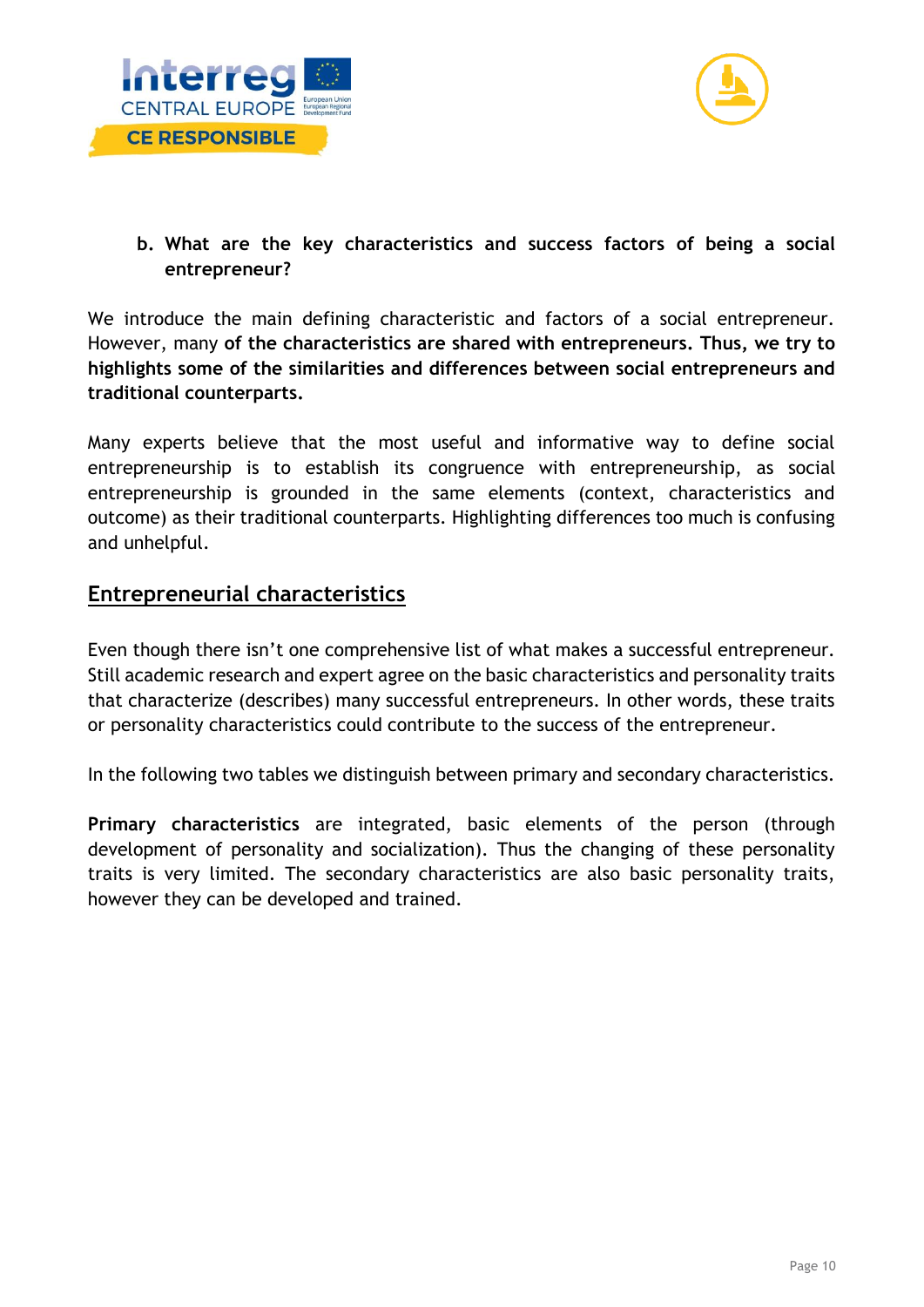



| Primary entrepreneurial<br>characteristics<br>(values and traits) | Short description of primary characteristics                                                                                                                                                                                                                                           |
|-------------------------------------------------------------------|----------------------------------------------------------------------------------------------------------------------------------------------------------------------------------------------------------------------------------------------------------------------------------------|
| <b>Uncertainty tolerance</b>                                      | Ability to bear and adapt to stressful and fast<br>changing situations, and unpredictable<br>environments.<br>His/her long-term planning is not affected<br>negatively by uncertainty.                                                                                                 |
| Risk appetite (risk taker)                                        | There is a healthy willingness in taking on risk. S(he)<br>is able to assess, identify and manage risks related<br>to his/her actions and decisions.<br>Risks do not deter him/her in realizing his/her<br>plans.                                                                      |
| Self-discipline and inner<br>driven (motivated)                   | S(he) is able to control and manage his/her<br>decisions and actions. S(he) is aware of her/his<br>goals, inner drive and motives (intentions).                                                                                                                                        |
| Personal autonomy<br>(Independence)                               | Strong desire for autonomy (an individual's capacity<br>for self-determination and self-governance).<br>S(he) demands/needs autonomy in decision making<br>and action in order to function effectively and<br>successfully.                                                            |
| Ability for instinctive<br><i>actions</i>                         | Even though s(he) is forward thinking and rational<br>s(he) is able to trust her/his gut. S(he) is able to<br>adjust her/his decisions and actions according to<br>his/her instincts even is situations requiring quick<br>response.                                                   |
| <b>Pro-activity</b>                                               | Instead of being reactive s(he) is able to recognize<br>challenges and problems in advance and look for<br>solutions when they arise.                                                                                                                                                  |
| <b>Passionate</b>                                                 | S(he) is able to use her/his passion and enthusiasm<br>as the driving force in his/her entrepreneurial<br>activities. His/her own work provides deep<br>satisfaction and satisfy his/her social and<br>psychological needs.                                                            |
| Low level of fear of failure                                      | The possibility of failure (negative outcomes) has<br>only a limited effect on his/her ability to make<br>decisions and take actions. The fear of failure does<br>not raise his/her stress level to an unmanageable<br>(unbearable) level effecting negatively his/her<br>performance. |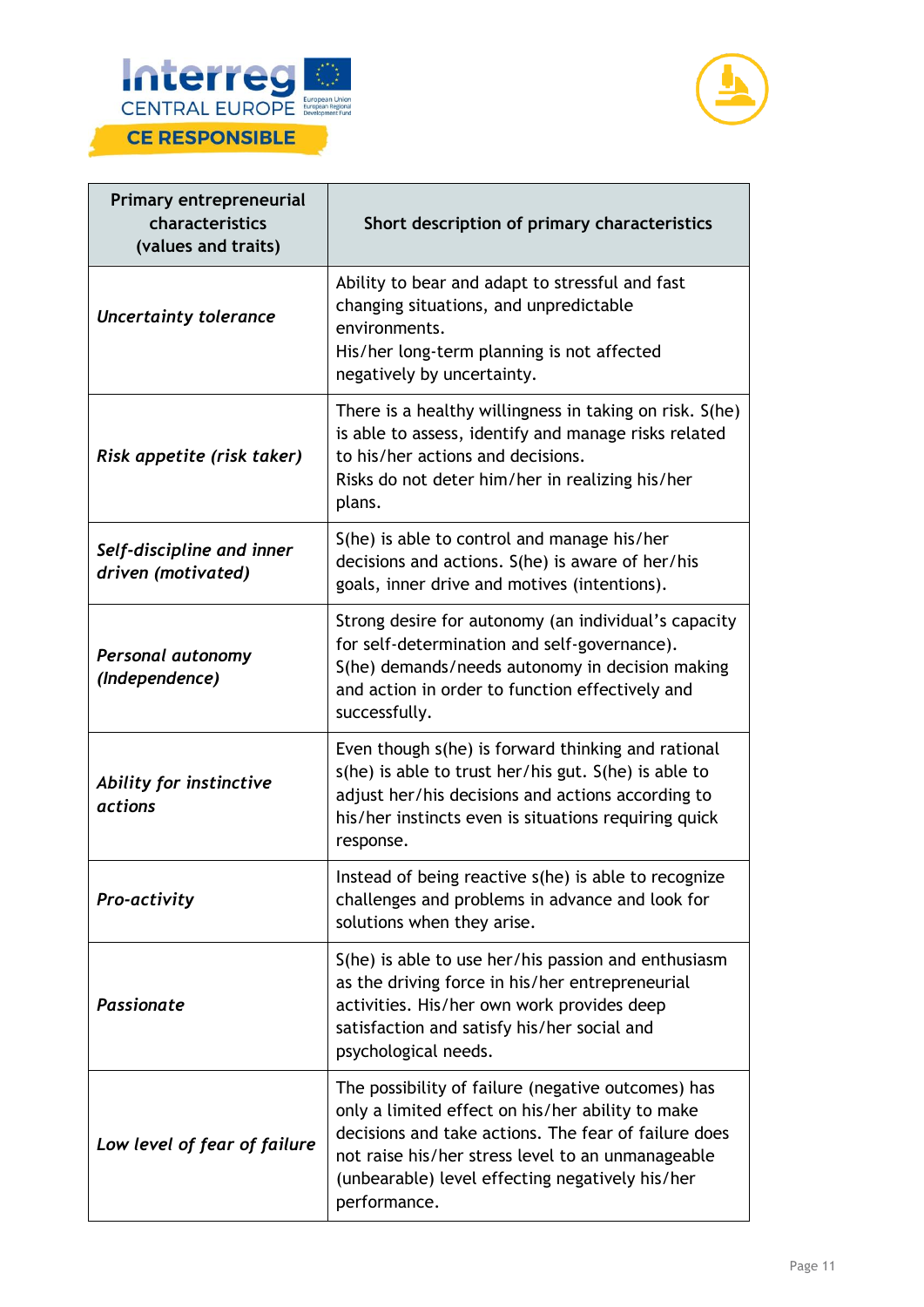



| <b>Success orientation</b> | S(he) is determined both in her/his decision and<br>actions to achieve her/his primary long-term goal,<br>getting recognition (monetary and otherwise) for<br>his/her hard work. |
|----------------------------|----------------------------------------------------------------------------------------------------------------------------------------------------------------------------------|
| Log-term commitment        | S(he) is committed to his/her goals, irrespective of<br>the results of her/his actions. S(he) is also<br>committed to the stakeholders affected by her/his<br>pursuit.           |

| <b>Secondary characteristics</b><br>(traits and competencies)        | Short description of secondary characteristics                                                                                                                                                                                                                 |
|----------------------------------------------------------------------|----------------------------------------------------------------------------------------------------------------------------------------------------------------------------------------------------------------------------------------------------------------|
| Self-knowledge and self<br>confidence                                | S(he) has some information about her/his own<br>'self', and is willing and able to broaden her/his<br>understanding of his/herself by rethink them and<br>gathering new information from time to time. S(he)<br>has positive feeling about her/his own 'self'. |
| Receiving and handling<br>feedbacks                                  | S(he) is willing and able to listen to and take in<br>feedbacks (both positive and negative). S(he) is<br>ready to process (accept) them and when necessary<br>make changes in her/his behaviour.                                                              |
| Time management                                                      | S(he) is good at prioritizing, planning and delivering<br>on time. S(he) is able to assess the time demands of<br>her/his tasks realistically and plans processes and<br>timetables accordingly.                                                               |
| <b>Effective (situation</b><br>dependent) communication              | S(he) uses appropriate communication styles,<br>effective tools and methods. S(he) is flexible and<br>able to adjust them in order to suit the situations<br>and the other party involved.                                                                     |
| Customer<br>management/relationship                                  | S(he) can recognize different client types and is<br>able to respond to their unique needs by adjusting<br>her/his communication style and behaviour.<br>S(he) has empathy that enables her/him to<br>recognize their unspoken needs and expectations.         |
| Innovation and creativity                                            | Instead of using routine procedures s(he) is able to<br>try out new and innovative solutions, use existing<br>resources in new ways and with new methods.                                                                                                      |
| <b>Effective resource</b><br>management                              | S(he) is able to identify, manage and utilize the<br>available resources (human, financial and others)<br>effectively.                                                                                                                                         |
| Pays attention to the<br>changes in the environment<br>and its needs | S(he) functions in an open system. Thus s(he)<br>constantly monitors the external environment by<br>collecting and analysing the relevant information.                                                                                                         |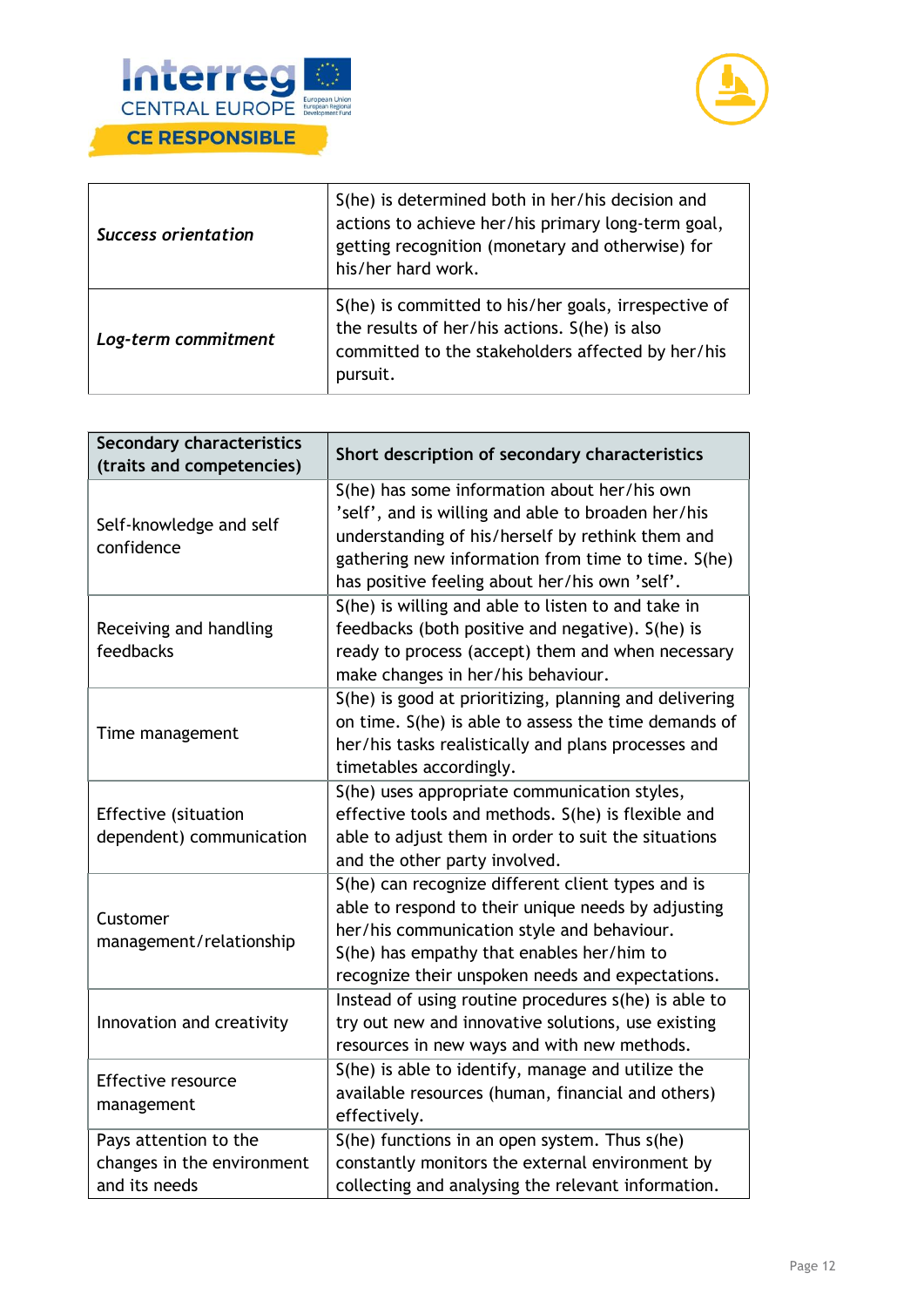



|                              | With a proactive approach s(he) can initiate         |
|------------------------------|------------------------------------------------------|
| Taking initiative and        | activities, generate procedures and activate         |
| (personal) responsibility    | resources. S(he) takes full responsibility for these |
|                              | activities and their results.                        |
|                              | S(he) is able to formulate and communicate with      |
| Precise and realistic        | clarity and precision his/her long- and short-term   |
| targeting (setting of goals) | goals. S(he) manages the realisations of these goals |
|                              | and reviews them regularly.                          |

# **Social entrepreneurs: characteristics and challenges**

**One important way to distinguish a traditional entrepreneur from a social entrepreneur is through the goal he hopes to achieve.** While the traditional entrepreneur aims to create a product, service or process for which a consumer will pay, the social entrepreneur aims to create a product, service or process from which society will benefit. **In essence, traditional entrepreneurs aim to create commercial value where social entrepreneurs aim to create social value.<sup>13</sup> Thus the critical distinction between entrepreneurship and social entrepreneurship lies in the value proposition itself.** For the entrepreneur, the value proposition anticipates and is organized to serve markets that can comfortably afford the new product or service, and is thus designed to create financial profit. The social entrepreneur, however, neither anticipates nor organizes to create substantial financial profit for the investors – whomever they might be. **Instead, the social entrepreneur aims for value in the form of large-scale, transformational benefit that accrues either to a significant segment of society or to society at large.** The social entrepreneur's value proposition targets an underserved, neglected, or highly disadvantaged population that lacks the financial means or political clout to achieve the transformative benefit on its own.

# **What distinguishes social entrepreneurship is the primacy of social benefit, what Duke University professor Greg Dees in his seminal work on the field characterizes as the pursuit of "mission-related impact."**

Social entrepreneurs have the following three components:

- 1. They identify a stable but inherently unjust equilibrium that causes the exclusion, marginalization, or suffering of a segment of humanity that lacks the financial means or political clout to achieve any transformative benefit on its own;
- 2. They identify an opportunity in this unjust equilibrium, and develop a social value proposition, that bear inspiration, creativity, direct action, courage, and fortitude, thereby challenging the stable state's hegemony; and

<sup>13</sup>[https://ssir.org/articles/entry/social\\_entrepreneurship\\_the\\_case\\_for\\_definition](https://ssir.org/articles/entry/social_entrepreneurship_the_case_for_definition)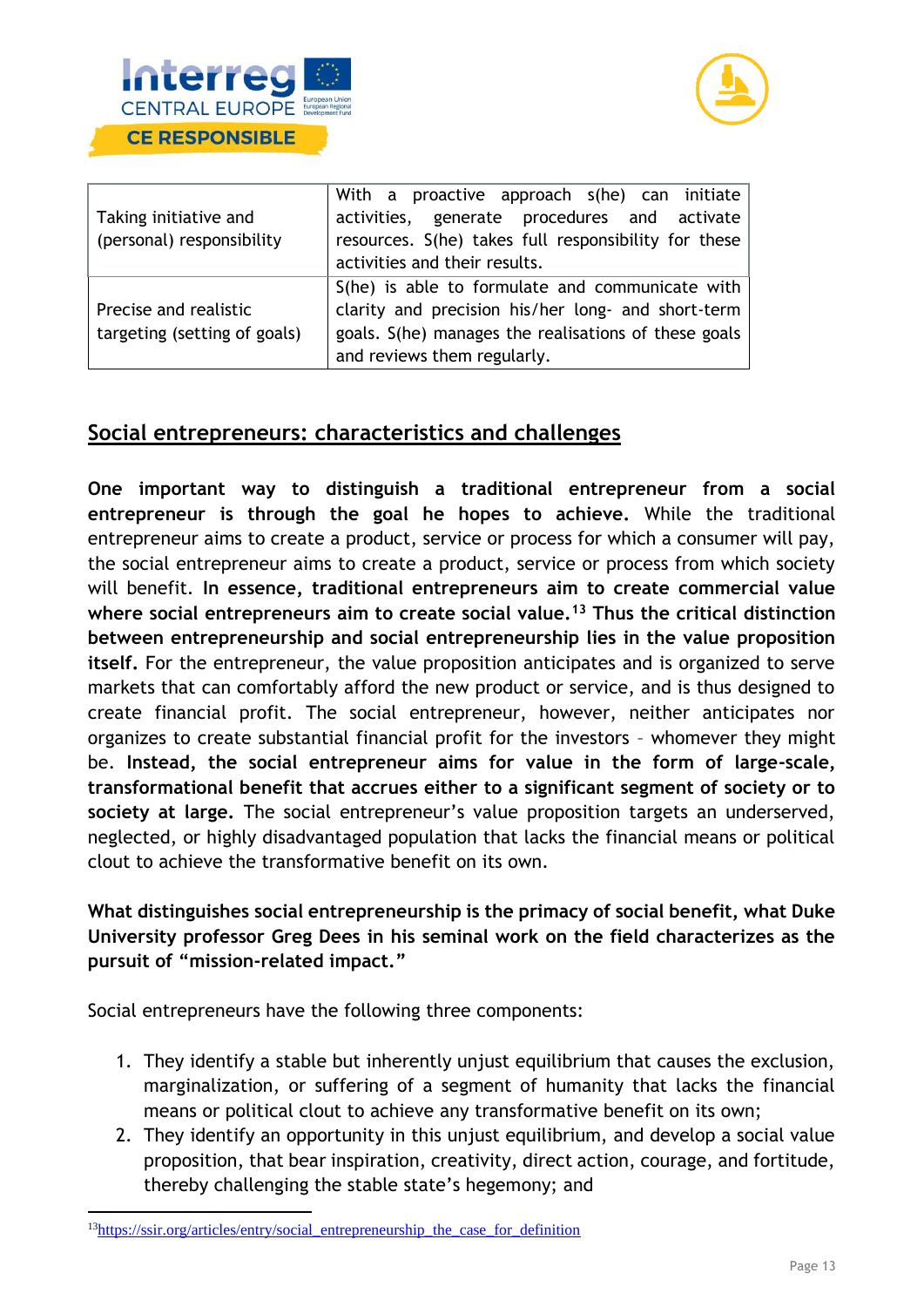



3. They forge a new, stable equilibrium that releases trapped potential or alleviates the suffering of the targeted group, and through imitation and the creation of a stable ecosystem around the new equilibrium ensuring a better future for the targeted group and even society at large.<sup>14</sup>

# **Types of tensions in social enterprise management<sup>15</sup>**

Due to the dual purposes (missions) of social enterprises, organizations cannot directly employ the typical management strategies of established business models. Prioritizing social good over financial stability contradicts rational firm management, which typically prioritizes financial and profit-seeking goals. As a result, different management issues arise that range from stakeholders (and management) agreeing on the firm's goals, but disagreeing on an action plan; to management and stakeholders disagreeing on the firm's goals.

Tensions are separated into four distinct categories:

- **Performing tensions** arise as organizations seek to fulfil various conflicting goals such as varying stakeholder demands, social mission goals, and performance metrics. A major challenge is figuring out how to gauge success with conflicting goals.
- **Organizing tensions** are caused by inconsistencies in organizational structure, culture, and human resource practices. Many social organizations grapple with whom to hire, as many want to help disadvantaged people, but also need workers with business skills to ensure the success of the enterprise. Organizations face the challenge of deciding on which organizational structure and legal form (e.g. Non-Profit, for Profit) to operate under.
- **Belonging tensions** arise from identification or a sense of belonging to contrasting goals and values, which creates internal organization conflict. These tensions are amplified with the maintenance of relationships with stakeholders who may have conflicting identities from the organization.
- **Learning tensions** are a result of conflicting time horizons (i.e. short term vs. longrun). In the short term, organizations aim for stability which can be evaluated based on metrics such as costs, profits, and revenues, but in the long run they want growth, flexibility, and progress in achieving their social mission.<sup>16</sup>

#### **Cost of failure for a social entrepreneur**

<sup>&</sup>lt;sup>14</sup>[https://ssir.org/articles/entry/social\\_entrepreneurship\\_the\\_case\\_for\\_definition](https://ssir.org/articles/entry/social_entrepreneurship_the_case_for_definition)

<sup>15</sup> [https://en.wikipedia.org/wiki/Social\\_enterprise](https://en.wikipedia.org/wiki/Social_enterprise)

<sup>&</sup>lt;sup>16</sup> [https://en.wikipedia.org/wiki/Social\\_enterprise](https://en.wikipedia.org/wiki/Social_enterprise)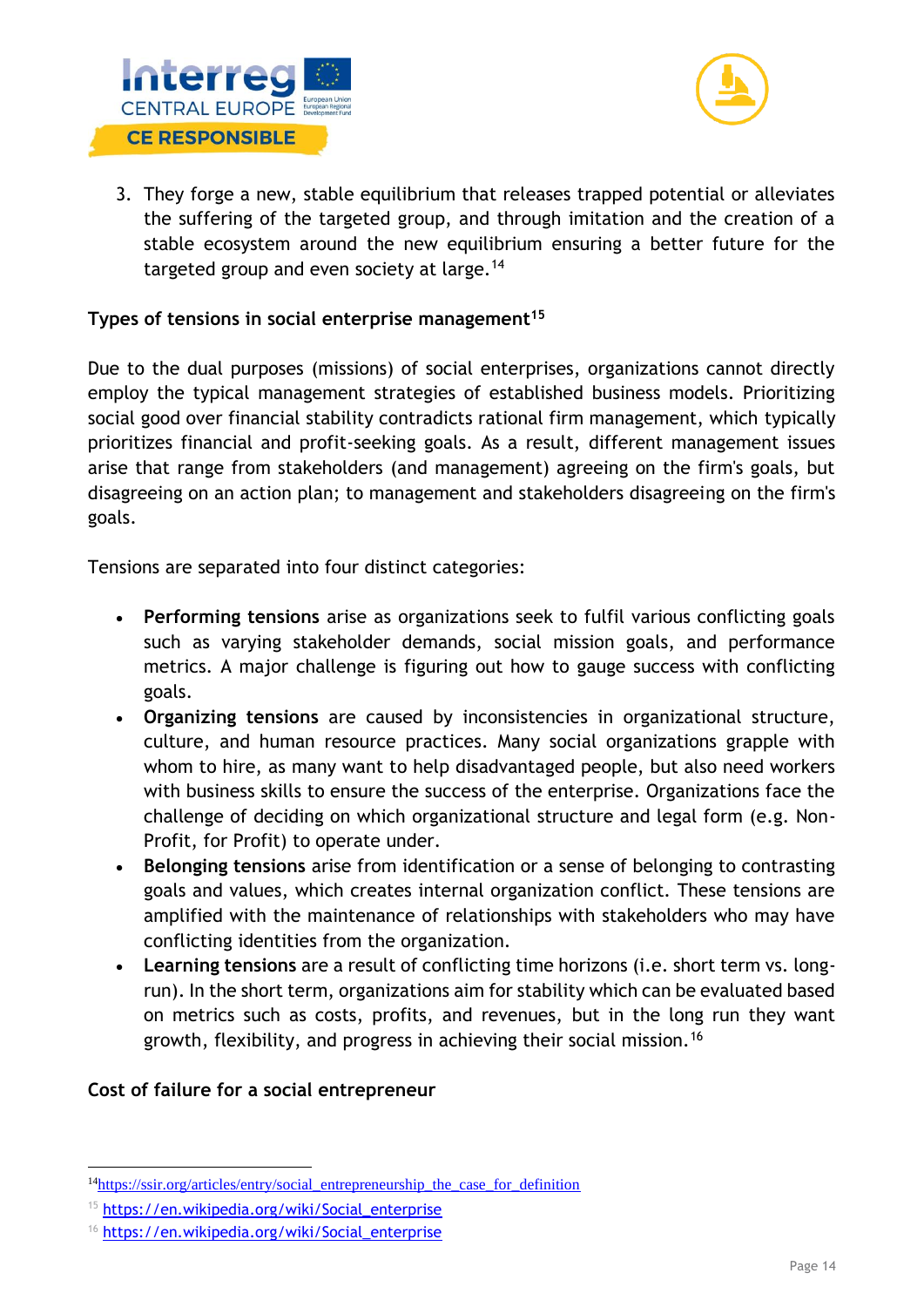



"Starting a social enterprise is a high gain and high-risk strategy."<sup>17</sup> Even though there are so many benefits in a social enterprise both personal and community wise, mission alone is not a business strategy. The odds of failure for any type of SMEs start-ups are high. **But the cost of failure for a social enterprise can be even greater than for social project or an SME from human and social perspectives.** 

If we understand the price of failure for these organisations, the lack of experience of social enterprise founders in setting up and operating businesses becomes very relevant. Running a business is very different from running a civil society organisation or a project, it requires fundamentally different set of skills, financial and operational knowledge, industry specific relationships and resources as well as a relevant network. **This lack of business knowledge might causes problems on various levels:** 

- Identifying and selecting business opportunities,
- Selecting and securing proper financing,
- Operating it in a cost-effective and economic manner,
- Managing risks and leveraging potential success.

*Exercise No2. What are the main challenges of being a social entrepreneur (that is different from my entrepreneurial experience)? How can I relate to these challenges? Is there anything that I can learn from a social entrepreneur?* 

**c. Role play and best practices**

# **Challenges of being a Social Entrepreneur**

Through this exercise the participants (future mentors) will be able to get a deeper understanding of the challenges of the social entrepreneur and the realities of the sector. The roleplay has a dual purpose. It helps the participants to get to know each other at the beginning of the training. Secondly it introduces the players (using various entrepreneurial characters' virtual avatars) to the world of the social entrepreneurs, through a team exercise of social enterprise development.

# **Game description**

The Social Seducement game SocialPlaNet is designed as an internet-based serious online role paly game.

[https://www.socialseducement.net/game-and](https://www.socialseducement.net/game-and-resources?fbclid=IwAR0f98nrtjWpxRiuSnb-IEJKlMeublCUETCFUSUGHfqms7KBlj3ck_QQw4Y)[resources?fbclid=IwAR0f98nrtjWpxRiuSnb-IEJKlMeublCUETCFUSUGHfqms7KBlj3ck\\_QQw4Y](https://www.socialseducement.net/game-and-resources?fbclid=IwAR0f98nrtjWpxRiuSnb-IEJKlMeublCUETCFUSUGHfqms7KBlj3ck_QQw4Y)

Social PlaNet is a web-based simulation game which puts players in the role of would-be social entrepreneurs.

<sup>&</sup>lt;sup>17</sup> Steven L. Dawson, Social Enterprise: Proceed, with Caution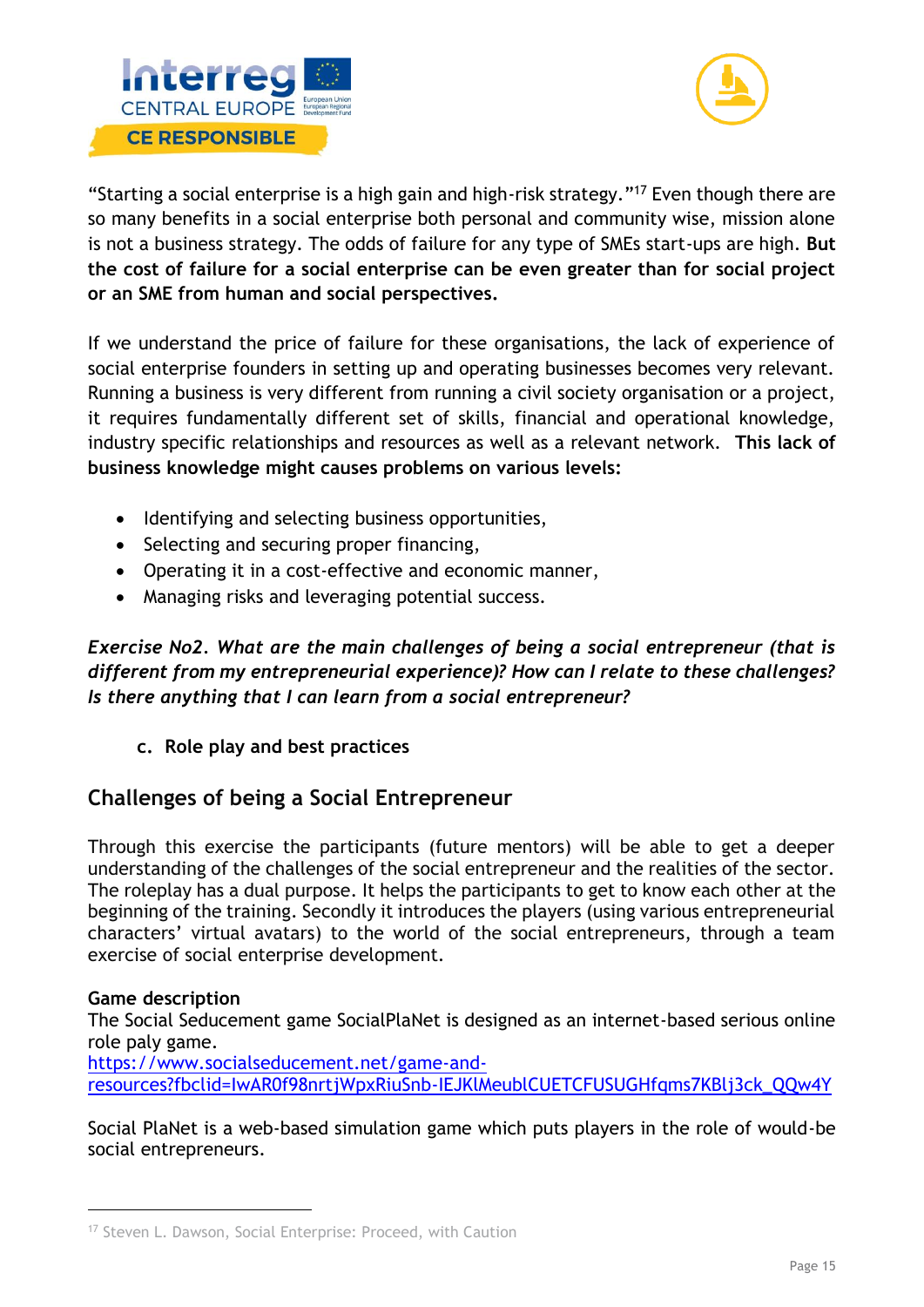



- Players play in groups of 3-6 people, each using an avatar to represent them.
- Players go through the game as a group, and have a choice of different roles: task leader, follower, as well as a range of business roles.
- They have access to a facilitator who supports the group in line with their needs while players pass through the game.
- Together, players develop an idea for a social enterprise, and work through a series of tasks and missions to scope out the key activities, values, income streams etc of their 'fantasy social enterprise'. Real-life stories stimulate thinking about common business challenges.
- Quizzes need to be solved and missions accomplished. In doing so, players accumulate points which they can spend to furnish their in-game office.
- At the end of the game, players receive a completed business model canvas which they can choose to develop into a full business plan.

#### **Training methodology, processing of the gained experience**

All team members participate in the online game (role paly) at the same time, taking on the role of a specific character. The facilitator is the trainer, who is able to control and direct the team decision making process, as well as provide feedbacks throughout the virtual game.

The game can be played either during the training session or afterwards at home as an exercise.

#### **Processing questions**

- How did you feel yourself during the game? What kind of feeling did you identify in the various state of the game?
- What kind of competencies (existing or otherwise) had to mobilize during the game?
- Which of these do you use regularly in your work? Is there any of which you use less?
- The end result of this game is a business model canvas. What kind of enterprise profile does it have? How (in what way) is this business model and its profile different from your own firm's?
- How and in what way did the other team members help to solve the problems (exercise)?
- Overall what is your opinion? What kind of challenges do social entrepreneurs need to take on?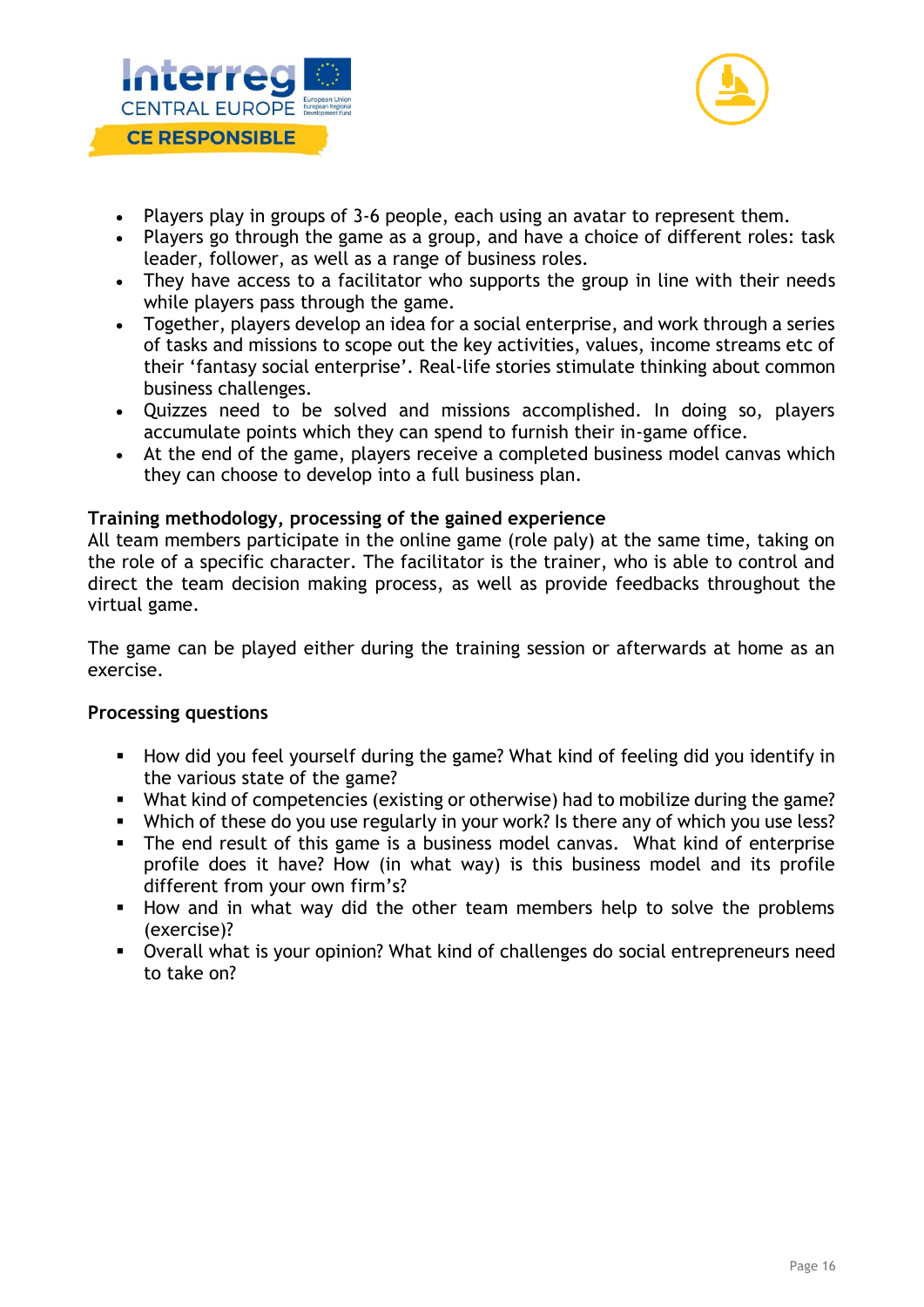



# **Case studies (international and local best practices)**

**List of social enterprise examples**: [https://www.thesedge.org/socent-spotlights/22](https://www.thesedge.org/socent-spotlights/22-awesome-social-enterprise-business-ideas) [awesome-social-enterprise-business-ideas](https://www.thesedge.org/socent-spotlights/22-awesome-social-enterprise-business-ideas)

#### **Bank for the Poor: Grameen Bank<sup>18</sup>**

By establishing Grameen Bank in 1983, Muhammad Yunus sought to realise his vision of self-support for the very poorest people by means of loans on easy terms. The bank has since been a source of inspiration for similar microcredit institutions in over one hundred countries.<sup>19</sup>

#### **Goodwill Industries International, Inc.<sup>20</sup>**

Goodwill is most famous for thrift stores that bring us Halloween costumes and 90s grunge revival outfits. But they do so much more than that: they also bring employment opportunities for at-risk individuals, job training and other community-based programs to help the people who are somehow prevented from getting a job. When brick-and-mortar retail was hammered by recessions in the new millennium, Goodwill adapted, making a successful transition to e-commerce in 2007. Now, you can hunt for vintage gold jewellery, designer handbags or mid-century musical instruments on [shopgoodwill.com.](https://www.shopgoodwill.com/)

#### **Cafédirect<sup>21</sup>**

Cafédirect was founded in 1991 as a response to the 1989 global collapse in coffee prices. Its aim was to "give coffee bean, cocoa and tea growers a larger slice of the purchase price for the products." Cafédirect secured its first commercial contract for Co-op and Safeway's Scottish stores in 1992. It was the first coffee brand to carry the Fairtrade certification mark. The company reinvests about 60pc of its profits into grower training and development programs.<sup>22</sup>

#### **Dialogue Social Enterprise<sup>23</sup>**

Dialogue in the Dark, has empowered more than 4,000 blind people in 19 countries and more than 130 cities from disadvantaged backgrounds by giving them for the first time in their life the opportunity to showcase their talents and skills. They manage the exhibitions and teach visitors how to see without eyes, thereby acquiring leadership, communication, and management skills. The vast majority of the "Dialogue in the Dark" employees have never held a formal job before, and 40 percent of them successfully gain a job placement with a "normal" company in the private or public sector between a week and a year and a half with Dialogue.

<sup>18</sup> <http://www.grameen.com/introduction/>

<sup>19</sup> <https://www.nobelprize.org/prizes/peace/2006/grameen/facts/>

<sup>20</sup> <https://www.goodwill.org/about-us/>

<sup>21</sup> [https://www.cafedirect.co.uk](https://www.cafedirect.co.uk/)

<sup>22</sup> <https://en.wikipedia.org/wiki/Cafédirect>

<sup>23</sup> <https://www.ashoka.org/en/fellow/andreas-heinecke>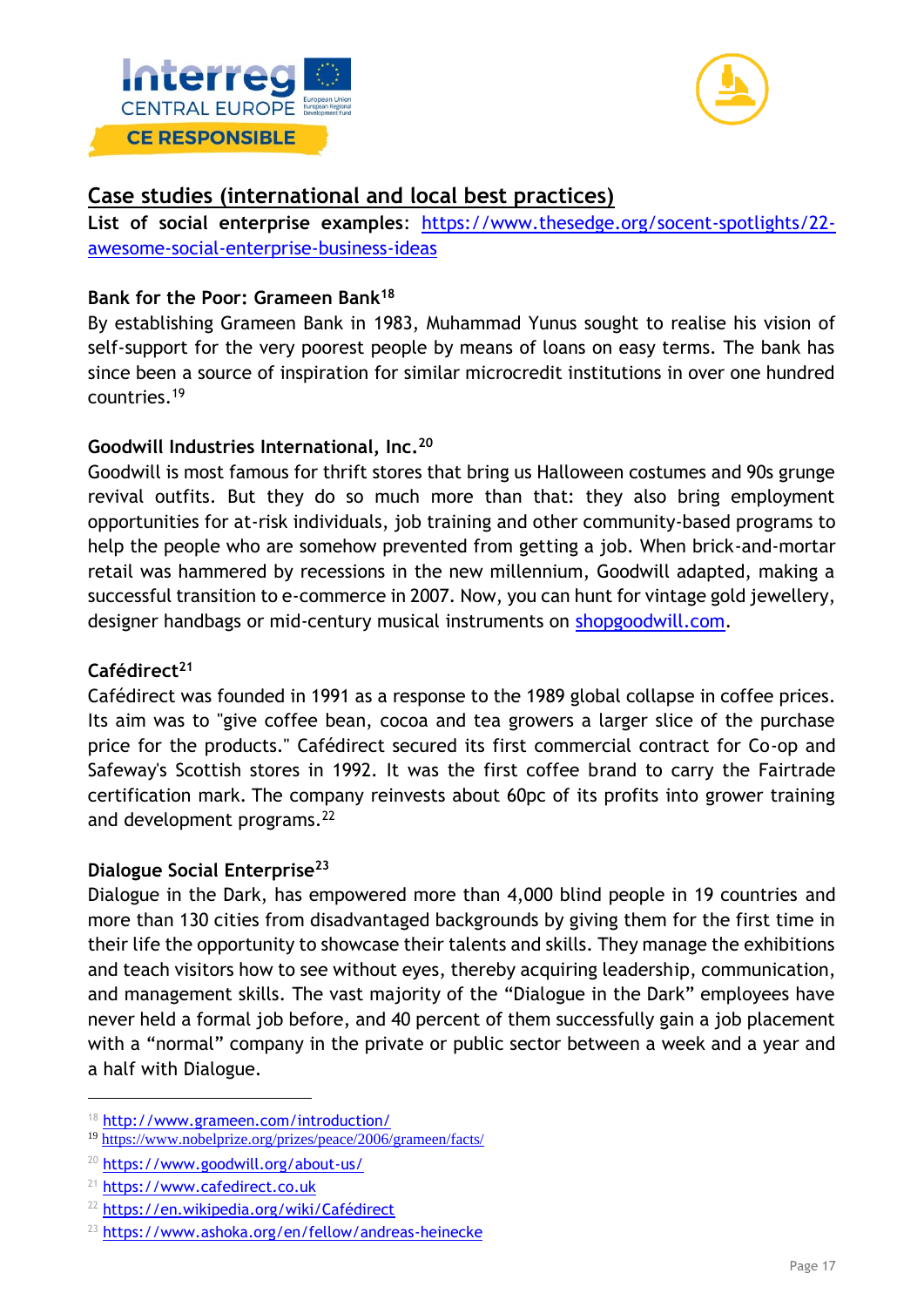



#### **Mobile School<sup>24</sup> - Bringing non-formal education to the streets**

An estimated 150 million children and youth grow up in harsh conditions. They live and work on the streets of big cities, are on the move from conflict or natural disasters or run away from socio-economic problems at home. For these children, the streets become their main learning environment, where they develop essential survival skills and build their identity. Non-formal education and outreach work are crucial to help them grow into positive contributors to society. Mobile School has developed an integrated outreach methodology to support street educators worldwide in unlocking the potential of these children in the environment where they feel most comfortable, the streets.

*Find local examples of social enterprises and social innovation projects.* 

*Exercise No3. What can I as a mentor learn from these best practices? Are there any other good local or international examples that I can share? What do I like particularly in these examples?* 

<span id="page-18-0"></span>**'Matchmaking: The basis of cooperation'** 

*What are the main differences and similarities between the different sectors of society? What do we share (mentor and mentee) as leaders and managers? How can the social sector help my business?*

The goal of the module **'Matchmaking: The basis of cooperation'** is to lay the foundation for the matchmaking between business people and social entrepreneurs, mentors and mentees. It introduces a logical framework that conceptualizes the similarities between organizations coming from various background, sectors and with differing agendas. The similarities will be examined on four levels of cooperation: the structural level, the major operational areas, the dynamic areas of leadership and then on the personal level. This module helps participants to obtain a better understanding of the mutually beneficial nature of cooperation among the public, the business and the social sectors. Enabling future mentors to analyse and clarify their personal agenda and to create a strategic vision that mobilizes their businesses' resources in the mentoring process. **The module starts off with the introduction of the sectors of society and the unique role each of them play in the collaboration process of social innovation.** 

<sup>&</sup>lt;sup>24</sup> [https://www.mobileschool.org](https://www.mobileschool.org/)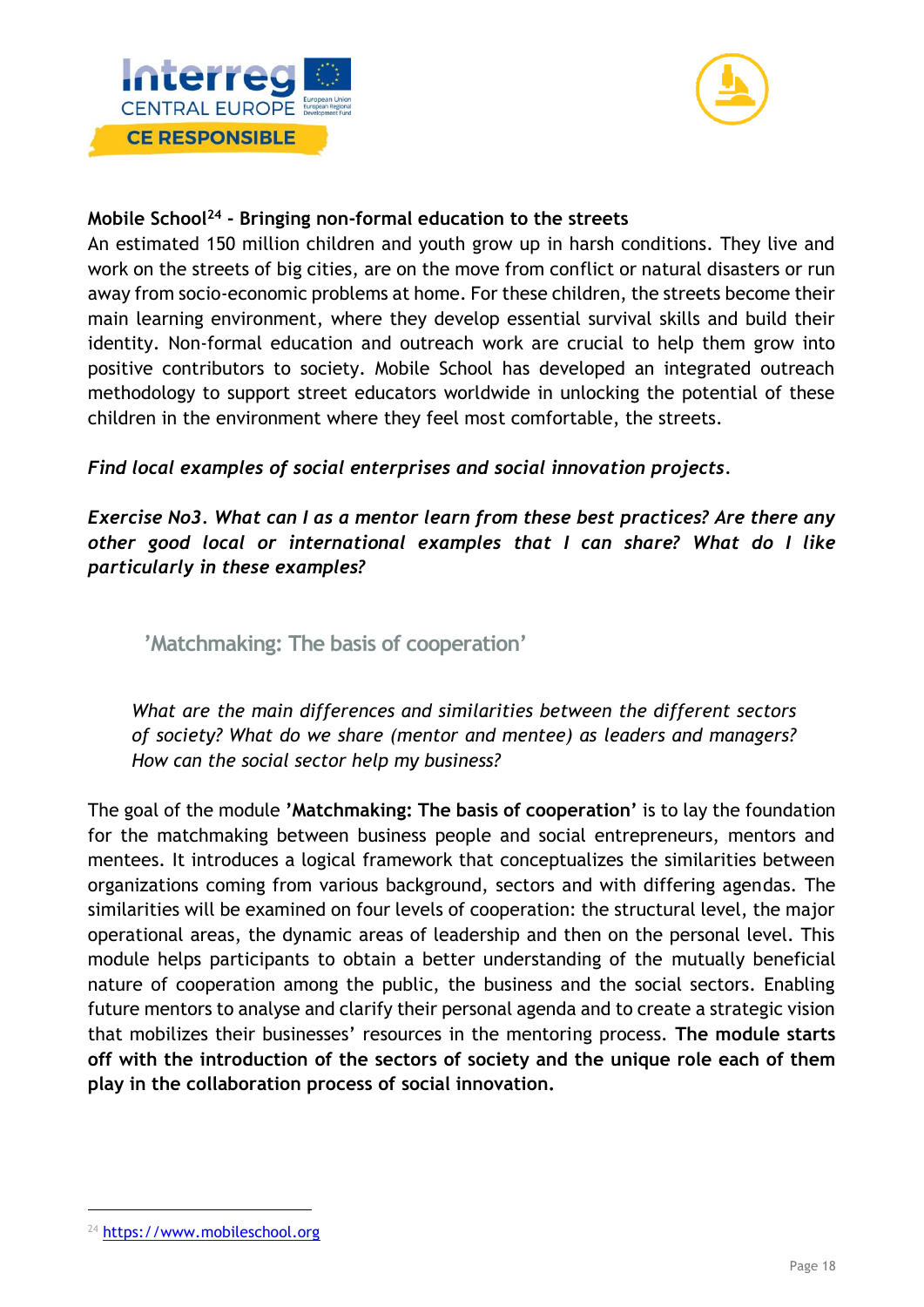



#### **Various levels of matching**

Neither the mentors, nor the social entrepreneur can be independent of the social, economic, political and legal realities of society they live in. Both of these actors operate in a specific location. They are part of the local, regional, national or global economic system, their organizations' sustainability depends on and affected by external forces. In return they have impact (both positive and negative) on their surroundings and their stakeholders. This bi-directional impact (deriving from their social and environmental embeddedness) characterizes all organizations thus creating a shared experience and linkage between the different economic actors.

The social environment/space (society itself) is relevant and decisive for both 'traditional' businesses and social enterprises in more than aspect. First of all, all organisations operate in a space composed of social groups that are affected by their work. Secondly companies often integrate particular social issues, problems in their vision, mission and strategic goals, or in their business model (e.g. customers) that they strive to solve.

#### **1. Sectors of society**

In order to lay the foundation for the matchmaking of the mentoring we need to introduce the main sectors of society: government, business (private) and the non-profit or civil society sectors. All three sectors are relevant and play an integrant role in answering the needs and satisfying the wants of society, tackle the many problems it faces. Their focuses and available resources may differ, even their solutions could be different, still they are all embedded in society and have true relevance for the wellbeing us all. As they all operate within society, for the benefit of society the cooperation of these actors is unquestionable and imperative.

In the following three sections we will identify the relevant operational and functional areas that are shared by all organisations independent of their sectors.

#### **2. Industry level**

Both types of businesses (social and traditional businesses) operate in a particular industry. In case the businesses of the mentor mentee pair operate in the same industry they can be considered competitors. As they are both competing within a particular industry for customers and available resources. However, in a transparent and welldefined mentoring relationship this kind of similarity should not be a problem. In case there is no industry level overlap between mentor and mentee a deeper strategic partnership can be developed more easily.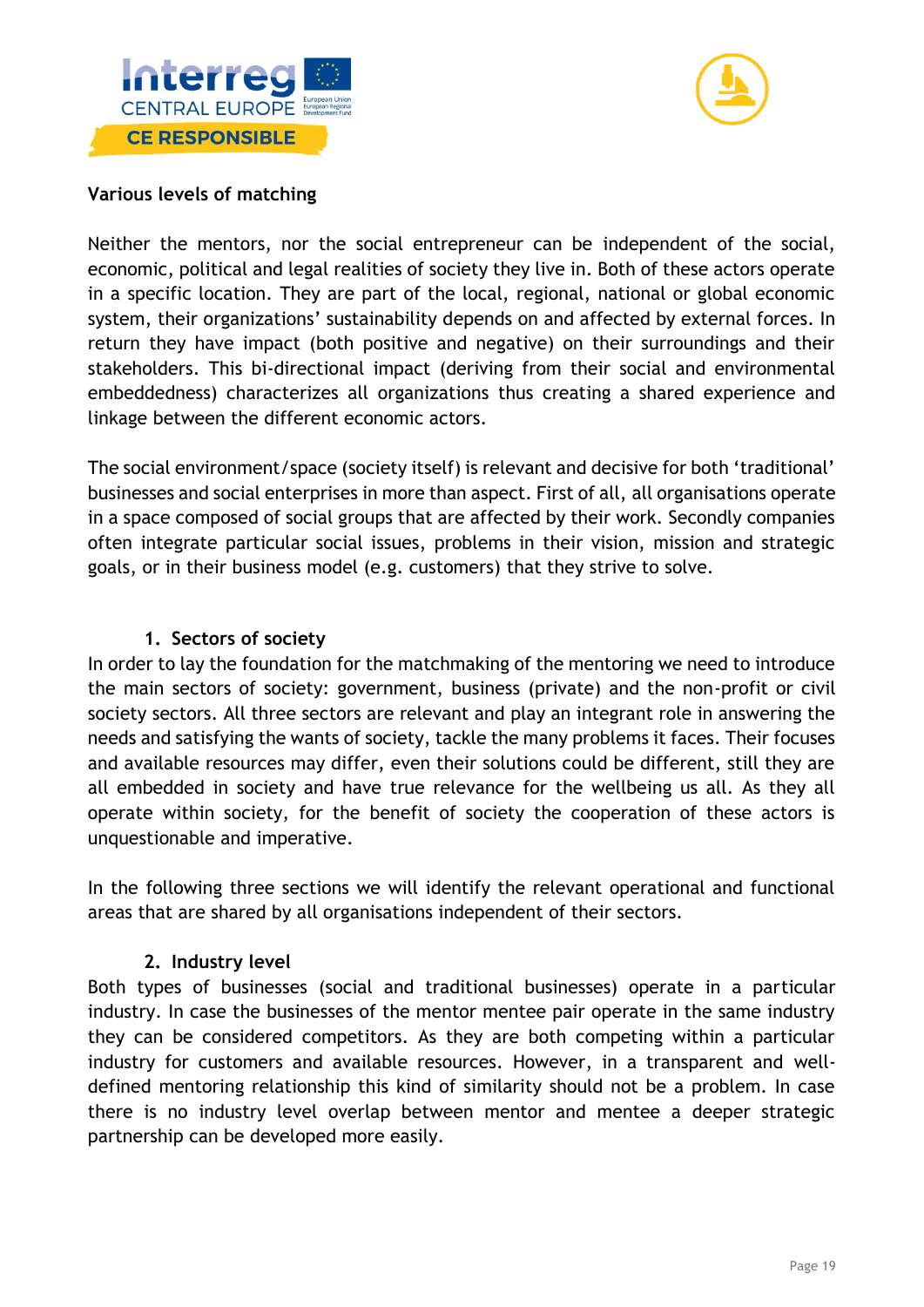



# **3. Organizational level (functional)**

Both traditional and social enterprises are organisations. The organization is nothing less than a 'living' organism. It transforms and develops in response to the external stimuli. All these changes occur on various areas, in various functions of the organization.

The organizational operation is controlled by guiding principles. These principles are basic statements that describe the firm's response and relations to its environment that control the organization's decisions and actions. In our case the business as well as the social/community aspects of the organizational operation is relevant.

# i. **Social/community side of the operations**

As mentioned above all organization's operation is embedded in its unique external environment. In order to achieve its goals (while in operation) it has direct and indirect impact on various internal and external actors. While there are some stakeholders that are fairly obvious, including employees, customers/clients or suppliers, on whom the organizations' impact is clear. Other stakeholders might not be so apparent, such as the organisation local community or indirectly affected constituents of its operation.

However a growing number of organisations include social or environmental elements in their vision, mission, or in their strategic goals that affect their daily operation. In the life of these organizations the social aspect is evident not only on an impact but also on a strategic level.

# ii. **Business and financial side of the operations (strategic elements, operational elements, etc.)**

We already established that social enterprises are market payers due to their business activities. It is also important to stress that both mentors and mentees operate businesses with specific, though sometimes distinct business models. Still the areas of their business models (see business model canvas) are mostly similar, fundamentally defining their operations. Traditional businesses and social enterprises both need to have grounded value propositions, paying customers, they both need to achieve positive cash flows and generate revenues while operating their business cost efficiently and securing the necessary financing. Due to the newness of the social enterprise sector and their lack of maturity the available financing is more limited compared to their traditional counterparts. Therefore, it is essential to support the social enterprises to develop their business models and revenue generating capabilities thus helping them to be less reliable on grants.

# iii. **Operational, including HR**

In order to achieve our strategic goals, we need to manage the important operational areas of the organization. These areas are human resource management (HR), external and internal communication, administration, financial management, marketing, product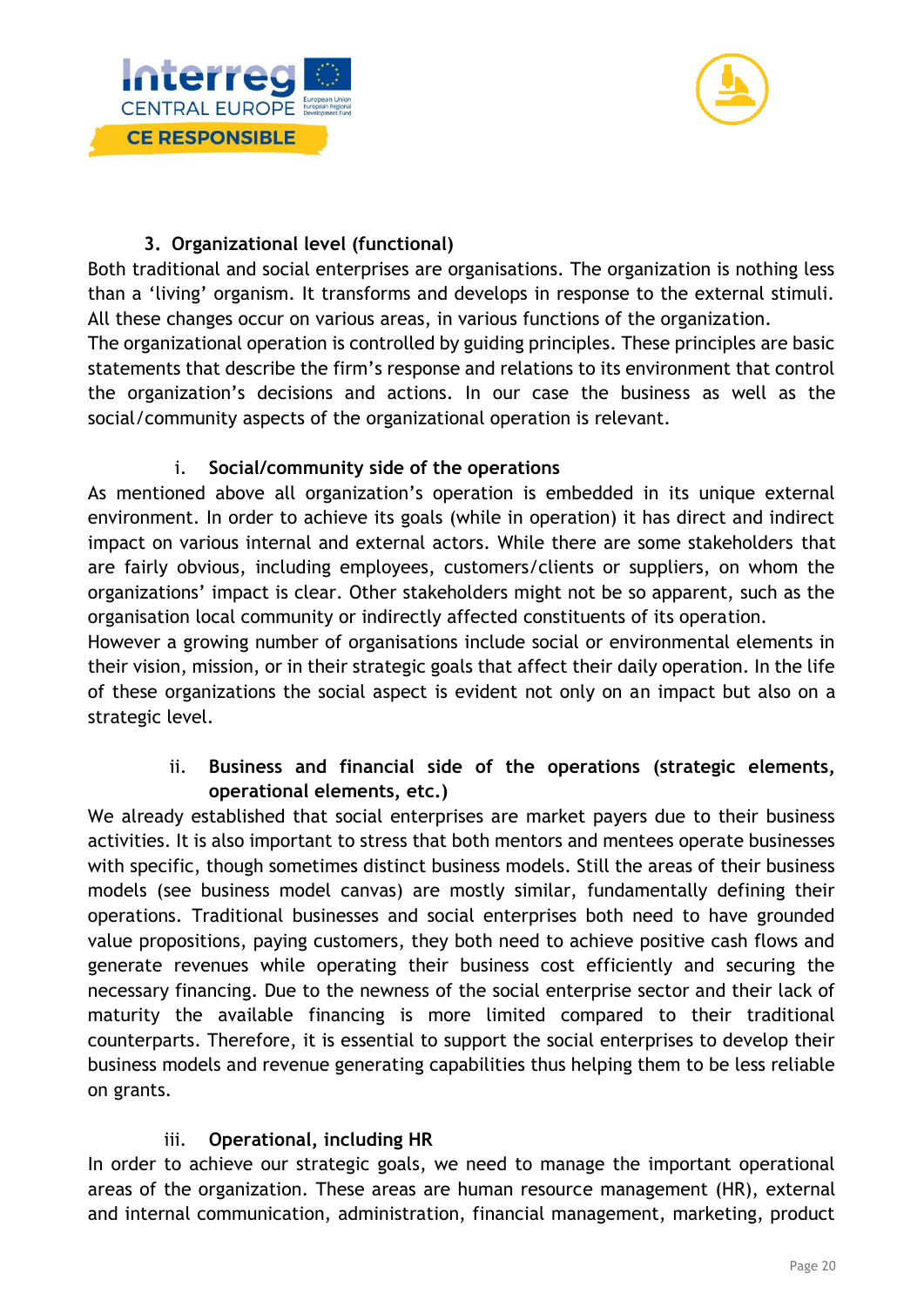



and service development, project management, among other areas. The importance of each of these areas in a given organizations can be very different. They are determined by sector or industry specific characteristics and by the availability of resources. Still the areas of operation (or in other words the functional areas) are universal and inherent parts of any organization.

# iv. **Leadership - Dynamic areas**

We looked at the operational framework of the organisation as a possible aspect of the matching. However, a well-functioning venture has loads of constantly changing elements and dimensions. These altering dimensions are often linked to the lifecycle development of the organization. Even in the mentoring process, the lifecycle of two organizations matters. Even if there is a match on other levels the lifecycle of the participants' organization may affect their cooperation. They may be able to cooperate with each other in a certain time period but may be less effective at other times. Some of these dynamic areas are:

# 1. **Strategy setting of systemic goals**

The vision and mission of an enterprise is often set or quite stable for at least 10-15 years. Strategic goals and tactics change more rapidly in response to the constantly changing environment and market realities.

# 2. **Action/implementation**

For all organisations and ventures their concrete activities result in achieving their strategic goals.

# 3. **Analysing external environment and impacts**

The responsibility of the leadership is to continuously monitor and analyse the changes of the markets and the external environment. Management also needs to monitor the organization's impact on its stakeholders, on society and on the environment. Social enterprises have been using impact measurement to demonstrate their impact and as a performance management tool by collecting and data and analysing it. Therefore within the mentoring process social entrepreneurs who have competency in impact measurement will have the opportunity to share their experiences with their mentors. Thus mentoring becomes a two-way interaction between mentor and mentee.

# **4. Personal level**

After looking at the organizational level similarities we should turn our attention to identifying personal similarities. In a mentoring collaboration shared values and attitudes, personal sympathy, agreement over strengths and developmental areas are the key elements to success.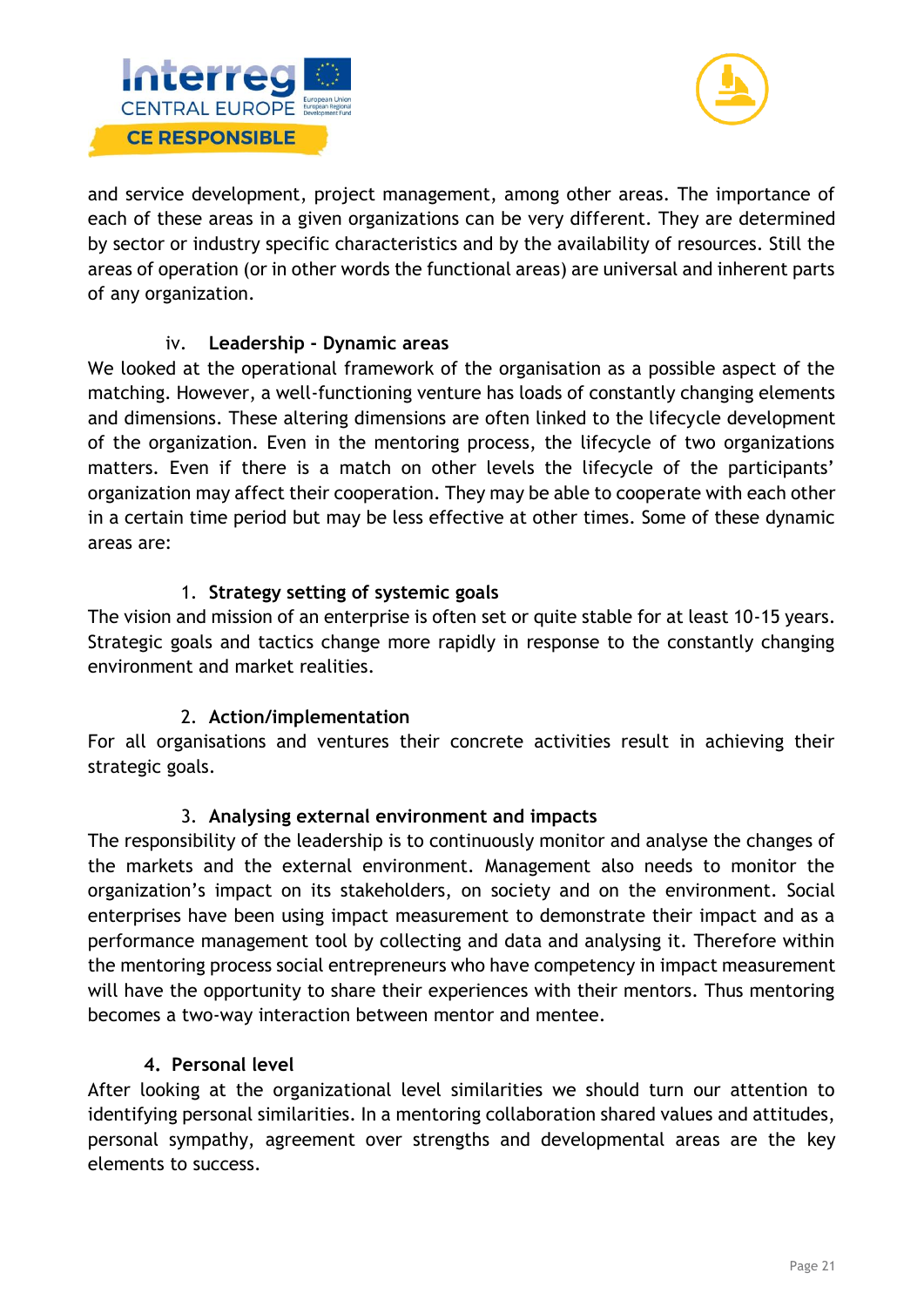



# **I. Values**

Personal values are those standards (expectations) that apply (refer) to a person's behaviour.

Clearly defined personal value play an important role in finding the right mentor mentee match. It also contributes to a successful mentoring process and enables efficient and sustainable cooperation between the partners. Not only in mentoring but also in everyday life interacting and cooperating with people who have realistic self-image is so much easier and more productive.

Values can be grouped or categorized in various ways. The following structure might help us to identify our dominant values that actually drive our actions. The identified values also can play an important part in the mentoring process and in the cooperation between the two participants.

- **Performance oriented values** –reveal our attitude towards results.
	- proficiency, competency, performance, innovation potency, passion, flexibility, etc
- **Communication values** describe/reveal the way (style, manner) we communicate and interact with each other
	- transparency, openness, sensitivity, objectivity, etc.
- **Cooperation value**  refer to our way of working and cooperating with others
	- loyalty, team spirit, conflict tolerance, trust, appreciation, personal responsibility, accountability, partnership, etc.
- **Moral values** describe the characteristics of our ethical behaviours
	- **EXPLO** Integrity, fair play, honesty, tolerance, etc.

# **II. Competencies and skills**

See module 1 for the list of competencies and skills for successful entrepreneurs.

# **III. Work-life balance**

On a daily basis we wrestle with the fact that our time is limited. We need to divide our limited time between the expectation of our work and the responsibilities (work around our house, kids, shopping, etc.) of or personal life. Often, we attempt to do the impossible and try to fit everything in 24 hours. Sometimes even our peers or the organisation we work in pressure us into unsustainable coping mechanisms. Naturally we also need to spend some time away from responsibilities and enjoy the company of our family and friends, treat ourselves with things and experiences that we desire, that fulfil us.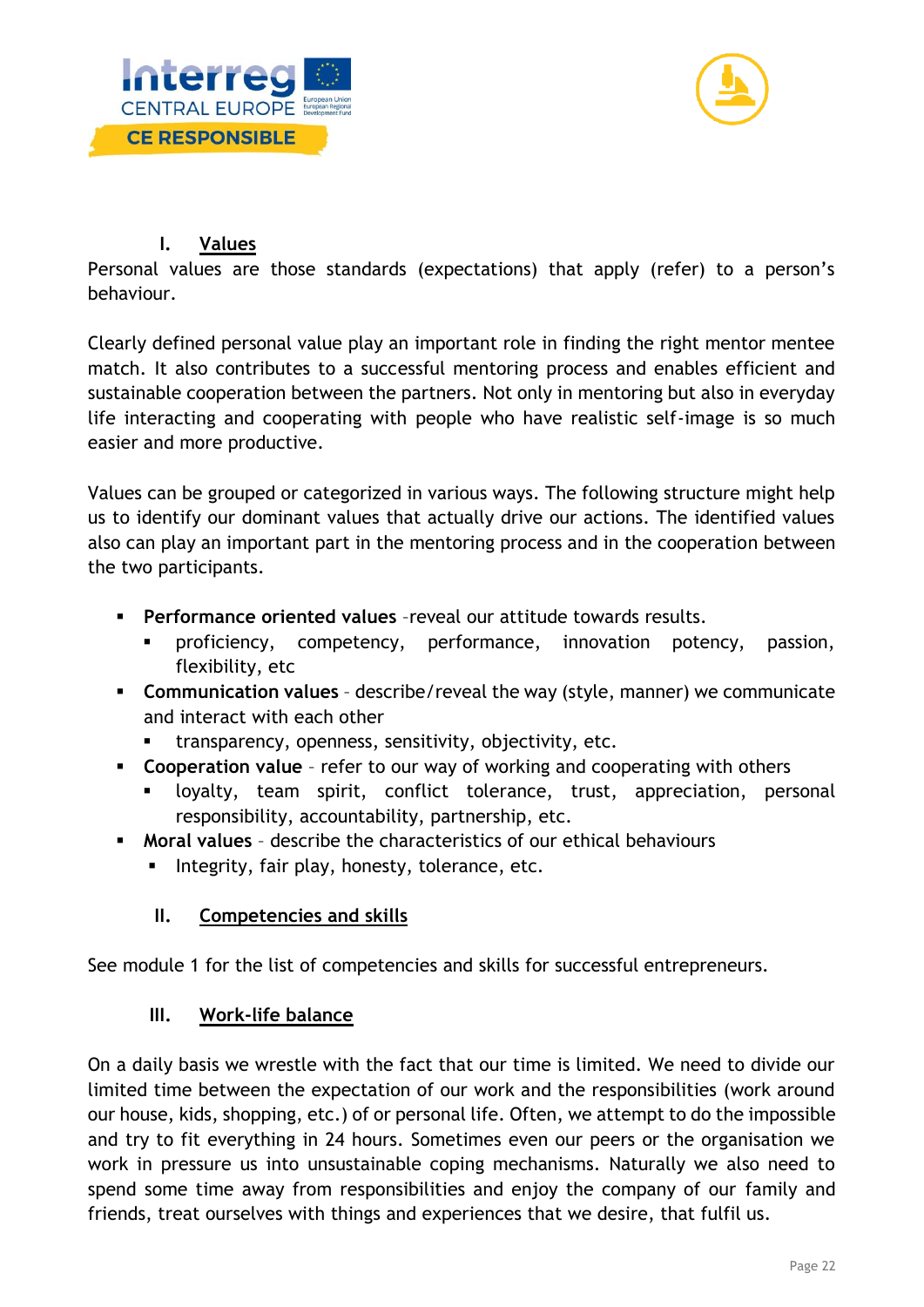



Identifying personal preferences and then being able to make the right match between mentor and mentee is crucial in the mentoring process. Even from the very practical point of scheduling meetings, similarities in time management and preferences in organizing the meeting (time of day, place and ambiance, etc.) contribute to the success of the mentoring work.

*Exercise No4. Make a personal list that covers all relevant cooperation levels and areas. You will be able to use this list as a starting point for creating your mentor profile. Try to be as specific as possible when listing all those characteristics that describe you, your preferences, experiences and skill as a business mentor.* 

# **2. 'Cooperation strategies and best practices'**

*What are the tools that I will use in my work as a mentor? How do I prepare myself for becoming a mentor?* 

This module introduces various **'Cooperation areas and tools'**. In the two first modules the syllabus laid the foundation of the preparation of the mentors by first highlighting the peculiarity of the social sector (differences) then by providing a logical framework that conceptualizes the similarities and confirm the value of collaboration. In the third module the participants will be able to explore and acquire tools in the relevant cooperation areas. These areas include strategy development in business modelling, social impact planning and measurement, innovation management and digitalization. As a result, mentors will be enabled to strengthen their effectiveness as mentors.

In this module methodologies and tools will be introduced. These tools are structured according to the main focus areas of development in the mentor-mentee process. Trainers should place special attention in each thematic section to find local tools as well as digital solutions.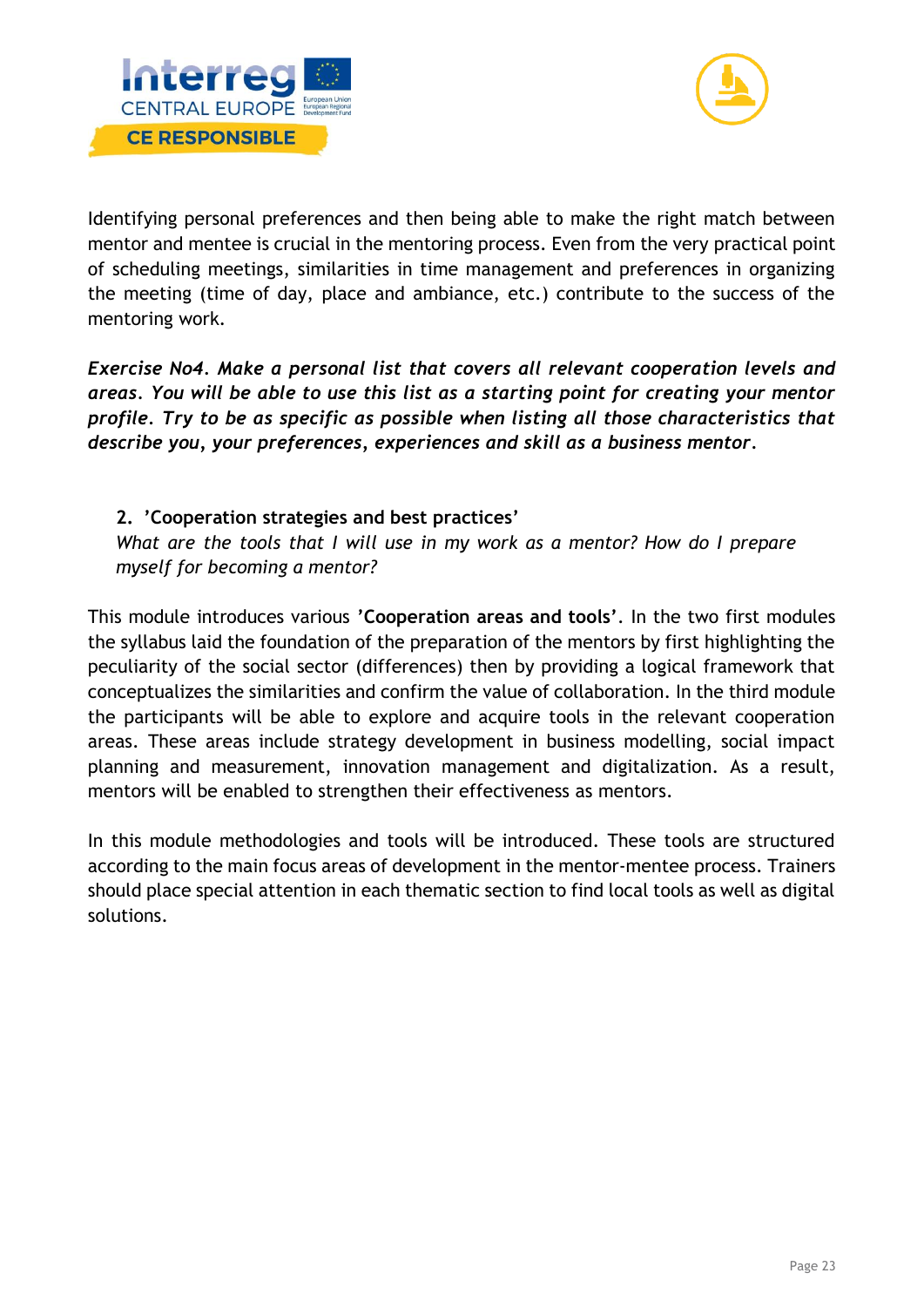



<span id="page-24-0"></span>**Toolbox: Methodologies and tools**

# **Digitalization and digital transformation**

# **Digitization, Digitalization and Digital Transformation<sup>25</sup>**

**Digitization** refers to taking analogue information and encoding it into zeroes and ones so that computers can store, process, and transmit such information.

**Digitalization** has various definitions. Some base their definition of digitalization on *social life* – in other words, how people interact. Both work and leisure domains become digitalized in which many domains of social life are restructured around digital communication and media infrastructures. Others define digitalization as a way that digital technologies change business models and provide new revenue and value-producing opportunities. In other words, it is the process of moving to a digital business. Digitalization also affects business operations and transforms the world of work. Thus, the acquisition of digital skills becomes a prerequisite for individual, industry, and regional success.

**Digital transformation goes beyond digitalization**. It requires cross-cutting organizational change as well as the implementation of digital technologies in order to achieve customer-driven strategic business transformation. In reality, digital transformation requires the organization to deal better with change overall, essentially making change a core competency as the enterprise becomes customer-driven end-toend. Such agility will facilitate ongoing digitalization initiatives but should not be confused with them.

**To summarize the differences, we digitize information, we digitalize processes and roles that make up the operations of a business, and we digitally transform the business and its strategy.** Each one is necessary but not sufficient for the next, and most importantly, digitization and digitalization are essentially about technology, but digital transformation is not. Digital transformation is about the customer.

# **Digital tools**

<https://www.themodernentrepreneur.com/business-tools/> <https://startupnation.com/grow-your-business/digital-tools-new-business/> <https://enterprisersproject.com/what-is-digital-transformation>

<sup>&</sup>lt;sup>25</sup> [https://www.forbes.com/sites/jasonbloomberg/2018/04/29/digitization-digitalization-and-digital](https://www.forbes.com/sites/jasonbloomberg/2018/04/29/digitization-digitalization-and-digital-transformation-confuse-them-at-your-peril/#7b8067282f2c)[transformation-confuse-them-at-your-peril/#7b8067282f2c](https://www.forbes.com/sites/jasonbloomberg/2018/04/29/digitization-digitalization-and-digital-transformation-confuse-them-at-your-peril/#7b8067282f2c)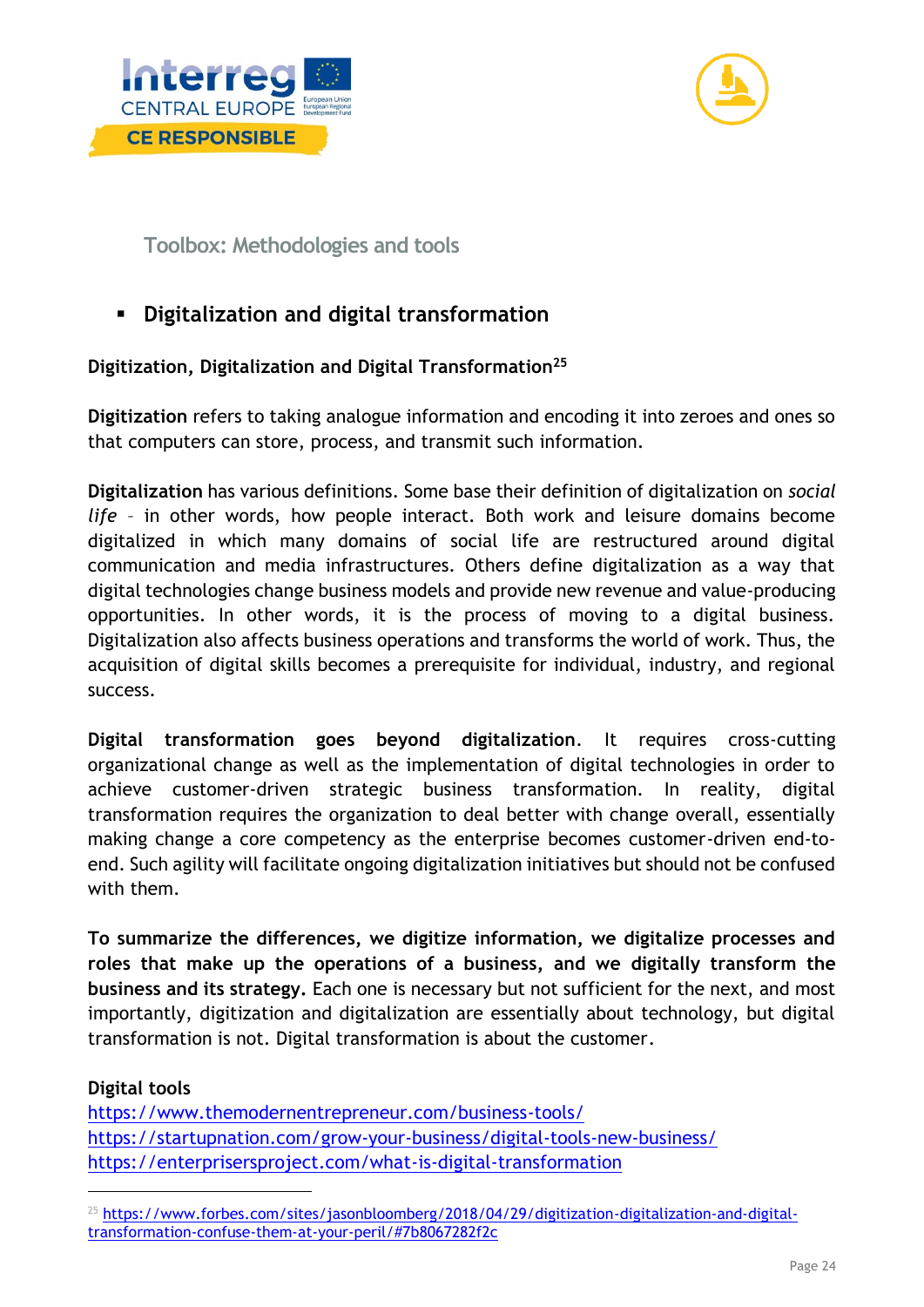



#### <https://www.liferay.com/resources/l/digital-business>

#### ▪ **Innovation**

**Innovation management<sup>26</sup>** is a combination of the management of innovation processes, and change management. It refers to product, business process, marketing and organizational innovation. It allows the organization to respond to external or internal opportunities, and use its creativity from various stakeholders (workers, clients) on all levels, to introduce new ideas, processes and products. By utilizing **innovation management tools**, management can trigger and deploy the creative capabilities of the work force for the continuous development of an organization. **Common tools include brainstorming, prototyping, product lifecycle and idea management, design thinking, etc.**

| <b>IMT typologies</b>      | <b>Methodologies and Tools</b>                          |
|----------------------------|---------------------------------------------------------|
| Knowledge management       | knowledge audit, knowledge mapping, document            |
| tools                      | management, intellectual property rights management     |
| Market intelligence        | technology watch/search, patent analysis, business      |
| techniques                 | intelligence, CRM, geo-marketing                        |
| Cooperative and networking | groupware, teambuilding, supply chain management,       |
| tools                      | industrial clustering, Agile                            |
| Human resources            | teleworking, corporate intranet, online recruitment, e- |
| management techniques      | learning, competence management, flat organization      |
| Interface management       | research and development - marketing interface          |
| approaches                 | management, concurrent engineering                      |
| Creativity development     | brainstorming, lateral thinking, TRIZ, S.C.A.M.P.E.R    |
| techniques                 | method, mind mapping                                    |
| Process improvement        | benchmarking, workflow, business process re-            |
| techniques                 | engineering, Just-in-Time                               |
| Innovation project         | project management, project appraisal, project          |
| management techniques      | portfolio management                                    |

**Innovation management typologies<sup>27</sup>**

<sup>26</sup> [https://en.wikipedia.org/wiki/Innovation\\_management](https://en.wikipedia.org/wiki/Innovation_management)

 $27$  [https://en.wikipedia.org/wiki/Innovation\\_management](https://en.wikipedia.org/wiki/Innovation_management)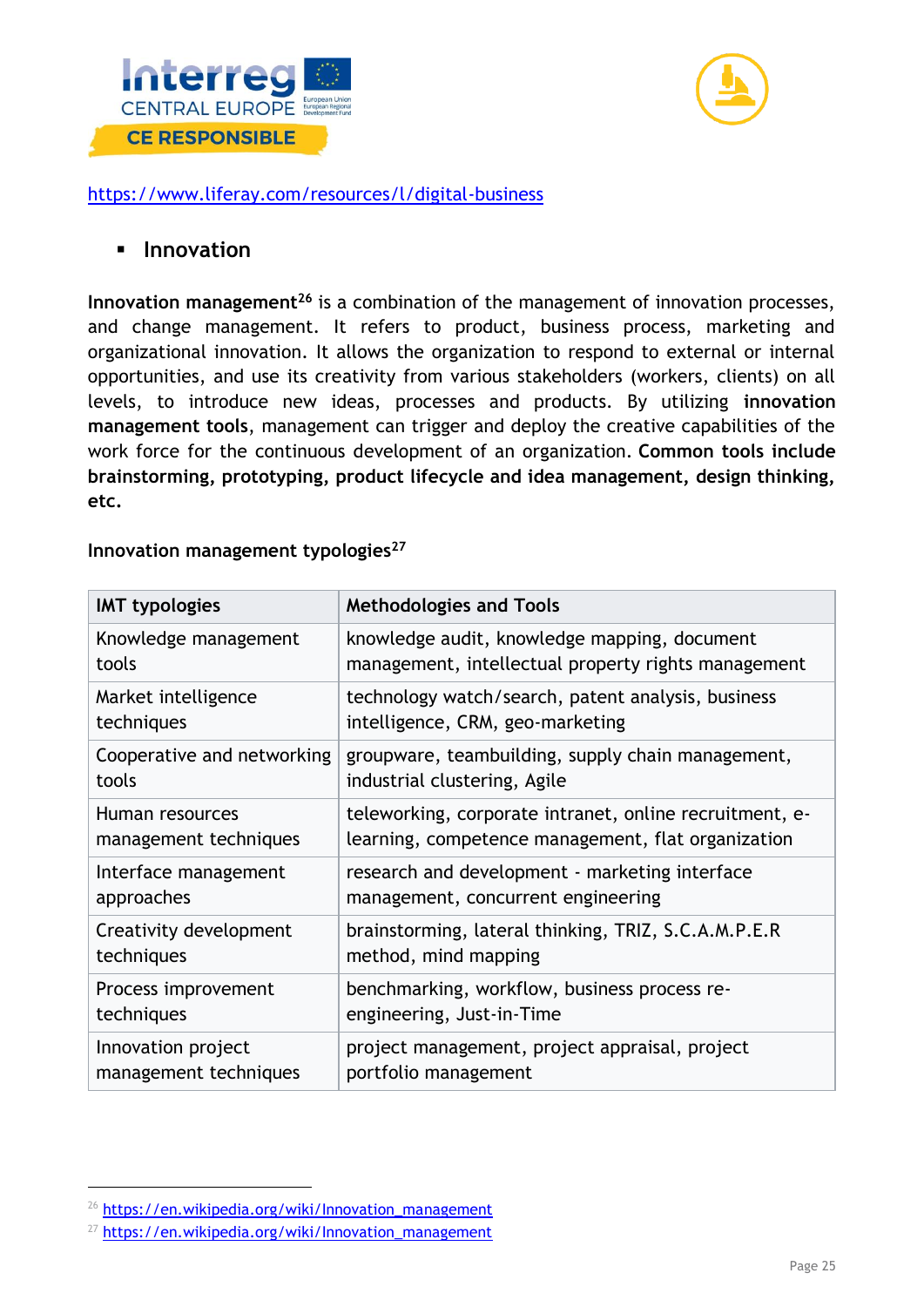



| Design and product<br>development management<br>tools | computer-aided design, rapid prototyping, usability<br>approaches, quality function deployment, value analysis |
|-------------------------------------------------------|----------------------------------------------------------------------------------------------------------------|
| <b>Business creation tools</b>                        | business simulation, business plan, spin-off from<br>research to market                                        |

# **Social innovation platforms and toolkits**

**Skyrocket Platform** is a new digital environment for Innovators. This is where Challenges meet Social Innovations.

[https://skyrocketplatform.eu/wp/wp](https://skyrocketplatform.eu/wp/wp-content/uploads/technology_for_si_infographic.pdf)[content/uploads/technology\\_for\\_si\\_infographic.pdf](https://skyrocketplatform.eu/wp/wp-content/uploads/technology_for_si_infographic.pdf)

**DIY – Development Impact & You<sup>28</sup>** – Practical tools to trigger and support social innovation. The DIY Toolkit has been especially designed for development practitioners to invent, adopt or adapt ideas that can deliver better results. [https://diytoolkit.org](https://diytoolkit.org/)

#### **Further toolkits financed by the EU**

<https://digitalsocial.eu/uploads/digital-social-toolkit.pdf> [https://www.siceurope.eu/learning-portal/experimental-hubs/how-set-process-social](https://www.siceurope.eu/learning-portal/experimental-hubs/how-set-process-social-innovation)[innovation](https://www.siceurope.eu/learning-portal/experimental-hubs/how-set-process-social-innovation) <https://www.kl.nl/en/publications/the-european-social-innovation-toolkit-2018/>

▪ **Social Impact: main concepts and tools**

# **Theory of Change**

The **theory of change<sup>29</sup>** (ToC) is a methodology for planning and evaluation in a participative fashion. It is widely used in non-profit organizations (voluntary sector) and in government as well as in companies to promote social change. Theory of Change defines long-term goals and then maps backward to identify necessary preconditions. Theory of Change explains the process of change by outlining causal linkages in an initiative, i.e., its shorter-term, intermediate, and longer-term outcomes. The identified changes are mapped – as the "outcomes pathway" – showing each outcome in logical relationship to all the others, as well as chronological flow.

Through the **theory of change** approach, the precise link between activities and the achievement of the long-term goals are more fully understood. This leads to better

<sup>28</sup> <https://diytoolkit.org/about/>

 $29$  https://en.wikipedia.org/wiki/Theory of change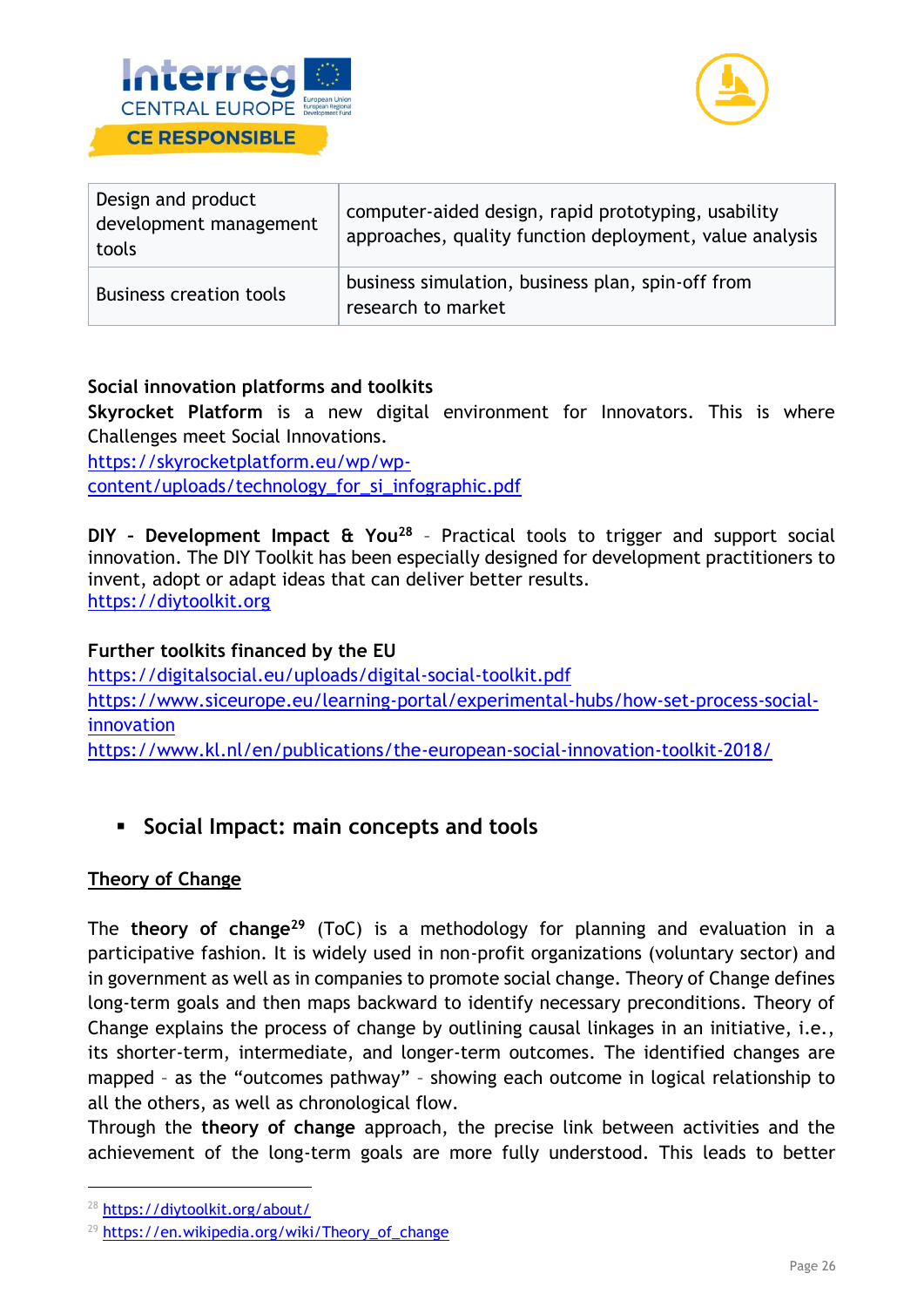



planning, in that activities are linked to a detailed understanding of how change actually happens. It also leads to better evaluation, as it is possible to measure progress towards the achievement of longer-term goals that goes beyond the identification of program outputs. **<sup>30</sup>**

# **Steps of creating theory of change<sup>31</sup>**

- 1. Identifying long-term goals
- 2. Backwards mapping and connecting the preconditions or requirements necessary to achieve that goal and explaining why these preconditions are necessary and sufficient.
- 3. Identifying your basic assumptions about the context.
- 4. Identifying the interventions that your initiative will perform to create your desired change.
- 5. Developing indicators to measure your outcomes to assess the performance of your initiative.
- 6. Writing a narrative to explain the logic of your initiative.

# **Useful tools for theory of change**

<https://diytoolkit.org/tools/theory-of-change/> <https://usaidlearninglab.org/lab-notes/what-thing-called-theory-change> <https://knowhow.ncvo.org.uk/how-to/how-to-build-a-theory-of-change> <https://www.aecf.org/m/resourcedoc/aecf-theoryofchange-2004.pdf>

# **Impact value chain**

The **impact value chain**<sup>32</sup> has become a popular starting point for defining social impact as it clearly differentiates between inputs, outputs, outcome and social impacts.

- **·** Inputs: all resources, whether capital or human, invested in the activities of the organization.
- **Activities:** the concrete actions, tasks and work carried out by the organization to create its outputs and outcomes and achieve its objectives.
- **Outputs:** the tangible products and services that result from the organization's activities.
- **Outcomes:** the changes, benefits, learnings or other effects (both long and short term) that result from the organization's activities.
- **Social Impact:** the attribution of an organization's activities to broader and longerterm outcomes. In order to accurately (in academic terms) calculate social impact you need to adjust outcomes for:

- <sup>32</sup> [http://www.oltreventure.com/wp-](http://www.oltreventure.com/wp-content/uploads/2015/05/EVPA_A_Practical_Guide_to_Measuring_and_-Managing_Impact_final.pdf)
- [content/uploads/2015/05/EVPA\\_A\\_Practical\\_Guide\\_to\\_Measuring\\_and\\_-Managing\\_Impact\\_final.pdf](http://www.oltreventure.com/wp-content/uploads/2015/05/EVPA_A_Practical_Guide_to_Measuring_and_-Managing_Impact_final.pdf)

<sup>30</sup> <https://www.theoryofchange.org/what-is-theory-of-change/>

<sup>31</sup> <https://www.theoryofchange.org/what-is-theory-of-change/how-does-theory-of-change-work/>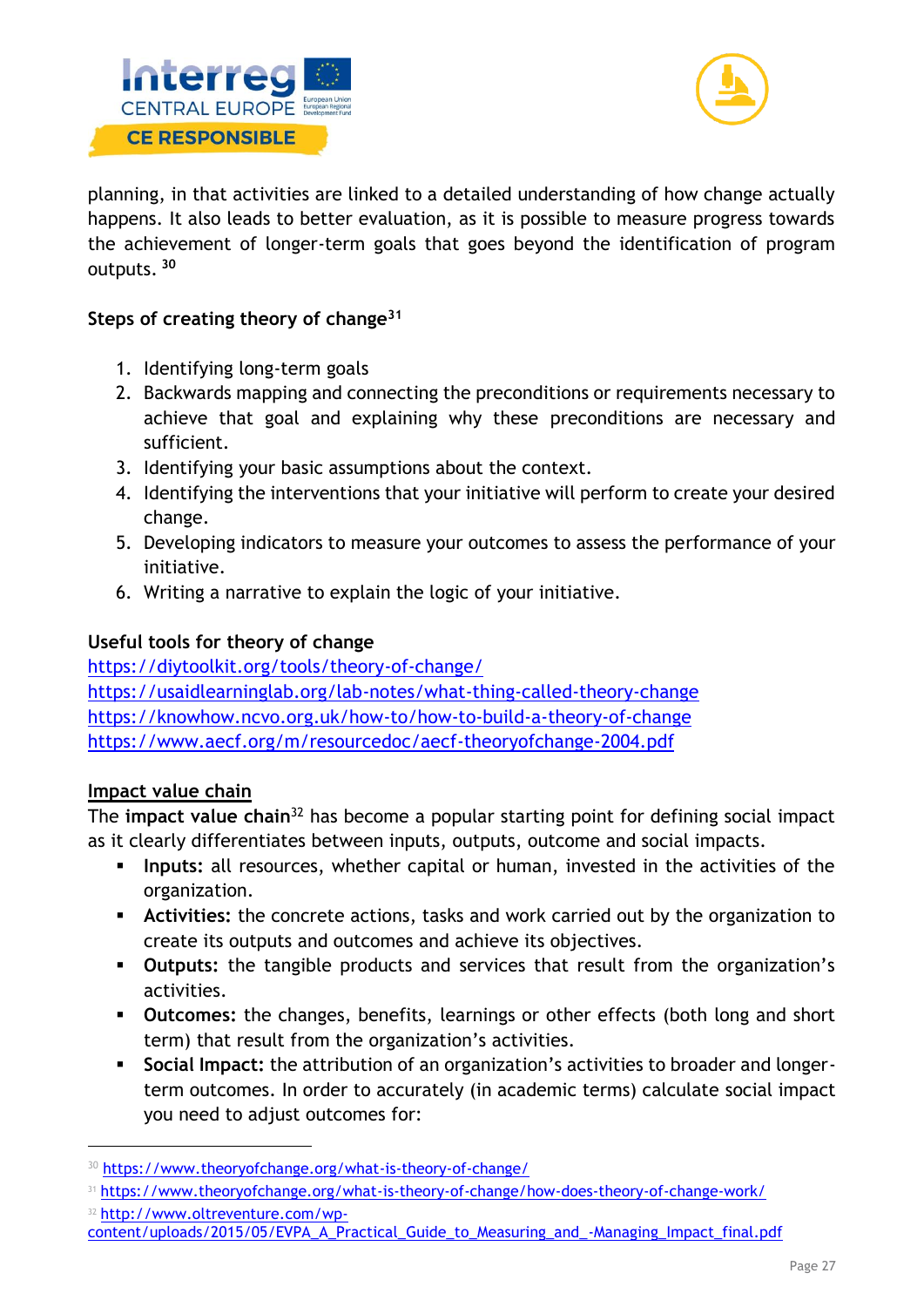



- **Deadweight:** what would have happened anyway;
- **EXECUTE:** Attribution: the action of others;
- **Drop off:** how far the outcome of the initial intervention is likely to be reduced over time;
- **Displacement:** the extent to which the original situation was displaced elsewhere or outcomes displaced other potential positive outcomes
- **Unintended consequences** (which could be negative or positive).

#### **Impact measurement/management<sup>33</sup>**

The goal of impact measurement is to manage and control the process of creating social impact in order to maximize or optimize it (relative to costs). Managing impact occurs continuously and is facilitated by integrating impact measurement in the operation of the organization on all relevant level of decision-making.

The five steps impact measurement process described below should allow the social entrepreneur better manage his/her organization's impact. To manage impact effectively, impact measurement process should be continuously used to identify and define corrective actions if the overall results deviate from expectations.

# **Managing impact consist of 5 steps<sup>34</sup>**

**Step 1: Setting Objectives -** Defining the scope of the impact measurement and setting objectives. The more specific the objectives the better and more effective the impact measurement is. Answering the following questions can assist the social entrepreneur in clarifying objectives.

- *What is the social problem that the SE is trying to solve?*
- *What activities are the SE undertaking to solve the social problem?*
- *What resources or inputs the SE have and need to undertake its activities?*
- *What are the expected outcomes?*

<sup>34</sup> [http://www.oltreventure.com/wp-](http://www.oltreventure.com/wp-content/uploads/2015/05/EVPA_A_Practical_Guide_to_Measuring_and_-Managing_Impact_final.pdf)

<sup>33</sup> [https://evpa.eu.com/knowledge-centre/publications/measuring-and-managing-impact-a-practical](https://evpa.eu.com/knowledge-centre/publications/measuring-and-managing-impact-a-practical-guide)[guide](https://evpa.eu.com/knowledge-centre/publications/measuring-and-managing-impact-a-practical-guide)

[content/uploads/2015/05/EVPA\\_A\\_Practical\\_Guide\\_to\\_Measuring\\_and\\_-Managing\\_Impact\\_final.pdf](http://www.oltreventure.com/wp-content/uploads/2015/05/EVPA_A_Practical_Guide_to_Measuring_and_-Managing_Impact_final.pdf)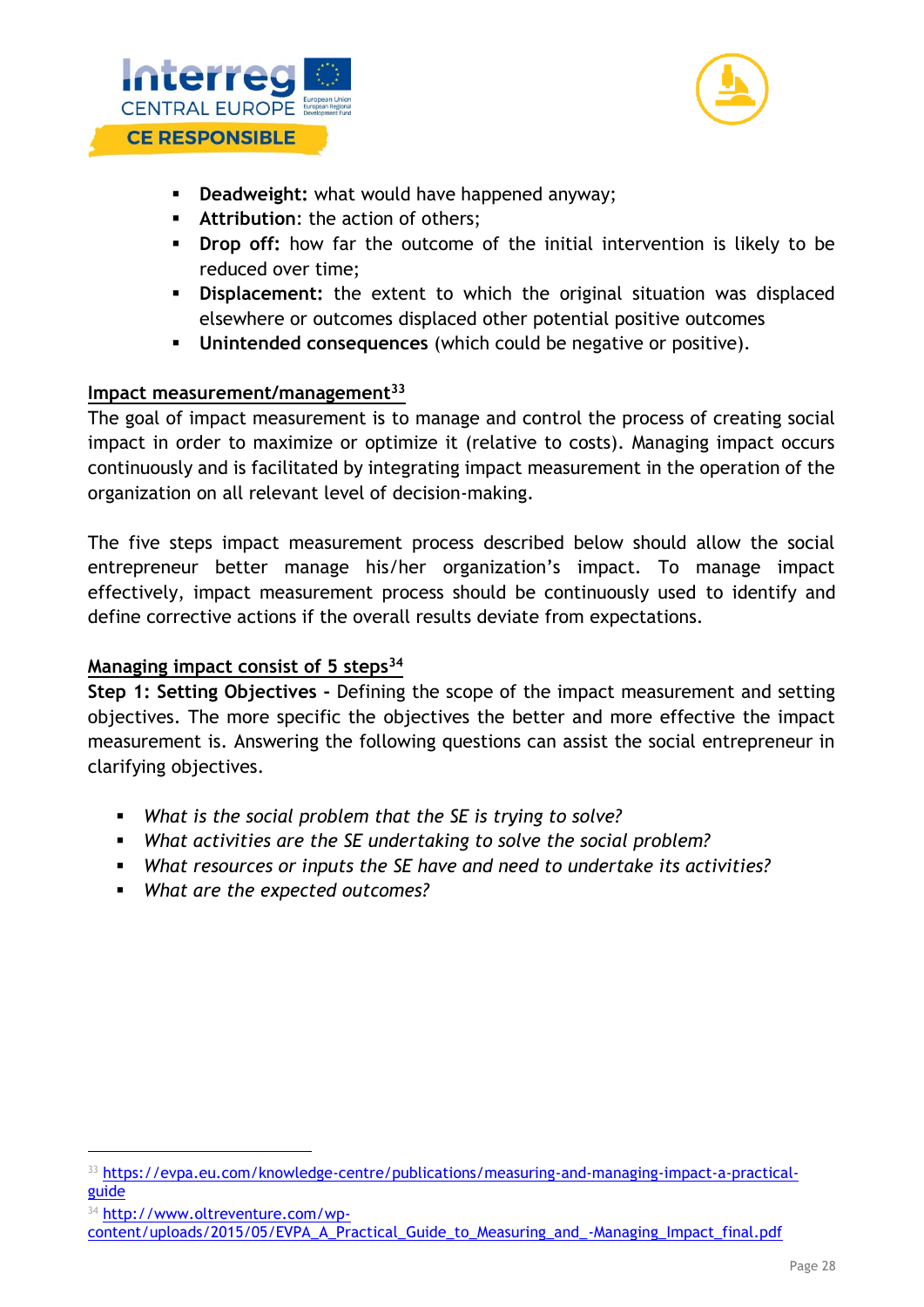



**Step 2: Analysing Stakeholders<sup>35</sup>** includes:

- *Stakeholder identification*: stakeholder mapping and selection (using concepts such as materiality, accountability and relevancy),
- *Stakeholder engagement*: communicating with the selected stakeholders in order to understand stakeholder expectations.

**Step 3: Measuring Results: Outcomes, Impact and Indicators** - In order to transform the objectives, set in Step 1 into measurable results SE needs to consider outputs, outcomes, impact and indicators. **Outputs** are directly related to the activities of the organization thus they are generally easier to measure. **Outcomes and impacts** are related to the expected and unexpected effects of the activities of the organization, hence they are outside the scope of the organization's activities and therefore more difficult to measure. **Indicators** are used to show progress towards or away from outputs or outcomes. Indicators should be sourced as much as possible from public databases such as IRIS, WikiVOIS or other databases. The following **process to select outcome indicators** is recommended:

- 1. **Define outcomes** as change statements, target statements or benchmark statements.
- 2. **Select outcomes:** you may have a list of outcome statements but you must select those outcomes that are most important, material, useful and feasible (in achievement not in measurement).
- 3. **Select indicators** i.e. identify two to three factors that provide measurable evidence for a sub-optimal situation. Indicators should be "SMART", aligned with the purpose of the organization, clearly defined so they can be reliably measured and ideally comparable with those used by others.

**Step 4: Verifying & Valuing Impact –** can be done via d**esk research, competitive analysis, or interviews and focus groups.** Numerous techniques and methodologies exist for **measuring value** created. Two main categories can be identified:

- **Qualitative:** storytelling, client satisfaction surveys, participatory impact assessment groups, progress out of poverty index.
- **Quantitative (monetization):** techniques for valuing e.g. perceived value / revealed preference and Value Game or techniques for cost / benefit analysis e.g. cost-saving methods and quality adjusted life years calculations.

**Step 5: Monitoring & Reporting -** The final step includes monitoring – tracking progress against (or deviation from) the objectives defined in the first step and made concrete

<sup>35</sup> A stakeholder is defined as a*ny party effecting and/or affected by the activities of the organization.*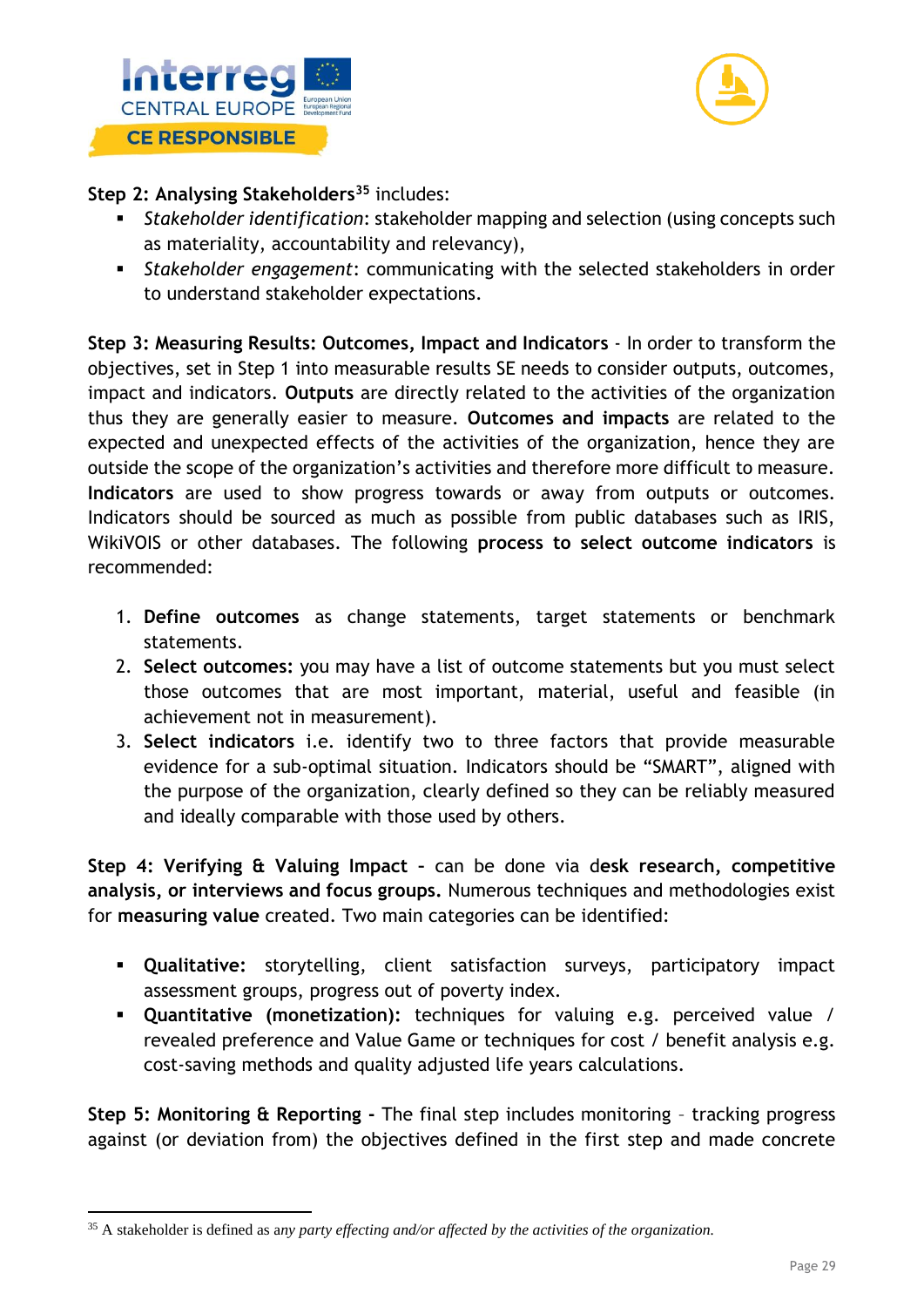



through the indicators set in the third step; and reporting – transforming data into presentable formats that are relevant for key stakeholders.

**Monitoring** helps the organization to evaluate the outcomes or impacts that are being achieved through its activities. The analysis of the findings of the monitoring will enable the social enterprise to make an informed decision whether any changes or adjustments to its objectives, activities or any other elements of its impact value chain is needed. The purpose of **reporting** affects the information that should be included. Depending whether the focus is on an internal or an external audience, the various stakeholders may require different types of reports. The stakeholder analysis conducted in Step 2 should guide the development of reporting, considering the stakeholders' multiple objectives.

#### **Standard impact reports/measurements**

**Social return on investment (SROI)<sup>36</sup>** is a method for measuring values that are not traditionally reflected in financial statements, including social, economic, and environmental factors. They can identify how effectively a company uses its capital and other resources to create value for the community. While a traditional cost-benefit analysis is used to compare different investments or projects, SROI is used more to evaluate the general progress of certain developments, showing both the financial and social impact the corporation can have. The **Social Value International<sup>37</sup>** is the global network focused on social impact and social value, with a global membership of over 2000 organizations. This network is to facilitate the continued evolution of the method.

#### *Further reading* **-** *A guide to Social Return on Investment*

[http://www.socialvalueuk.org/app/uploads/2016/03/The%20Guide%20to%20Social%20Re](http://www.socialvalueuk.org/app/uploads/2016/03/The%20Guide%20to%20Social%20Return%20on%20Investment%202015.pdf) [turn%20on%20Investment%202015.pdf](http://www.socialvalueuk.org/app/uploads/2016/03/The%20Guide%20to%20Social%20Return%20on%20Investment%202015.pdf)

The **Social Reporting Standard (SRS)<sup>38</sup>** provides a standardized reporting guideline for initiatives and projects in the non-profit sector. The term SRS is inspired by the Financial Reporting Standards of for-profit companies. The SRS was first published in 2010 and has been used by an increasing number of users and optimized with regards to userfriendliness in 2014. The SRS report consists of three central sections. Part A describes the purpose of the report and gives an overview and description of the report's scope. Part B describes each activity and its impact. It focuses on the social problem and the approach how to solve it. Central component is the section about the impact on society and an introduction of the participating individuals. Part C includes a holistic profile of the organization and gives an overview on the financials including revenues and expenditures.

<sup>36</sup><https://www.investopedia.com/ask/answers/070314/what-factors-go-calculating-social-return-investment-sroi.asp>

<sup>37</sup> <https://socialvalueint.org/social-value/>

<sup>38</sup> https://en.wikipedia.org/wiki/Social Reporting Standard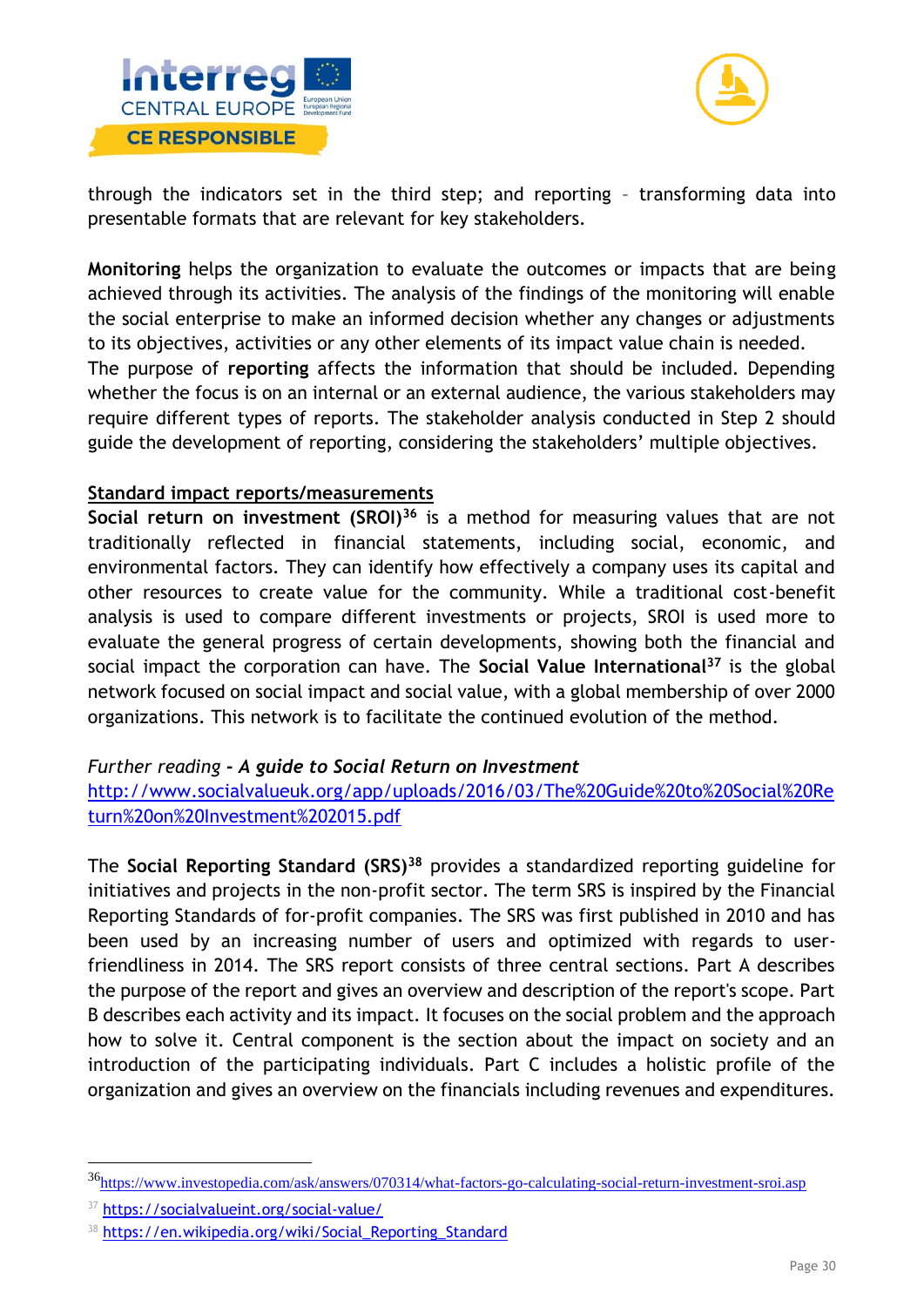



#### **SRS template and more information**

[https://web.archive.org/web/20150605041928/http://www.social-reporting](https://web.archive.org/web/20150605041928/http:/www.social-reporting-standard.de/wp-content/uploads/2014/08/SRS-guidelines_en.pdf)[standard.de/wp-content/uploads/2014/08/SRS-guidelines\\_en.pdf](https://web.archive.org/web/20150605041928/http:/www.social-reporting-standard.de/wp-content/uploads/2014/08/SRS-guidelines_en.pdf) [https://web.archive.org/web/20140827065201/http://www.social-reporting](https://web.archive.org/web/20140827065201/http:/www.social-reporting-standard.de/en/downloads/)[standard.de/en/downloads/](https://web.archive.org/web/20140827065201/http:/www.social-reporting-standard.de/en/downloads/) [https://web.archive.org/web/20140826165328/http://www.social-reporting](https://web.archive.org/web/20140826165328/http:/www.social-reporting-standard.de/en)[standard.de/en](https://web.archive.org/web/20140826165328/http:/www.social-reporting-standard.de/en)

# **Further links on impact measurement**

The Global Impact Investing Network (GIIN) is the global champion of impact investing<sup>39</sup>, dedicated to increasing its scale and effectiveness around the world. [https://thegiin.org](https://thegiin.org/) **IRIS+** is the generally accepted system for measuring, managing, and optimizing impact. [https://iris.thegiin.org](https://iris.thegiin.org/)

# **SDGs**

The **Sustainable Development Goals (SDGs)<sup>40</sup>** are a collection of 17 interlinked global sustainable development goals that define priorities and aspirations for 2030 and seek to mobilize global efforts around a common set of goals and targets. The SDGs call for worldwide action among governments, business and civil society to end poverty and create a life of dignity and opportunity for all, within the boundaries of the planet. Fulfilling these ambitions will take an unprecedented effort by all sectors in society  $-$  and business has to play a very important role in the process. Global challenges – ranging from climate, water and food crises, to poverty, conflict and inequality – are in need of solutions that the private sector can deliver, representing a large and growing market for business innovation. In the rush to transform business models and systems for the future, integrity and values will have a huge role to play. **For companies wanting to advance the SDG agenda, the job starts by acting responsibly – incorporating the Ten Principles of the UN Global Compact widely into strategies and operations,** and understanding that good practices or innovation in one area cannot make up for doing harm in another.<sup>41</sup> The 17 SDGs are integrated - that is, they recognize that action in one area will affect outcomes in others, and that development must balance social, economic and environmental sustainability.<sup>42</sup>

<sup>&</sup>lt;sup>39</sup> Impact investments are investments made with the intention to generate positive, measurable social and environmental impact alongside a financial return.

<sup>40</sup> [https://en.wikipedia.org/wiki/Sustainable\\_Development\\_Goals](https://en.wikipedia.org/wiki/Sustainable_Development_Goals)

<sup>41</sup> <https://www.unglobalcompact.org/sdgs/about>

 $42$  <https://www.undp.org/content/undp/en/home/sustainable-development-goals.html>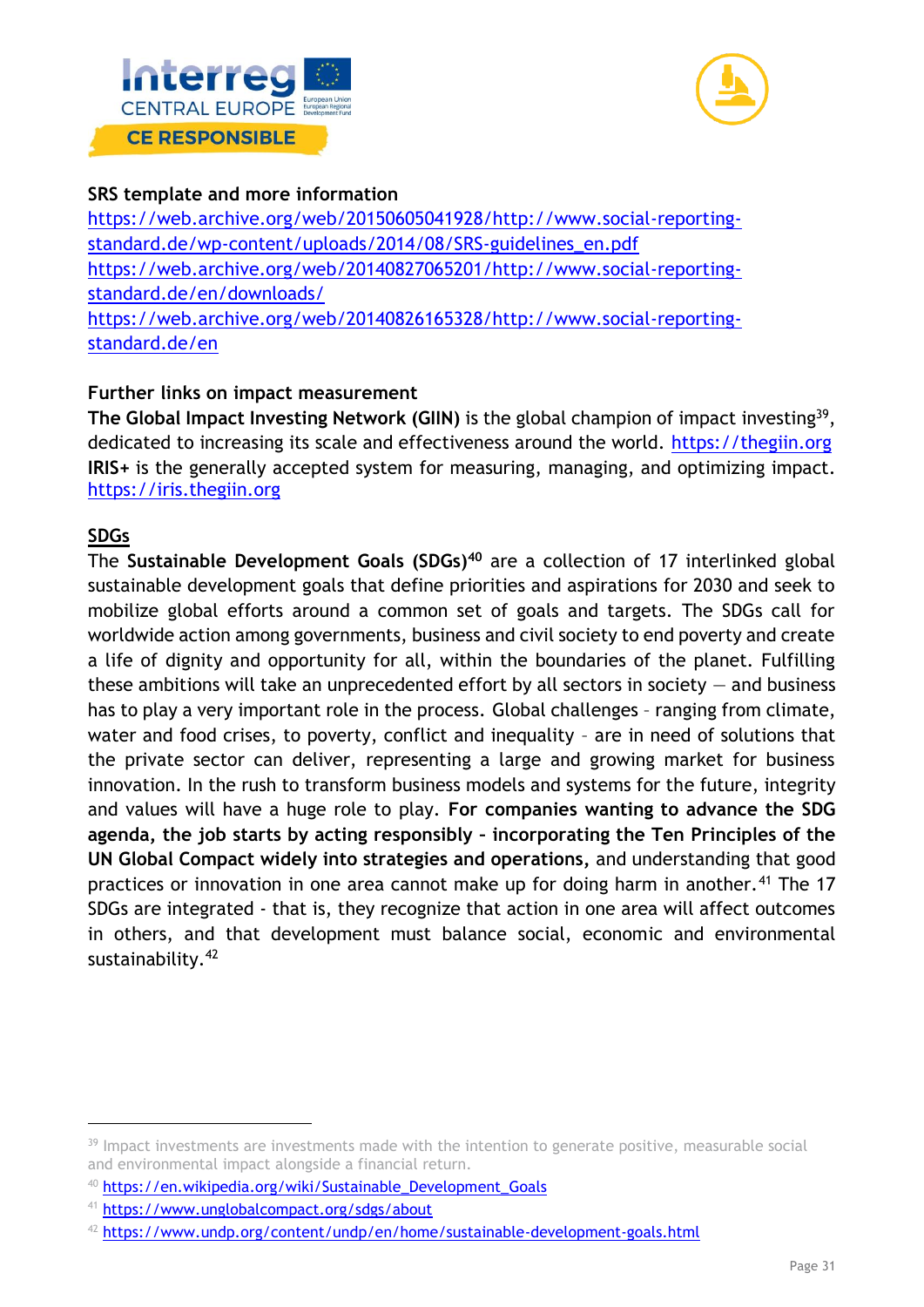



#### **More about the Sustainable Development Goals**

<https://sdgs.un.org/goals> <https://sustainabledevelopment.un.org/post2015/transformingourworld> <https://www.un.org/sustainabledevelopment/sustainable-development-goals/>

**SDG Compass<sup>43</sup>** guides companies on how they can align their strategies as well as measure and manage their contribution to the realization of the SDGs. The SDG Compass presents five steps that assist companies in maximizing their contribution to the SDGs: understanding the SDGs, defining priorities, goal setting, integrating sustainability and reporting. It was developed by GRI, the UN Global Compact and the World Business Council for Sustainable Development (WBCSD), the SDG Compass incorporates feedback received through three consultation periods from companies, government agencies, academic institutions and civil society organizations worldwide.

The SDG Compass structures the activities of businesses into five steps:

- 1. Understanding the SDGs
- 2. Defining priorities
- 3. Setting goals
- 4. Integrating
- 5. Reporting and communicating

# **SDG Tools and Indicators**

These inventories map existing business tools and indicators against the Sustainable Development Goals (SDGs). It allows one to explore commonly used business tools and indicators that may be useful when assessing ones organization's impact on the SDGs.

<https://sdgcompass.org/business-tools/> <https://sdgcompass.org/business-indicators/>

# **GRI**

The **Global Reporting Initiative** (known as **GRI**) <sup>44</sup> is an international independent standards organization that helps businesses; governments and other organizations to understand, report and communicate their impacts such as climate change, human rights and corruption.

Due to an increasing pressure from various stakeholders to be more transparent about the organizations' environmental, economic and social impacts, many companies publish some kind of sustainability report, also known as a **corporate social responsibility** (**CSR**) or **environmental, social and governance** (**ESG)** report. GRI's framework for sustainability

<sup>43</sup> <https://www.unglobalcompact.org/library/3101>

<sup>44</sup> [https://www.globalreporting.org](https://www.globalreporting.org/)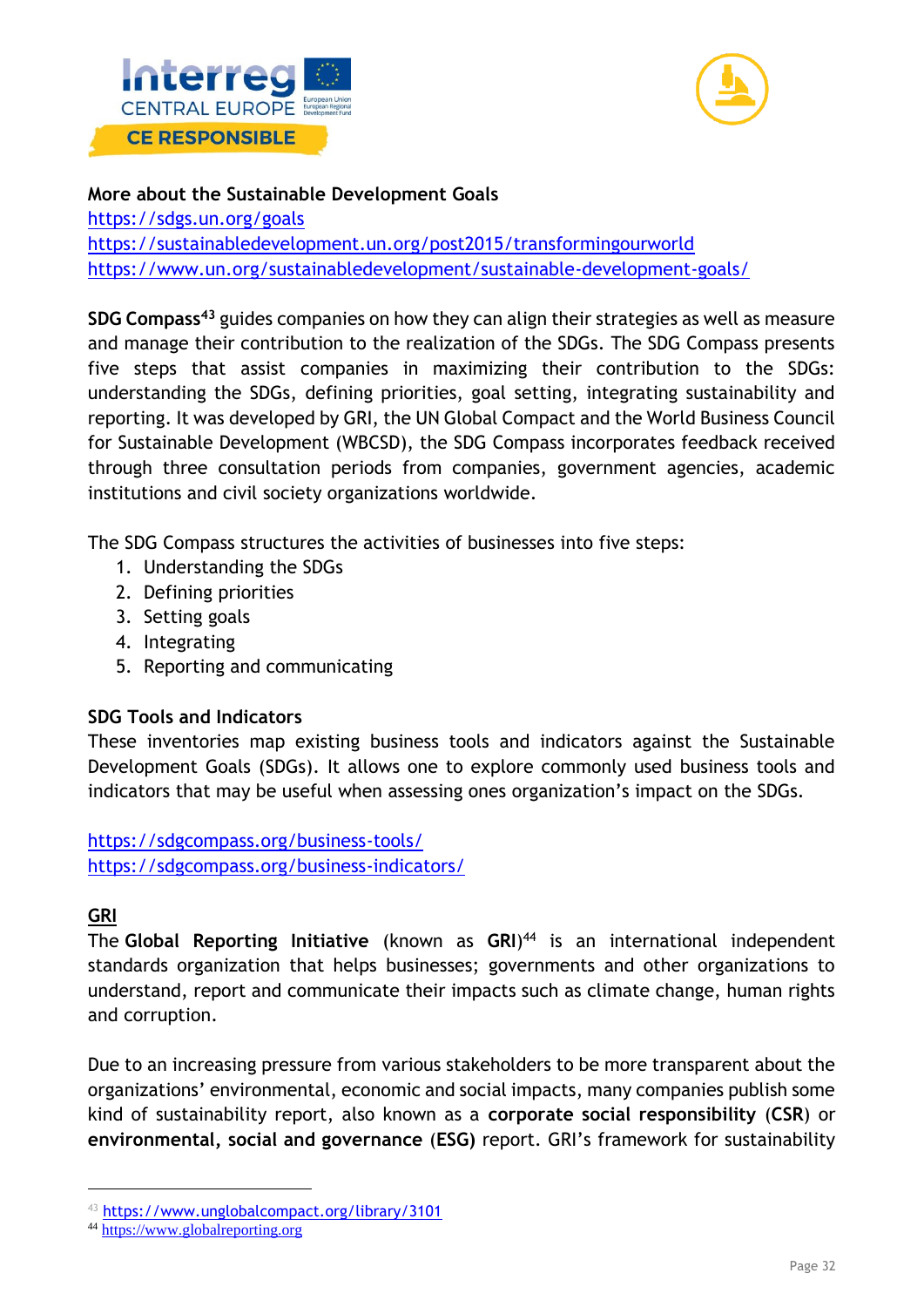



reporting helps companies identify, gather and report this information in a clear and comparable manner. The GRI Standards create a common language for organizations – large or small, private or public – to report on their sustainability impacts in a consistent and credible way. The Standards are designed as an easy-to-use modular set, starting with the universal Standards, then based on the individual organization's material Topic Standards – economic, environmental or social, are selected. This process ensures that the sustainability report provides an inclusive picture of material topics, their related impacts, and how they are managed.

#### **GRI database**

[https://database.globalreporting.org](https://database.globalreporting.org/) <https://www.globalreporting.org/reportregistration/verifiedreports/>

# ▪ **Strategy**

#### **Business Model Canvas**

**Business Model Canvas<sup>45</sup>** is a strategic management template for developing new or documenting existing business models. It is a visual chart with elements describing the value proposition of a firm or product, its infrastructure, customers, and finances. The simplicity of the business model canvas is what makes it so successful. The canvas is plain, looking much like a whiteboard. It's comprised of nine criteria (elements) that express the important character traits of the business' story (model), ranging from who you know to how you make money to what you have. The canvas is also an excellent tool for attracting the interest of business investors or other founders.

#### **Business Model Canvas Tool**

<https://www.strategyzer.com/canvas/business-model-canvas> <https://www.businessmodelsinc.com/about-bmi/tools/business-model-canvas/> <https://bmtoolbox.net/tools/business-model-canvas/>

#### **Social Business Modell Canvas**

Due to the dual focus of social enterprises the original Business Model Canvas has been altered in various ways by experts. These alterations reflect the fact that a social enterprise is a business venture, which is inherently driven by social mission. However, to tackle the social problem and make an impact in the society it needs to create a sustainable business model.

In the case of a social enterprise, the business model should be understood as *the analysis of the rationale, infrastructure, capabilities and use of resources that enable stakeholders to create value – economic and social - for themselves and for the* 

 $45$  [https://en.wikipedia.org/wiki/Business\\_Model\\_Canvas#cite\\_note-6](https://en.wikipedia.org/wiki/Business_Model_Canvas#cite_note-6)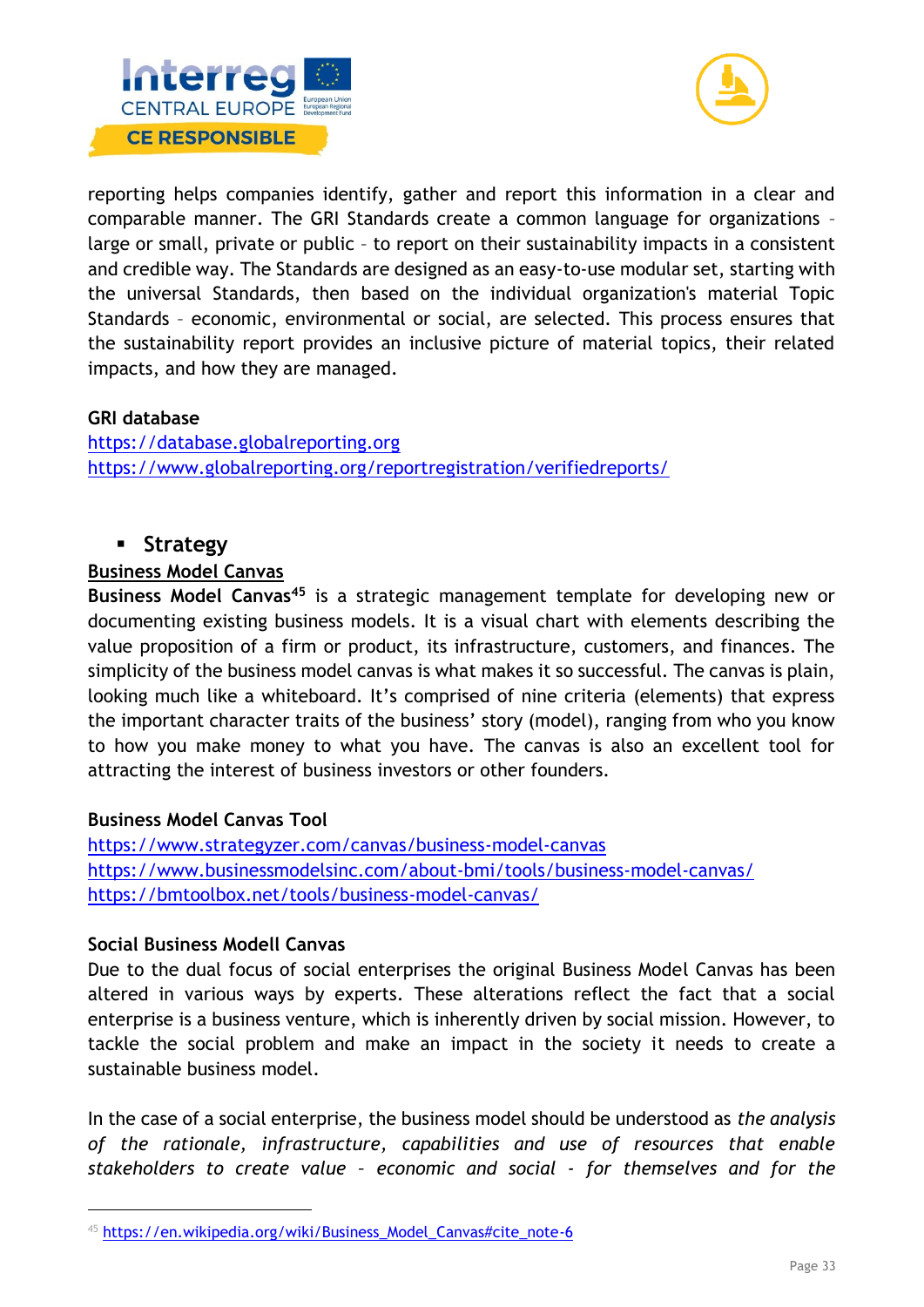



*organization*. <sup>46</sup> These various templates are designed in order to help their users to overcome some of the challenges faced by social enterprises.<sup>47</sup> These are:

- **Strategy Challenge** arising from tensions and conflicts created by the parallel pursuit of economic and social goals;
- **Legitimacy Challenge** arising from the hybridity of social enterprises, which limits the possibility that stakeholders have to use using familiar categories (e.g. forprofit or non-profit) for shaping their expectations regarding the behaviour of social enterprises;
- **Mission Measurement Paradox** that arises from the practice diffused among managers of social enterprises of using growth measures instead of adequate measurements of social impact;
- **Governance Challenge** that refers to the task of designing systems and processes concerned with direction, control and accountability that are the most adequate for the pursuit of mission and objectives.

# **Tools for social enterprise business modelling**

[https://socialenterpriseinstitute.co/wp-content/uploads/2018/12/Social-Business-](https://socialenterpriseinstitute.co/wp-content/uploads/2018/12/Social-Business-Model-Canvas.pdf)[Model-Canvas.pdf](https://socialenterpriseinstitute.co/wp-content/uploads/2018/12/Social-Business-Model-Canvas.pdf) <https://bmtoolbox.net/tools/social-business-model-canvas/> [https://sehub.stanford.edu/sites/default/files/Social%20Business%20Model%20Canvas\\_1.](https://sehub.stanford.edu/sites/default/files/Social%20Business%20Model%20Canvas_1.pdf) [pdf](https://sehub.stanford.edu/sites/default/files/Social%20Business%20Model%20Canvas_1.pdf)

# **Further links on social enterprise business modelling**

[https://www.acumenacademy.org/blog/social-enterprise-how-uncover-original-ideas](https://www.acumenacademy.org/blog/social-enterprise-how-uncover-original-ideas-using-business-model-canvas)[using-business-model-canvas](https://www.acumenacademy.org/blog/social-enterprise-how-uncover-original-ideas-using-business-model-canvas)

<https://changecreator.com/9-business-model-examples-social-enterprises/>

[http://simpact-project.eu/tools/toolbox\\_business\\_web.pdf](http://simpact-project.eu/tools/toolbox_business_web.pdf)

<https://learn.marsdd.com/article/social-enterprise-business-models/>

[https://acumenacademy.org/blog/creative-social-enterprise-business-model-ideas-10](https://acumenacademy.org/blog/creative-social-enterprise-business-model-ideas-10-ways-address-affordability?utm_medium=SocialMedia2018&utm_campaign=SocMe2018&utm_source=Twitter) [ways-address-](https://acumenacademy.org/blog/creative-social-enterprise-business-model-ideas-10-ways-address-affordability?utm_medium=SocialMedia2018&utm_campaign=SocMe2018&utm_source=Twitter)

[affordability?utm\\_medium=SocialMedia2018&utm\\_campaign=SocMe2018&utm\\_source=Tw](https://acumenacademy.org/blog/creative-social-enterprise-business-model-ideas-10-ways-address-affordability?utm_medium=SocialMedia2018&utm_campaign=SocMe2018&utm_source=Twitter) [itter](https://acumenacademy.org/blog/creative-social-enterprise-business-model-ideas-10-ways-address-affordability?utm_medium=SocialMedia2018&utm_campaign=SocMe2018&utm_source=Twitter)

**Shared value<sup>48</sup>** is a concept described by Professor Michael E. Porter of Harvard Business School and Mark Kramer, co-founder and a managing director of FSG, in their 2011 seminal *Harvard Business Review* article, **Creating Shared Value**<sup>49</sup>. They define shared value as

<sup>46</sup> Sergio Sparviero, The Case for a Socially Oriented Business Model Canvas: The Social Enterprise Model Canvas <https://www.tandfonline.com/doi/full/10.1080/19420676.2018.1541011>

<sup>47</sup> [https://en.everybodywiki.com/The\\_Social\\_Enterprise\\_Model\\_Canvas](https://en.everybodywiki.com/The_Social_Enterprise_Model_Canvas)

<sup>48</sup> [https://en.wikipedia.org/wiki/Creating\\_shared\\_value](https://en.wikipedia.org/wiki/Creating_shared_value)

<sup>49</sup> <https://www.sharedvalue.org/resource/creating-shared-value-hbr/>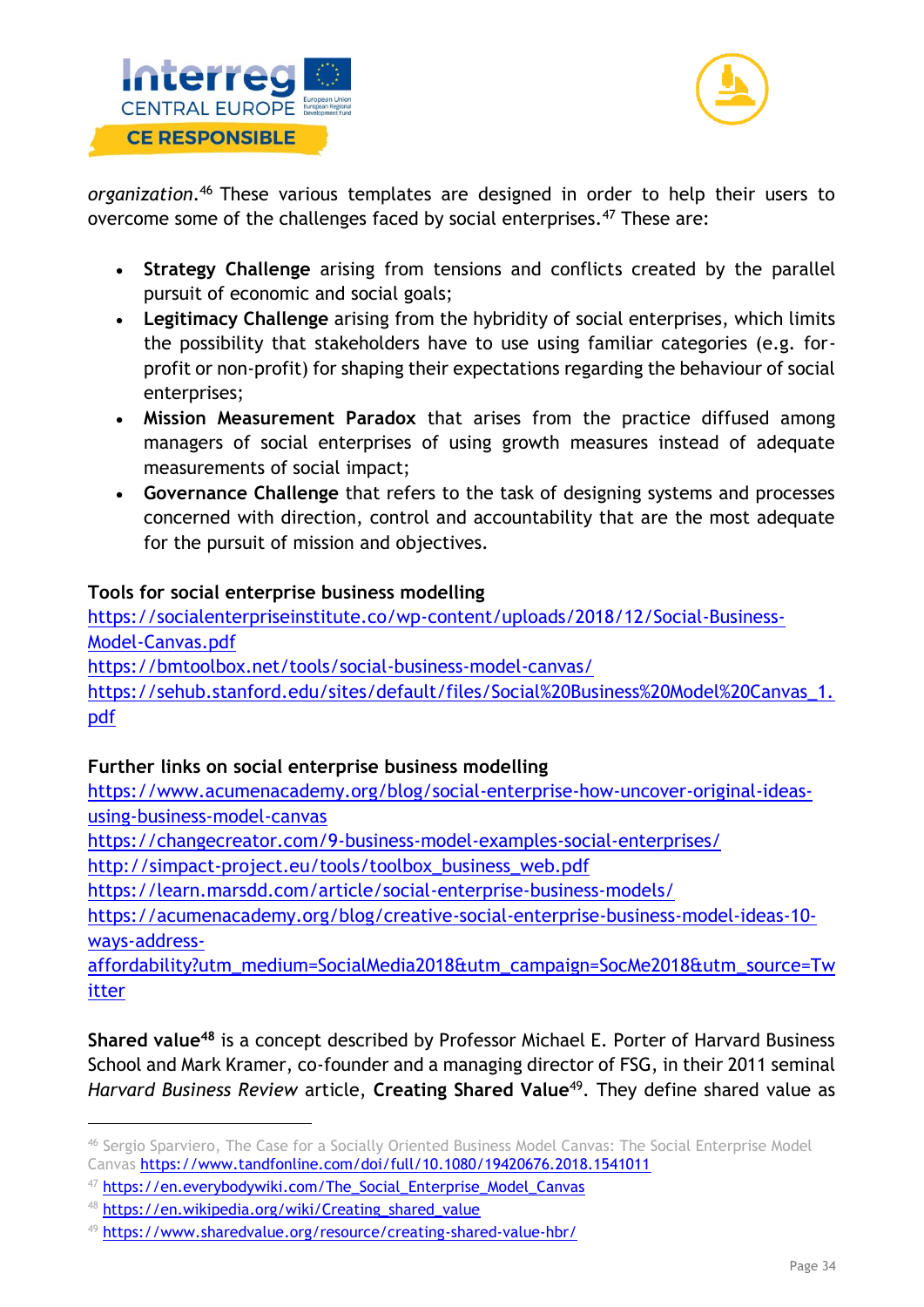



*"policies and operating practices that enhance the competitiveness of a company while simultaneously advancing the economic and social conditions in the communities in which it operates. Shared value creation focuses on identifying and expanding the connections between societal and economic progress."* The central premise behind creating shared value is that the competitiveness of a company and the health of the communities around it are mutually dependent. Recognizing and capitalizing on these connections between societal and economic progress has the power to unleash the next wave of global growth and to redefine capitalism.

The **Shared Value Initiative<sup>50</sup>** is a global platform for leaders seeking to solve societal challenges through business solutions and to help companies fulfil a purpose beyond profits alone.

**FSG** is a mission-driven consulting firm providing advisory services to corporate, foundation, and non-profit/NGO leaders. The firm was founded in 2000 by Harvard Business School Professor Michael E. Porter and Mark Kramer to help foundations create more effective strategies and impact beyond their grant dollars. <https://www.fsg.org/blog>

# **Further reading on Shared Value**

**Creating Shared Value** by Michael E. Porter and Mark R. Kramer -2011- **Innovating for Shared Value** by Marc W. Pfitzer, Valerie Bocksette and Mike Stamp – 2013- **The Ecosystem of Shared Value** by Mark R. Kramer and Marc W. Pfitzer -2016- **Where ESG Fails by** Michael E. Porter, George Serafeim and Mark R. Kramer -2019-

# **Purpose Playbook Toolkit**

**Purpose Playbook<sup>51</sup>** helps companies better understand what it means to have a purposeled organization, and how to deliver on the promise of that purpose by focusing on shared value. Shared value, the business discipline enabling companies to use their core business to drive societal change and enhance their competitiveness, is the most powerful practice to fulfil corporate purpose aspirations. The Purpose Playbook with its **workbook exercises**, **practices, and examples** helps organizations to navigate their way through creating and delivering shared value.

# **PDCA controlling cycle<sup>52</sup>**

**PDCA** (**plan–do–check–act** or **plan–do–check–adjust**) is an iterative four-step management method used in business for the control and continuous improvement of processes and products. It is also known as the **control circle**/**cycle**, or **plan–do–study–act** (**PDSA**). A

<sup>50</sup> <https://www.sharedvalue.org/about/what-is-shared-value/>

<sup>51</sup> <https://www.sharedvalue.org/resource/purpose-playbook-executive-summary/>

<sup>52</sup> <https://en.wikipedia.org/wiki/PDCA>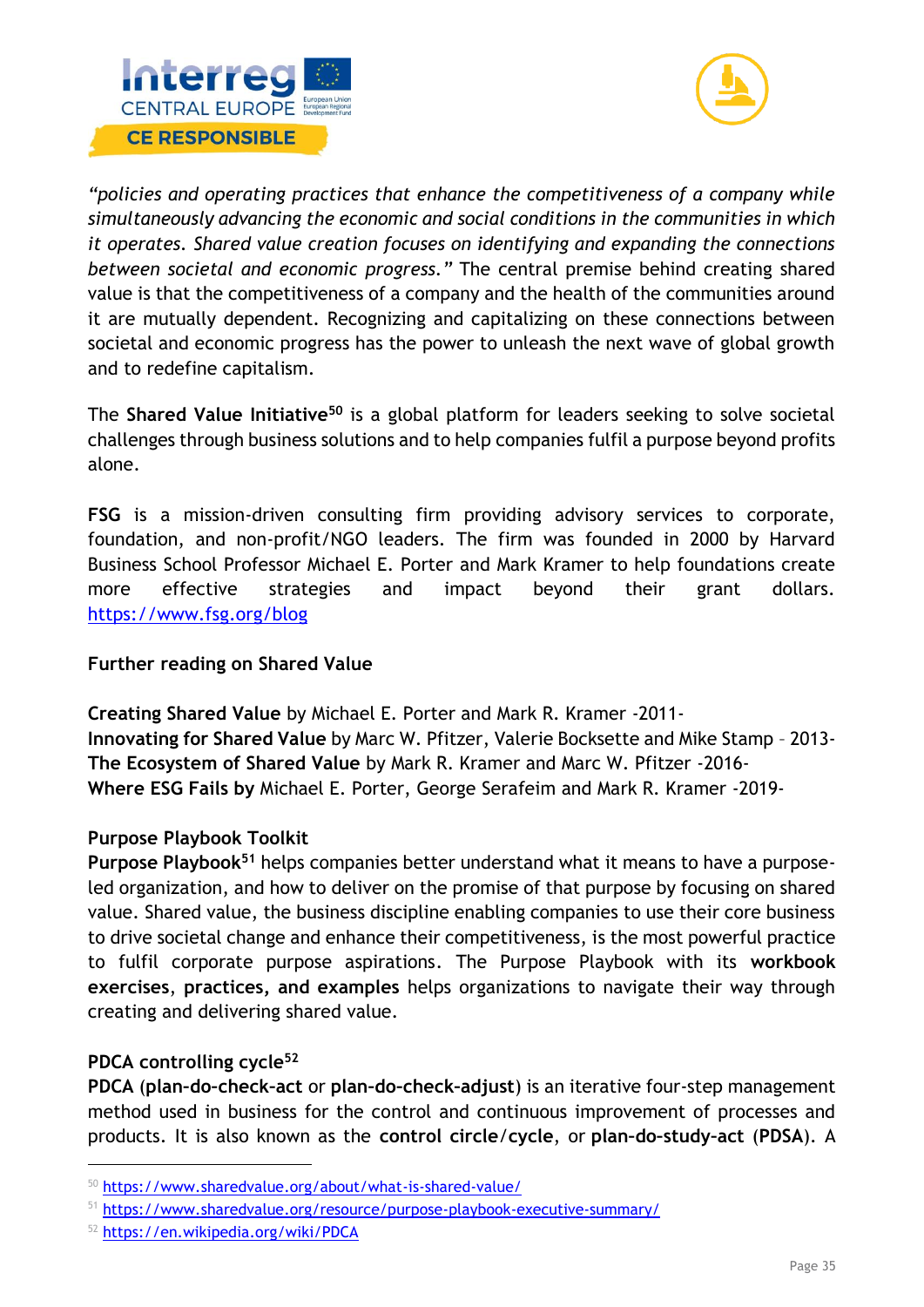



fundamental principle of the scientific method and PDCA is iteration—once a hypothesis is confirmed (or negated), executing the cycle again will extend the knowledge further. Repeating the PDCA cycle can bring its users closer to the goal, usually a perfect operation and output.

*Exercise No5. What are the tools that I could use in my work as a mentor? Is there any other tool that I could use in my work that is not included in the module?* 

*Is there any tool that I would need to acquire in order to become an effective mentor? Are there people around me who could help me in acquiring them?* 

*What are the areas where I could grow with the help of my mentee? The areas that our organisations could collaborate in the future?* 

<span id="page-36-0"></span>**'How a successful mentor will create value'**

*How can I create real value in my work with the social entrepreneur? What are my key competencies and areas of expertise? Do I have any other relevant skills, knowledge, experience that can contribute to my work as a mentor? What is my story (values and experiences) that compels me to help? What are my weaknesses and how do they affect my work as a mentor? How will I introduce myself? What is my goal with mentoring? Do I have any hidden agenda for doing this? What do I get out of this? What are my success criterias in this work? How much resources am I willing to invest in my work as a mentor?* 

This final module **'How a successful mentor will create value'** aims to equip participants with basic coaching tools through exercises. the space to develop their profile as mentors. It also provides tools and a structured approach for self-reflection and a space to help them understand their motivations and key drivers in the mentoring work. By the end of the training the mentors will be able to finalize their mentor profile and be ready to start their cooperation with their mentees.

There is an increased interest in mentoring which explains the growing number of books and articles on the subject. Many of these focus on the key components of successful mentoring and effective mentor mentee relationships.

Key elements of effective mentoring include specific mentor-mentee behaviours and interactions, identified needs of both mentee and mentor in the relationship, and desirable personal qualities of mentor and mentee. **(1) open communication and accessibility; (2) goals and challenges; (3) passion and inspiration; (4) caring personal**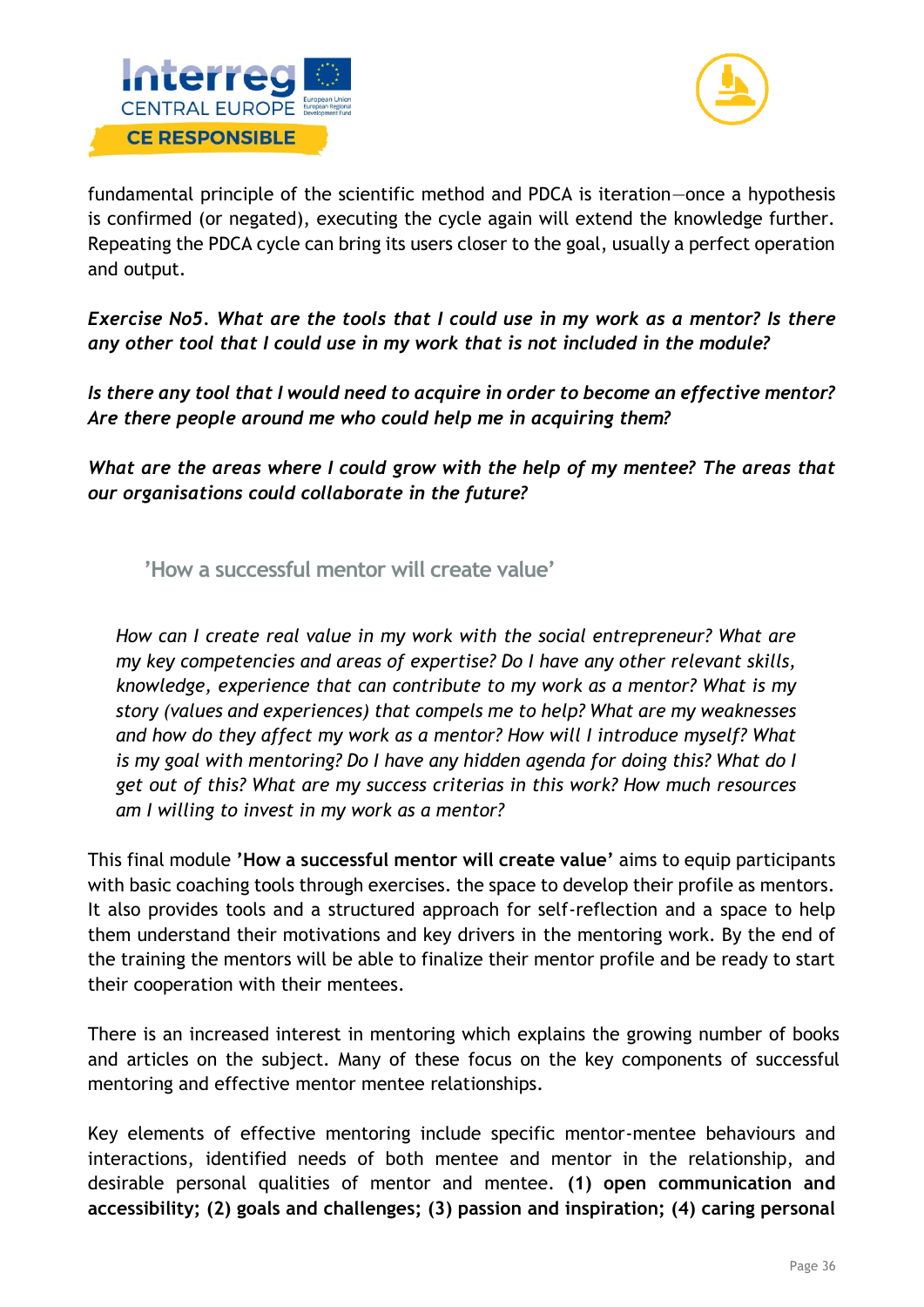



**relationship; (5) mutual respect and trust; (6) exchange of knowledge; (7) independence and collaboration; and (8) role modelling.** 

Effective mentoring takes effort, and creating successful mentoring relationships requires specific skills, sensibilities, and structure from *both* the mentor and the mentee. Success happens when both parties take responsibility for making it work. Success happens when best practices are in place for the three key ingredients:

- 1. A good **mentor** needs to be more than just a successful individual, s(he) must have the disposition and desire to develop other people. This requires a willingness to reflect on and share one's own experiences, including one's failures.
- 2. A good **mentee** similarly to mentors needs certain attributes and sensibilities. This is important, because mentees must remember that mentors are doing this from the goodness of their heart, so being a good mentee is the best way to ensure the relationship enjoys a healthy purposeful existence.
- 3. A **mentoring relationship** must be managed and nurtured. It is a joint venture that requires both parties to actively attend to its care and feeding. <sup>53</sup>

There are couple of exercises that help the development of the mentor profile as well as better self-understanding of the mentors.

Our self-knowledge is the sum of our understanding of ourselves, rooted in our awareness of our skills, knowledge, desires, values and goals. We are also aware of what we lack and what we would like to develop. We build our self- image on the basis of this knowledge of the self. However, this self-image is significantly shaped by how others see us, their feedbacks transform and direct our behaviour.

# **There are two types of self-image:**

- **1. actual self-image:** those characteristics, skills that we actually (and presently) have.
- **2. ideal (ought to) self-image:** those characteristics and skills that we wish to have, or that we consider necessary to have in order to succeed in life. We strive to obtain them throughout our life.

This is the very reason why the self-image has a powerful motivation aspect. In order to achieve our ideal self, we are able to develop, improve ourselves, acquire new skills, and learn new things.

<sup>53</sup> [https://www.forbes.com/sites/maryabbajay/2019/01/20/mentoring-matters-three-essential-element-of](https://www.forbes.com/sites/maryabbajay/2019/01/20/mentoring-matters-three-essential-element-of-success/#6ee987e045a9)[success/#6ee987e045a9](https://www.forbes.com/sites/maryabbajay/2019/01/20/mentoring-matters-three-essential-element-of-success/#6ee987e045a9)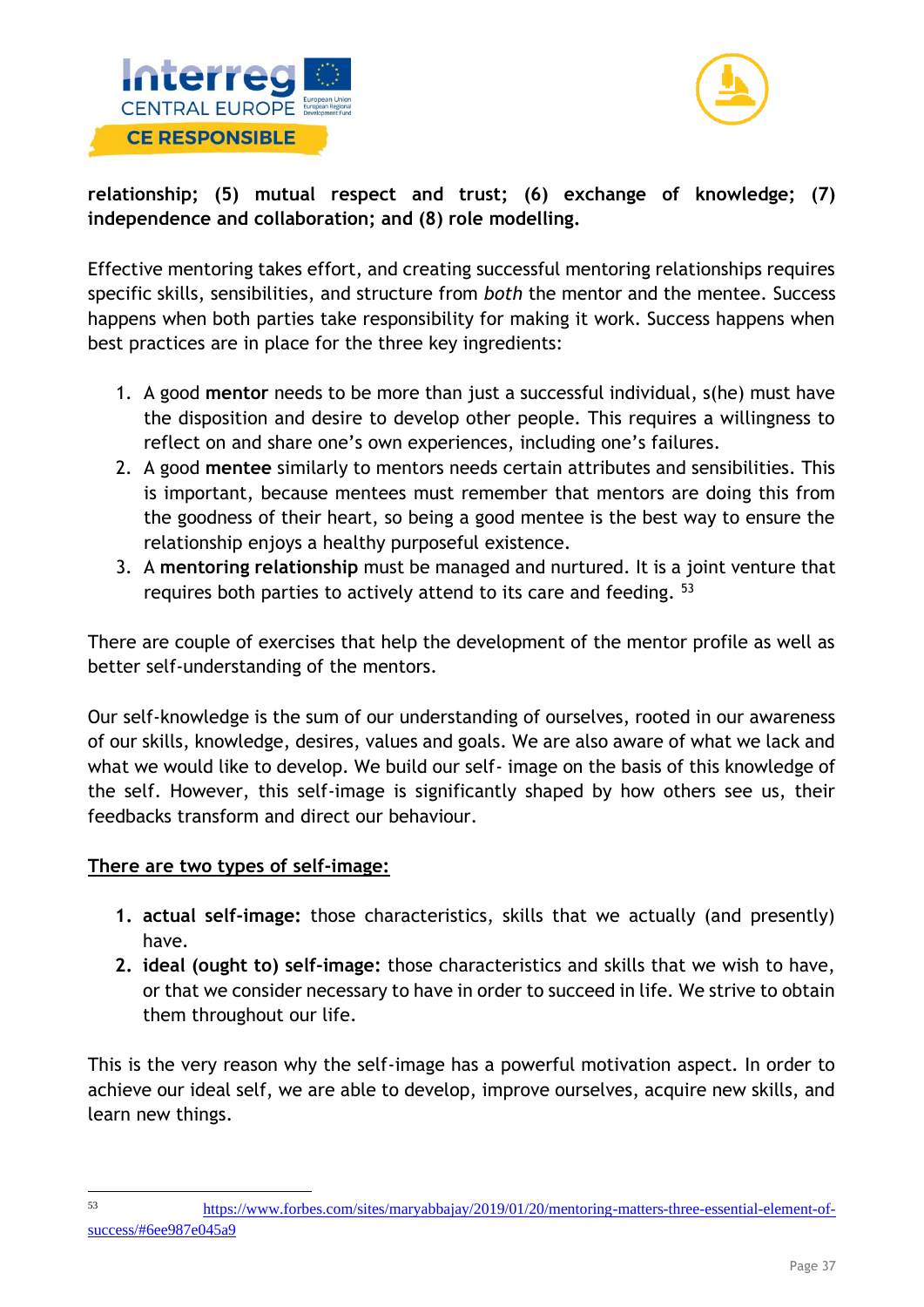



The following tools usher the future mentors in a coaching process., through which mentors will be able to get a deeper understanding of themselves, their skills, strengths and values.

# **a. Coaching tools, exercises for developing the mentor profile**

# **Work – life balance**

In order to guarantee the right match between mentor and mentee it is crucial to have a deep self-knowledge, a realistic understanding one's characteristics, preferences and values. An excellent way to get a glimpse of our true self is looking through 'an average day' of ours.

*Exercise no.6: Prepare a 'Work-Life Balance Wheel (with the instruction of the trainer). This will show you that in your present stage of your life what kind of activities fill your days. Depict all of your activities (pro-rata) that you undertake on an average day. After you finished look at your 'Work-Life Balance Wheel. What does it show about you? What kind of a person hides behind the picture?* 

*Make a second version, which shows your ideal (preferred) average day. How would the amount of time change (increase or decrease) for certain activities in case you had the sole say in it? Would they be new activities, would others disappear?* 

# **Entrepreneurial competencies and strengths**

The following exercise helps the future mentors to identify those entrepreneurial competencies that are his/her strengths. These competencies will be the ones that the mentor could support future mentees most effectively. During the exercise the trainer's role is to help the mentors to select and prioritize his/her strengths and competencies in order to provide clear input for the mentor profile.

*Exercise no.7: Imagine that there is a photo album in front of you with pictures of all the people from your studies and career that you've met up until now. Whose picture would you show to the trainer, those people that played an important role in discovering your talent and potentials, developing your skills and expertise?* 

- *Choose one of those people. If you look at him/her which successes or strengths do you have in mind? What does s(he) remind you?*
- *You have to add captions to these photos. The sentence should start with: This person taught me, that I am capable/able to…How would you finish the sentence?*
- *What are the skills and competencies that have the most photos (inspiring supporters behind)?*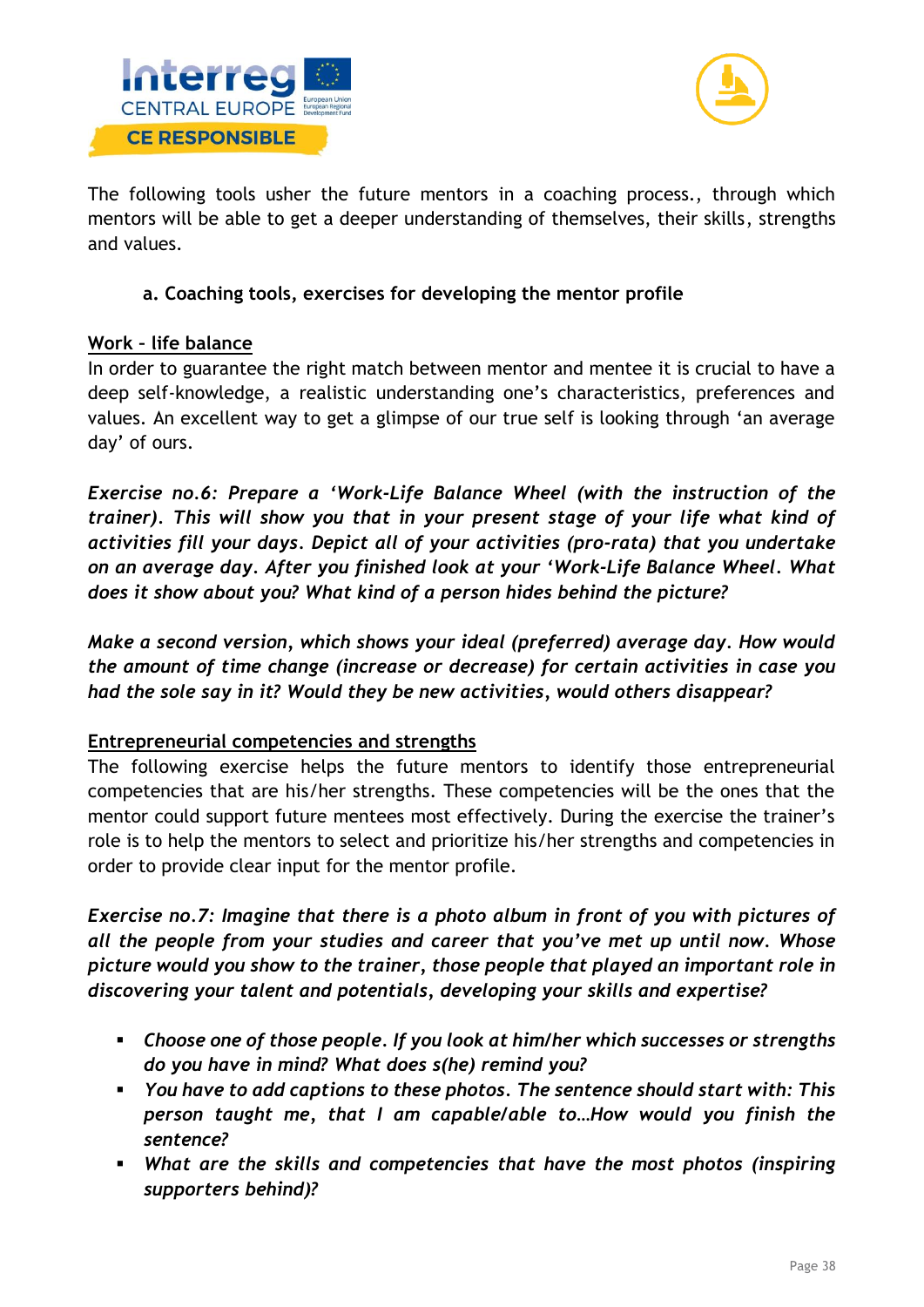



#### **Self-awareness - Identifying our values**

Our internal values play a significant role in the development of our destiny and the success of our work. Those who choose goals that are in line with their values will be more successful in achieving those goals and will also be more satisfied with their lives.

To ensure the success of the mentoring process, it is essential that the mentor and mentee are guided by similar values. Of course, in order to achieve matching, geographical, sectoral, professional and other fit is also expected, but individual values also have a decisive force in terms of success. Numerous researches show that, for example, in a coaching process or just in preparation for a partnership, personal connection is more important to success than any other factor. In the case of the mentoring process, this is no different, the process is 70% more likely to be successful if the parties can work together with the help of common values and sympathy.

Take the time to identify your values based on the list of values below. It is important that these values reflect your own choices and not the expectations or social norms of those around you! If the value that is important to you is not listed, enter it in the space provided.

| Value                | <b>Short description</b>                    |  |
|----------------------|---------------------------------------------|--|
| Justice              | Provide similar opportunities, respect      |  |
|                      | everyone's rights                           |  |
| Sincerity            | Openness, telling the truth                 |  |
| Respect              | Respect for the other person                |  |
| Courage              | Overcoming fear, standing up for your own   |  |
|                      | right                                       |  |
|                      | The harmony of deeds and thoughts and       |  |
| Personal integrity   | intentions                                  |  |
| Forgiveness          | Being able to forgive and forget grievances |  |
| Peace                | Non-violent resolution of conflicts         |  |
| Environment          | Respecting the future of our earth          |  |
| Challenges           | Testing the limits of mental and physical   |  |
|                      | performance                                 |  |
| Self-acceptance      | Self-esteem                                 |  |
| Knowledge            | New ideas, knowledge, understanding of      |  |
|                      | truth and things                            |  |
| Adventure            | Taking risks, excitement                    |  |
| Creativity           | Finding new solutions, innovations          |  |
| Personal development | Continuous learning, acquisition of new     |  |
|                      | skills, self-knowledge                      |  |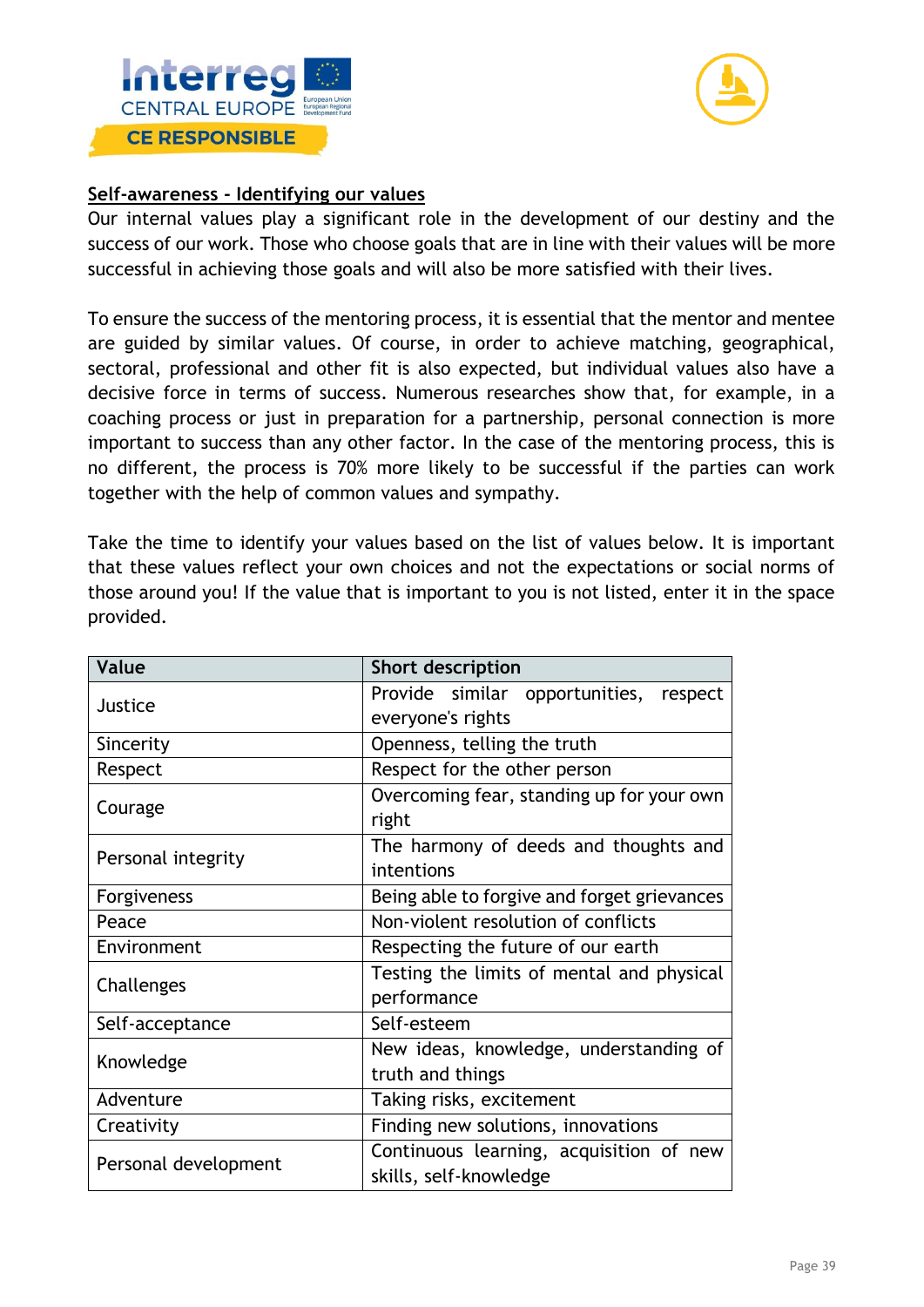



| Value                | Short description                                                              |  |
|----------------------|--------------------------------------------------------------------------------|--|
| Inner harmony        | Free from internal conflicts, harmony,<br>calm                                 |  |
| Spirituality, faith  | with<br>the<br>Connection<br>supernatural,<br>exercise of my faith             |  |
| Social relationships | Good human relationships, feel that they<br>like us                            |  |
| Diplomacy            | Finding common interests and positions in<br>case of conflicts                 |  |
| <b>Teamwork</b>      | Collaborate with others<br>achieve<br>to<br>common goals                       |  |
| Help                 | Pay attention to the other person's needs<br>and help him or her               |  |
| Communication        | Open dialogue, exchange of views with<br>others                                |  |
| Friendship           | A lasting, mutually helpful relationship                                       |  |
| Consensus            | Make decisions that are acceptable to<br>everyone                              |  |
| Tradition            | Respect long-established rules                                                 |  |
| Safety               | A life free from worries, fears and risks                                      |  |
| Stability            | Certainty, predictability                                                      |  |
| Order                | normal environment<br>Clean,<br>and<br>appearance                              |  |
| Self-control         | Discipline, restraint                                                          |  |
| Endurance            | Completion of goals, completion of tasks                                       |  |
| Rationality          | Logical, explainable, emotionless thinking                                     |  |
| Health               | Preservation and development of physical<br>and physical well-being and health |  |
| Joy                  | Personal satisfaction, bodily pleasures                                        |  |
| Game                 | Lightness, solubility, fun                                                     |  |
| Prosperity           | Growth, things get better and better                                           |  |
| Family               | Caring and being with our loved ones and<br>family                             |  |
| Appearance           | Grooming, dress well, fitness                                                  |  |
| Intimacy             | Deep spiritual and spiritual connection                                        |  |
| Aesthetics           | Desire for beautiful things, works of art                                      |  |
| Community            | It is helpful to be a member of a wider<br>community, social life              |  |
| Expertise            | To be good at something, to be able to do<br>something effectively             |  |
| Results              | Successful completion of a visible task                                        |  |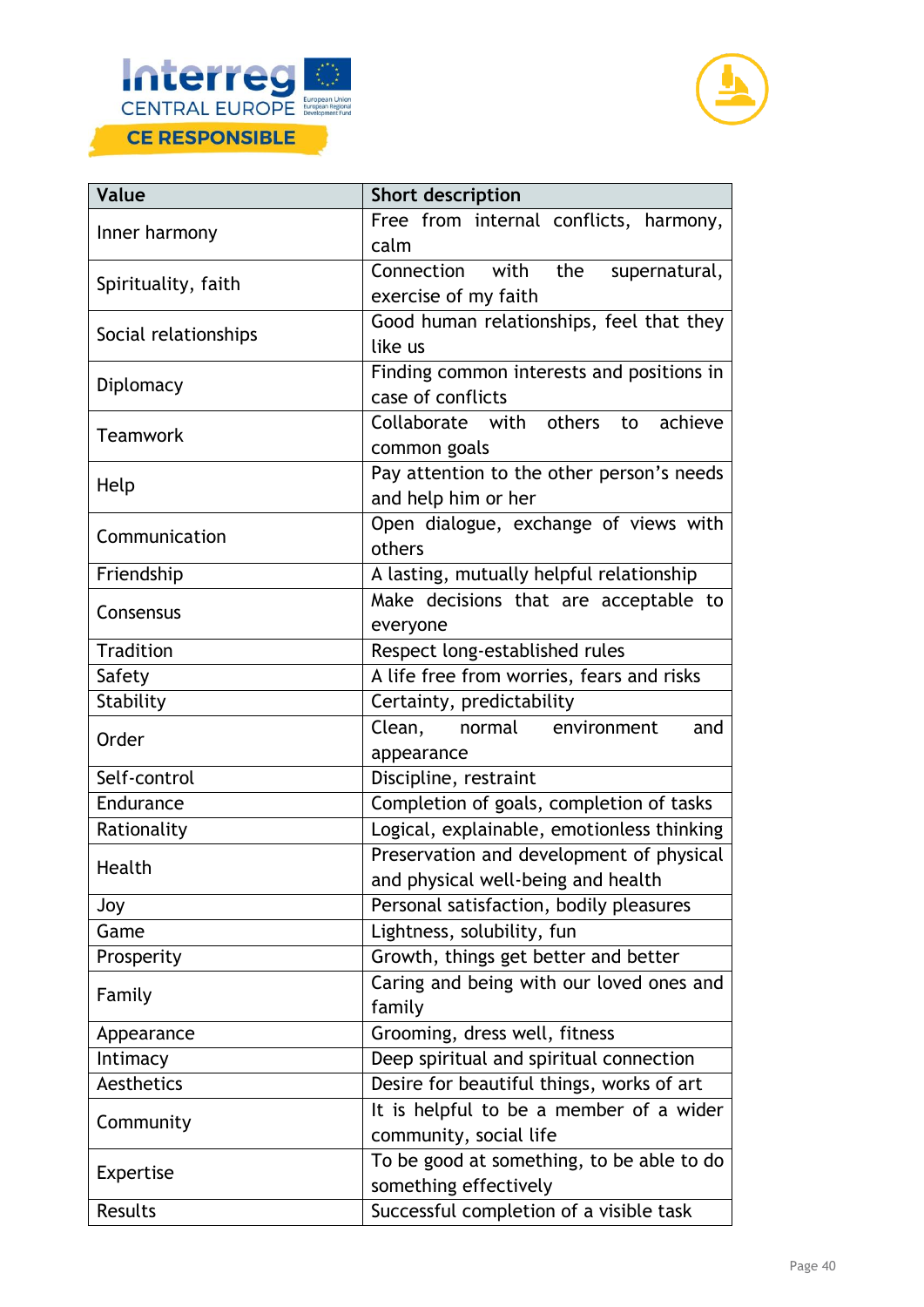



| Value       | Short description                        |  |
|-------------|------------------------------------------|--|
| Progress    | Ambitions, aspirations, to reach higher  |  |
|             | levels                                   |  |
| Recognition | Let us notice our efforts and results    |  |
| Authority   | Have a say in how things work, others    |  |
|             | accept our opinion                       |  |
| Influence   | Directing other people to do what I want |  |
| Competition | Win, get better results, and be smarter  |  |
|             | than others                              |  |

Additional values (briefly define what this value means to you):

| Value | <b>Short description</b> |
|-------|--------------------------|
|       |                          |
|       |                          |
|       |                          |
|       |                          |

What are the five values that are important to you? How do you feel these values are being realized in your life right now?

| Value | Priority order (1-5) | <b>Satisfaction</b> |
|-------|----------------------|---------------------|
|       |                      |                     |
|       |                      |                     |
|       |                      |                     |
|       |                      |                     |
|       |                      |                     |

**[\*]** 1-not realized at all, 2-not realized, 3-sometimes realized, 4-often realized, 5-always realized

#### **b. Developing the mentor profile**

In order to pair each mentor with the right social entrepreneur -with whom a successful mentoring process can be guaranteed- you need to fill in the following form. Within the form the personal and professional questions are not separated.

#### **1. Personal data**

- Name
- E-mail
- Phone number
- **2. Important values –** Select the five most important values from the list bellow. Prioritize them from 1-5.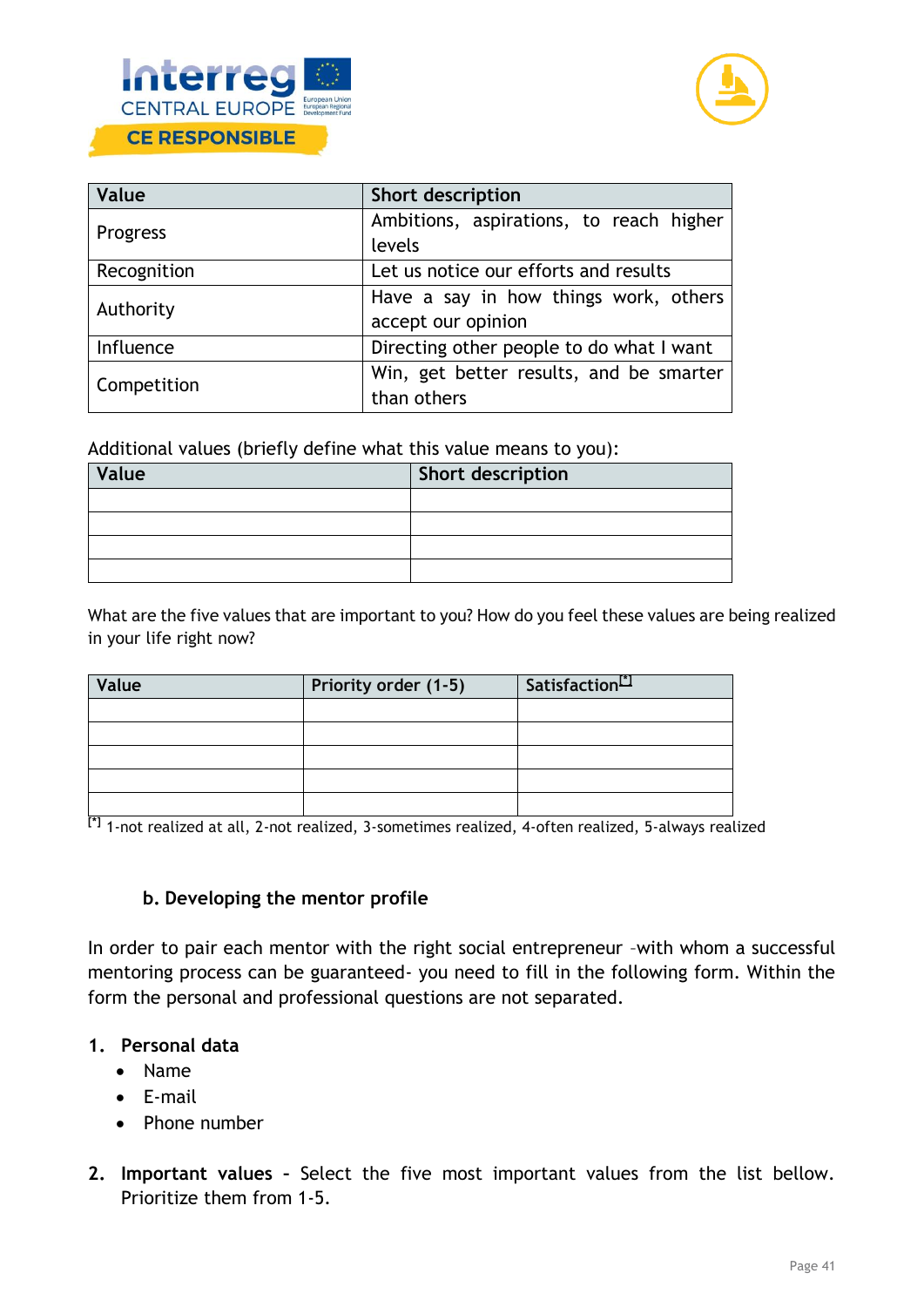



| Value                | Value            |
|----------------------|------------------|
| Justice              | <b>Tradition</b> |
| Sincerity            | Safety           |
| Respect              | Stability        |
| Courage              | Order            |
| Personal integrity   | Self-control     |
| Forgiveness          | Endurance        |
| Peace                | Rationality      |
| Environment          | Health           |
| Challenges           | Joy              |
| Self-acceptance      | Game             |
| Knowledge            | Prosperity       |
| Adventure            | Family           |
| Creativity           | Appearance       |
| Personal development | Intimacy         |
| Inner harmony        | Aesthetics       |
| Spirituality, faith  | Community        |
| Social relationships | Expertise        |
| Diplomacy            | <b>Results</b>   |
| <b>Teamwork</b>      | Progress         |
| Help                 | Recognition      |
| Communication        | Authority        |
| Friendship           | <b>Influence</b> |
| Consensus            | Competition      |

**3. Urgent social/environmental issues –** What are the most urgent social (environmental) problems for you? List 5 of them.

# **4. Career background, education and work experience**

# **Present**

- Current company/entreprise:
- Position:
- Location:
- Website:
- Company size (total no. of employees | no of employees under direct supervision), if any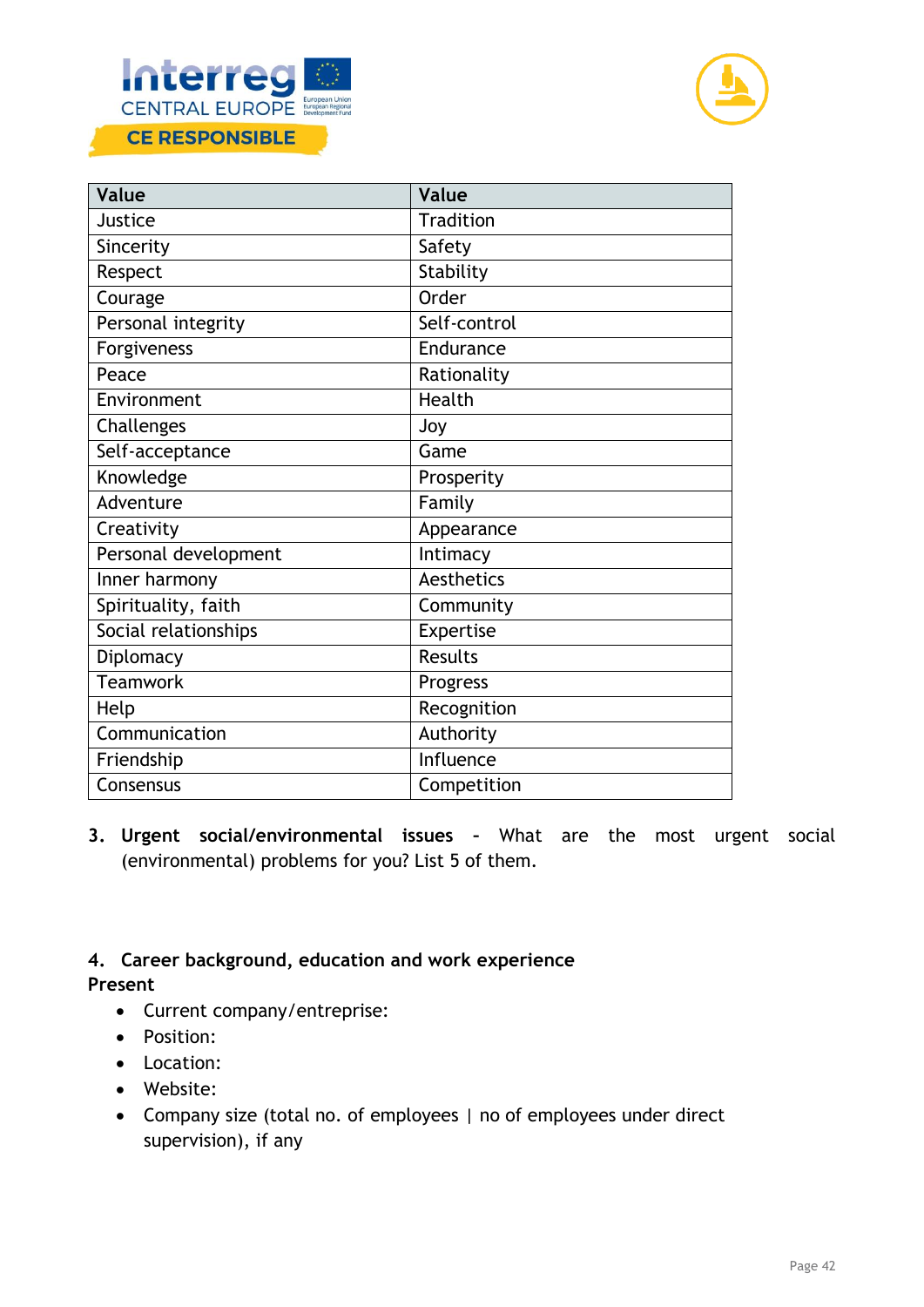



#### **Past and present**

- Highest level of education:
- Previous workplaces:
- Industry and sector:
- Geographic area where most embedded (number of local partners):

Profile description to share on the website (maximum 200 characters)

Current company/enterprise Website Location Position Company size (total no. of employees | no of employees under direct supervision), if any Educational background Industry experience Previous career stages or strategies

5. **Entrepreneurial competencies –** Choose 5 competencies from the list bellow that are your strengths. Competencies that you feel confident to be able to support your mentees with.

| <b>Uncertainty tolerance</b>     | Self-knowledge and self confidence   |
|----------------------------------|--------------------------------------|
| Risk appetite (risk taker)       | Receiving and handling feedbacks     |
| Self-discipline and inner driven | Time management                      |
| (motivated)                      |                                      |
| Personal autonomy (Independence) | Effective (situation<br>dependent)   |
|                                  | communication                        |
| Ability for instinctive actions  | Customer management/relationship     |
| Pro-activity                     | Innovation and creativity            |
| Passionate                       | Effective resource management        |
| Low level of fear of failure     | Pays attention to the changes in the |
|                                  | environment and its needs            |
| Success orientation              | Taking initiative and<br>(personal)  |
|                                  | responsibility                       |
| Log-term commitment              | Precise and realistic<br>targeting   |
|                                  | (setting of goals)                   |